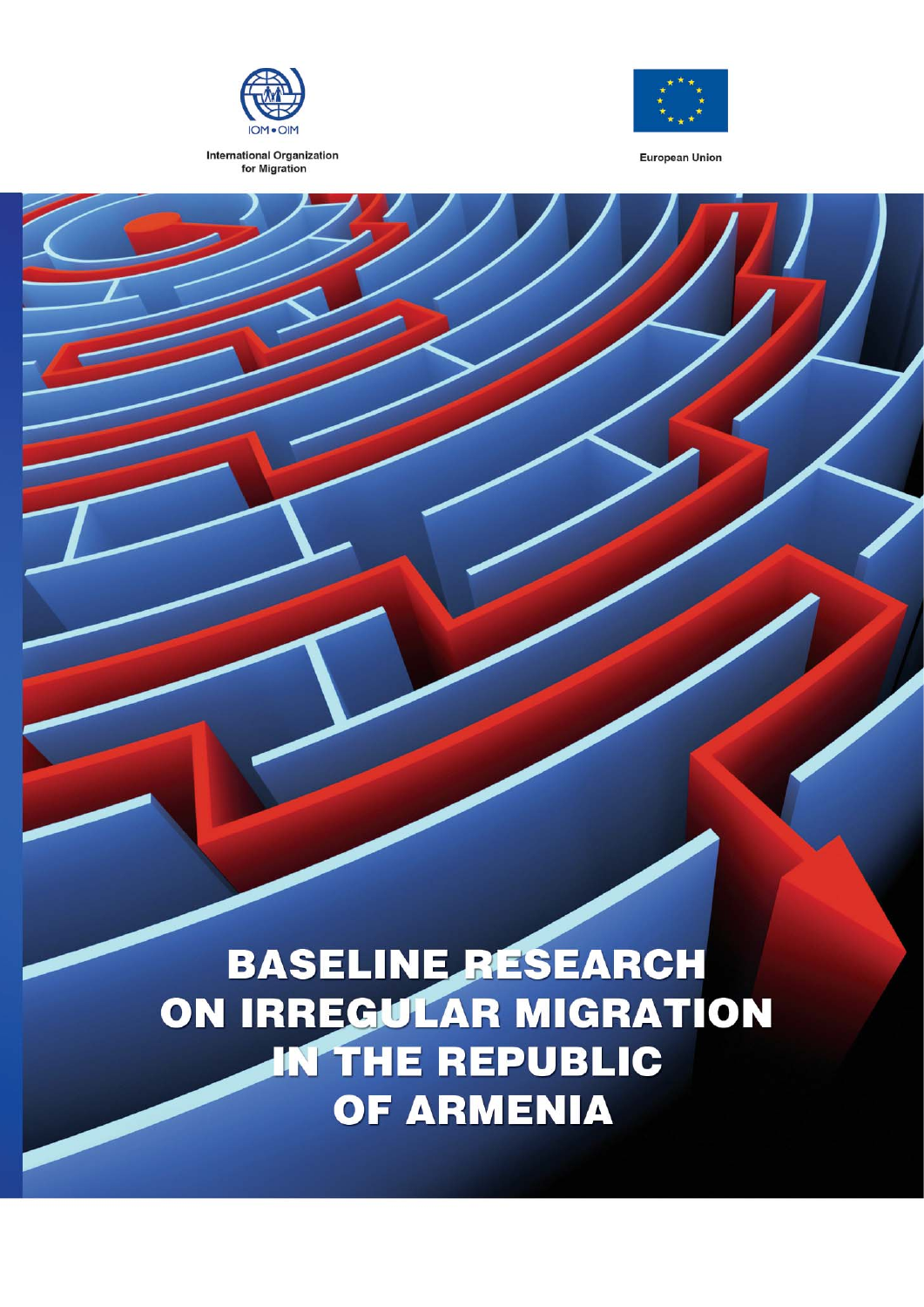**BASELINE RESEARCH ON IRREGULAR MIGRATION IN THE REPUBLIC OF ARMENIA**

> Yerevan 2013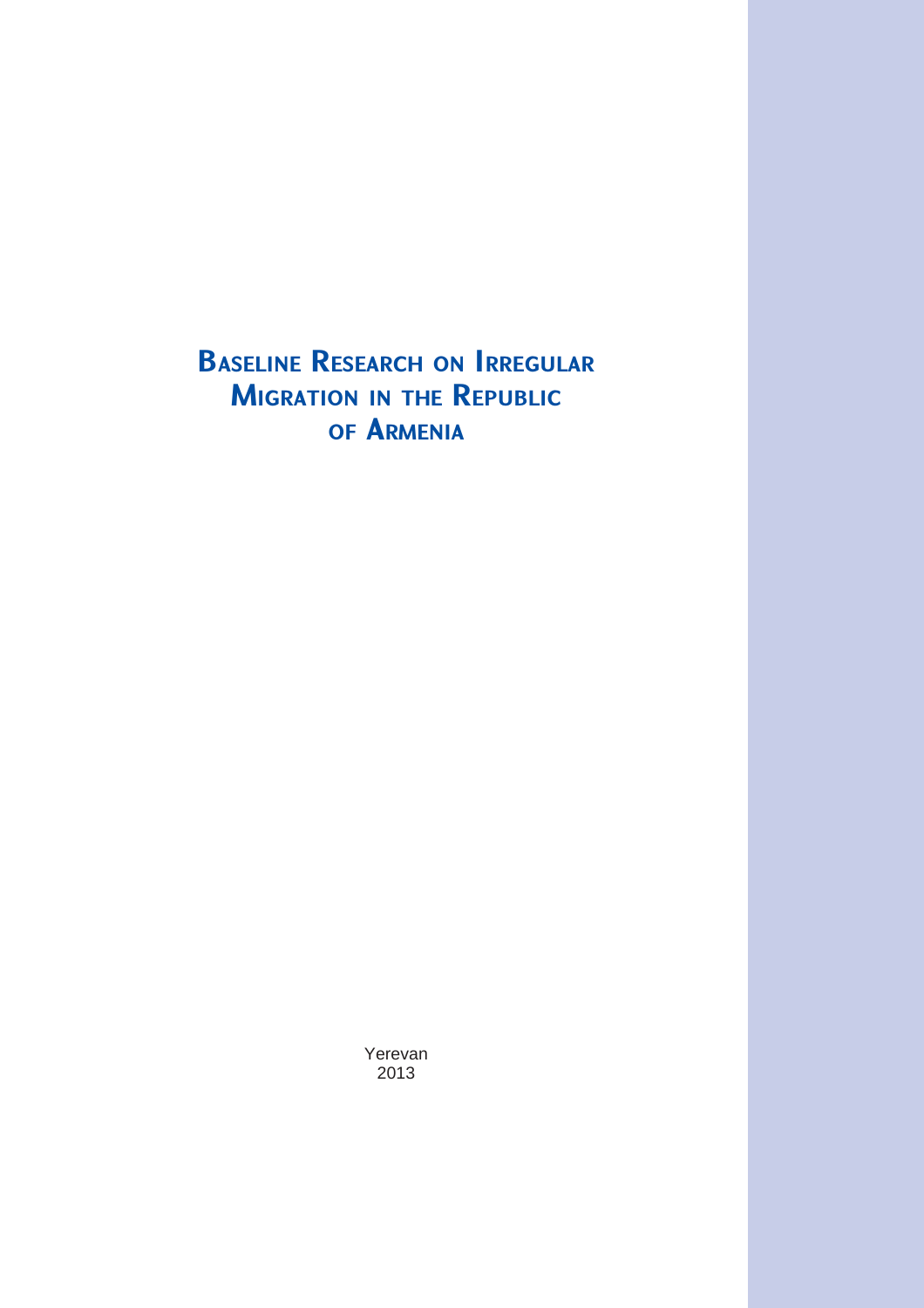#### UDC 314.7

*The report was prepared within the framework of the "Supporting the establishment of eff ective readmission management in Armenia, Azerbaijan and Georgia" Regional Project funded by the European Commission and the IOM Development Fund and the "Building capacity of government structures in Armenia, Azerbaijan and Georgia for the eff ective management of readmission and return" Regional Project funded by the IOM Development Fund*

The opinions expressed in the report are those of the authors and do not necessarily reflect the views of the International Organization for Migration (IOM). The designations employed and the presentation of material throughout the report do not imply the expression of any opinion whatsoever on the part of IOM concerning the legal status of any country, territory, city or area, or of its authorities, or concerning its frontiers or boundaries.

IOM is committed to the principle that humane and orderly migration benefits migrants and society. As an intergovernmental organization, IOM acts with its partners in the international community to: assist in meeting the operational challenges of migration; advance understanding of migration issues; encourage social and economic development through migration; and uphold the human dignity and well-being of migrants.



\_\_\_\_\_\_\_\_\_\_\_\_\_\_\_\_\_\_\_\_\_\_\_\_\_\_\_\_\_\_\_\_\_\_\_\_\_\_\_\_\_\_\_\_\_\_\_\_\_\_\_\_ © 2013 International Organization for Migration (IOM)

All rights reserved. No part of this publication may be reproduced, stored in a retrieval system, or transmitted in any form or by any means, electronic, mechanical, photocopying, recording, or otherwise without the prior written permission of the publisher.

ISBN 978-99941-0-596-0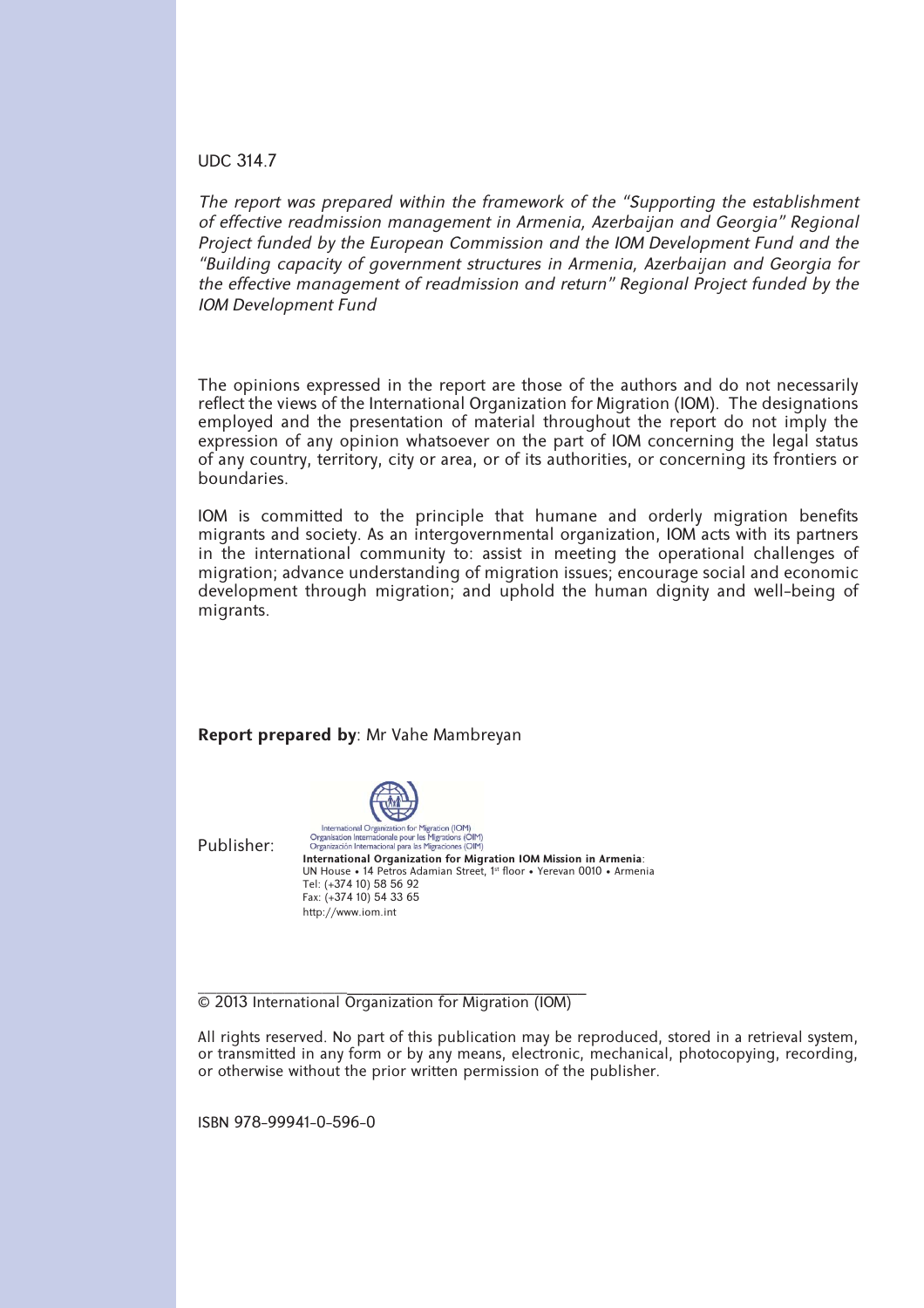# Content

| 1 |                                                                                 |  |
|---|---------------------------------------------------------------------------------|--|
|   |                                                                                 |  |
|   |                                                                                 |  |
|   |                                                                                 |  |
| 2 |                                                                                 |  |
|   |                                                                                 |  |
|   |                                                                                 |  |
|   |                                                                                 |  |
|   |                                                                                 |  |
|   |                                                                                 |  |
|   |                                                                                 |  |
| 3 |                                                                                 |  |
|   | 3.1 IRREGULAR MIGRATION IN THE CONTEXT OF THE CURRENT RESEARCH 12               |  |
|   |                                                                                 |  |
|   | 3.2.1 International conventions and agreements on migration regulation13        |  |
|   |                                                                                 |  |
|   | 3.2.3 Subordinate regulatory framework in Armenia 17                            |  |
|   |                                                                                 |  |
|   |                                                                                 |  |
| 4 |                                                                                 |  |
|   |                                                                                 |  |
|   |                                                                                 |  |
|   | 4.1.2 International Organizations and Civic Society Institutions  23            |  |
|   | 4.2 COOPERATION BETWEEN ENTITIES INVOLVED IN IRREGULAR MIGRATION REGULATION  24 |  |
|   | 4.3 STAKEHOLDERS' ASSESSMENT OF IRREGULAR IMMIGRATION IN ARMENIA  24            |  |
| 5 |                                                                                 |  |
|   |                                                                                 |  |
|   |                                                                                 |  |
|   |                                                                                 |  |
|   |                                                                                 |  |
|   |                                                                                 |  |
|   |                                                                                 |  |
| 6 |                                                                                 |  |
|   |                                                                                 |  |
|   |                                                                                 |  |
|   | 6.3 IRREGULAR MIGRATION IN THE RA IN THE LIGHT OF READMISSION AGREEMENT 35      |  |
| 7 |                                                                                 |  |
|   |                                                                                 |  |
|   |                                                                                 |  |
|   |                                                                                 |  |
|   |                                                                                 |  |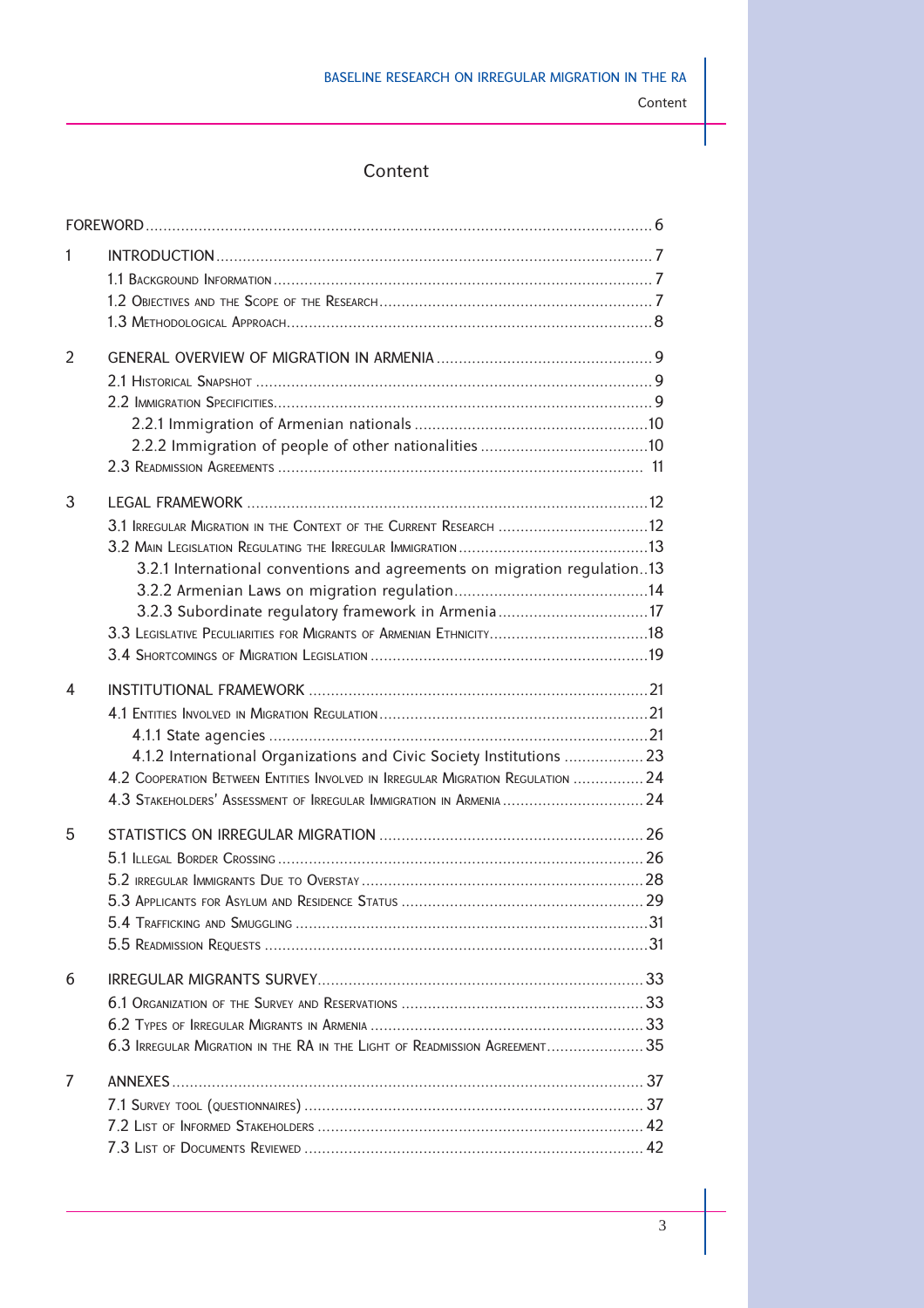Content

#### List of tables

| Table 1 - Aliens and stateless persons that were rejected to enter the RA and |  |
|-------------------------------------------------------------------------------|--|
| were arrested on the State Border, persons,                                   |  |
|                                                                               |  |
| Table 2 - Persons identified upon their exit from the RA, persons,            |  |
|                                                                               |  |
| Table 3 - Statistics on asylum seekers in the RA, 2012-2013 (9 months)  29    |  |
| Table 4 - Aliens and stateless persons that received different residence      |  |
|                                                                               |  |
| Table 5 - Readmission requests received from foreign countries,               |  |
|                                                                               |  |
| Table 6 - Readmission risks' assessment for different groups of               |  |
|                                                                               |  |
|                                                                               |  |
|                                                                               |  |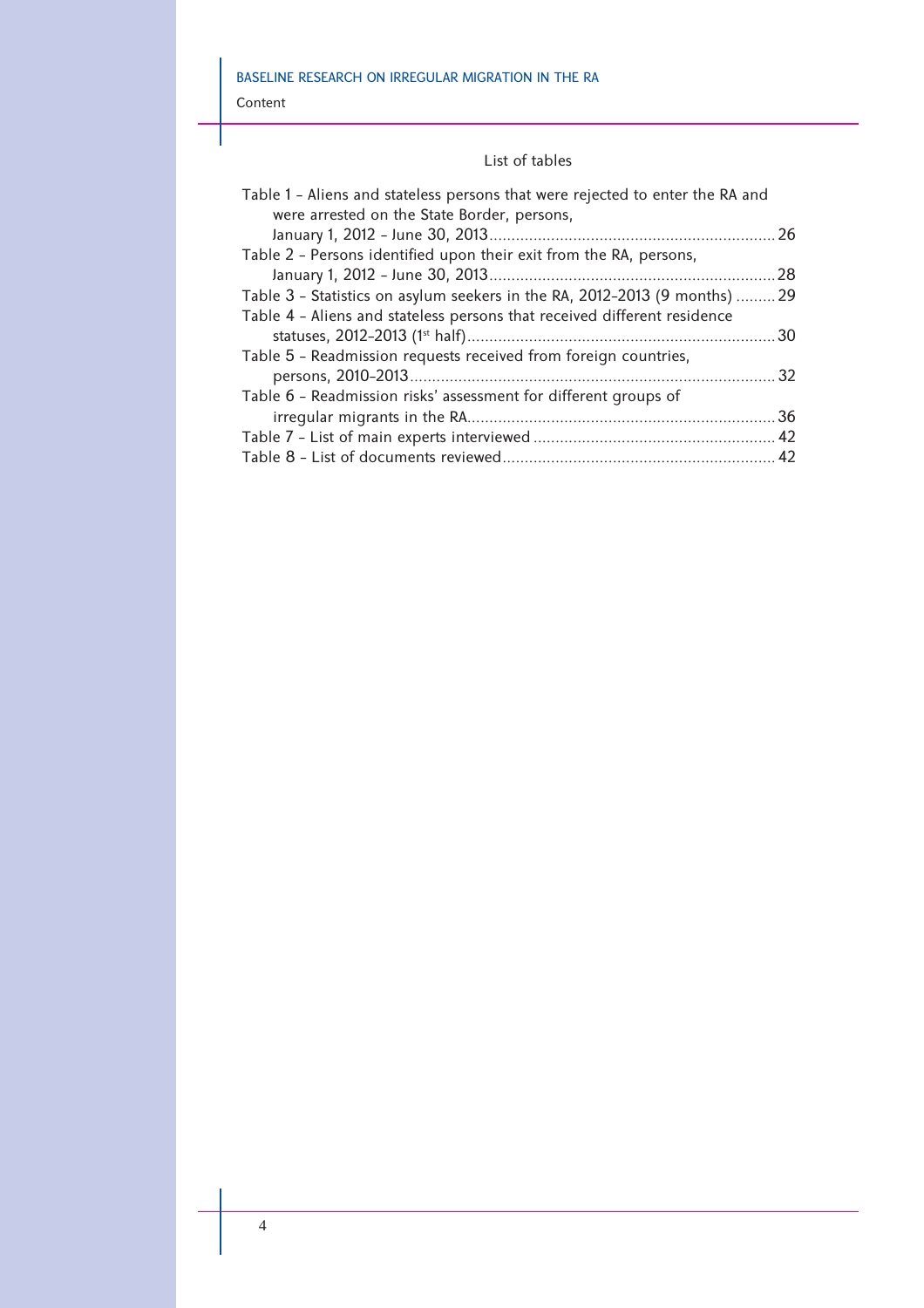# **List of Abbreviations**

The following abbreviations have been used in the current document.

| <b>ACATD</b> | Amnesty, Citizenship, Awards and Titles Department |
|--------------|----------------------------------------------------|
| <b>BCD</b>   | <b>Border Control Detachment</b>                   |
| <b>CD</b>    | <b>Consular Department</b>                         |
| <b>CIS</b>   | Commonwealth of Independent States                 |
| <b>BMIS</b>  | Border Management Information System               |
| EU           | The European Union                                 |
| <b>GDCOC</b> | General Department on Combating Organized Crime    |
| <b>ICHD</b>  | International Center for Human Development         |
| <b>ILO</b>   | International Labor Organization                   |
| <b>IOM</b>   | International Organization for Migration           |
| <b>MD</b>    | Ministry of Diaspora                               |
| <b>MFA</b>   | Ministry of Foreign Affairs                        |
| <b>MLSA</b>  | Ministry of Labor and Social Affairs               |
| <b>MTA</b>   | Ministry of Territorial Administration             |
| <b>NA</b>    | National Assembly                                  |
| <b>NSS</b>   | <b>National Security Service</b>                   |
| <b>OSCE</b>  | Organization of Security and Cooperation in Europe |
| <b>PVD</b>   | Passport and Visa Department                       |
| <b>RA</b>    | The Republic of Armenia                            |
| <b>RF</b>    | The Russian Federation                             |
| <b>SESA</b>  | <b>State Employment Service Agency</b>             |
| <b>SMS</b>   | <b>State Migration Service</b>                     |
| <b>UNDP</b>  | United Nations Development Program                 |
| <b>UNHCR</b> | United Nations High Commissioner for Refugees      |
| <b>YSEU</b>  | Yerevan State Engineering University               |
| <b>YSLU</b>  | Yerevan State Linguistic University                |
| <b>YSMU</b>  | Yerevan State Medical University                   |
| YSU          | Yerevan State University                           |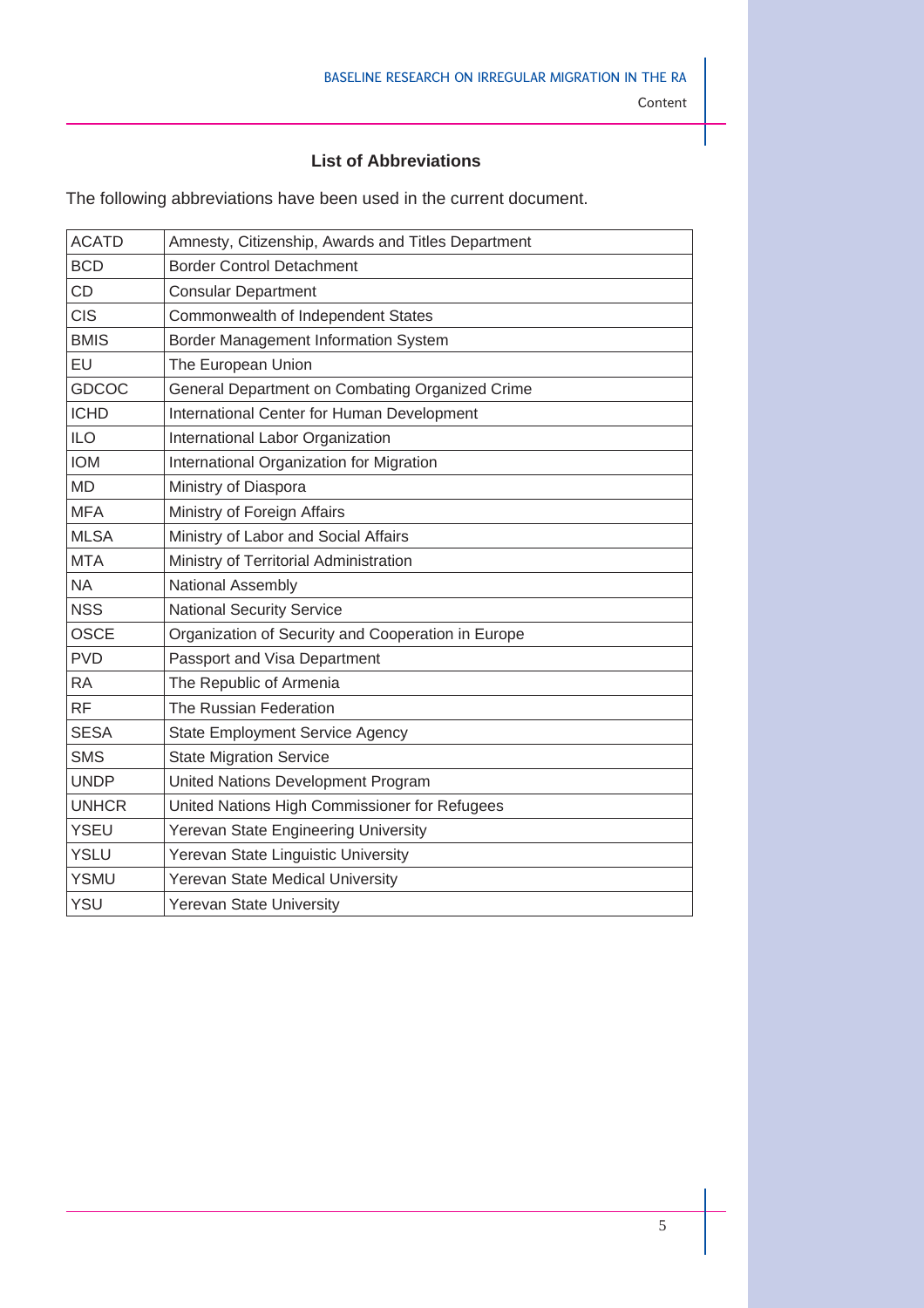# **FOREWORD**

The "Baseline Research on Irregular Migration in the Republic of Armenia" was conducted within the framework of IOM's "Supporting the establishment of effective readmission management in Armenia, Azerbaijan and Georgia" Regional Project funded by the European Commission, the IOM Development Fund, the Governments of Switzerland and Belgium, and the "Building capacity of government structures in Armenia, Azerbaijan and Georgia for the effective management of readmission and return" Regional Project funded by the IOM Development Fund.

The research studies and assesses irregular migration in Armenia with a focus in immigration, which makes it the first such study. The methodology included desk review, qualitative interviews and survey among immigrants.

Before finalization, the study was commented by the Armenian state bodies and main inter-governmental organizations involved in the field of immigration management.

We would like to thank the Project Donors, the European Union, the IOM Development Fund for the opportunity to provide technical assistance in migration management in Armenia and for their financial support to fund the study and report.

We would like to acknowledge the great work done by the author of the report, Mr Vahe Mambreyan; the task manager, Ms Kristina Galstyan; and the colleagues in the IOM Regional Office for South-Eastern Europe, Eastern Europe and Central Asia (in particular Ms Katarina Lughofer), who all contributed to the research.

The IOM could not have efficiently carried out its task without the valuable support of the Armenian Government, which provided help and direction in welcoming and guiding the expert – particularly, the Police of Armenia, the National Security Service, the State Migration Service, the Ministry of Foreign Affairs, the Ministry of Diaspora, the Ministry of Labour and Social Affairs, among others. We would also like to thank the Office of the United Nations High Commissioner for Refugees in Armenia for their valuable comments and guidance. We further thank the Syrian-Armenian Relief Coordination Center, the International Center for Human Development Think Tank, and the OSCE Yerevan Office for their information and advice.

We are confident that the main findings of the research will be used in planning Armenia's policies of immigration and return management and migrant integration.

Thomas 1

Ilona Ter-Minasyan

Head of Office

IOM Mission in Armenia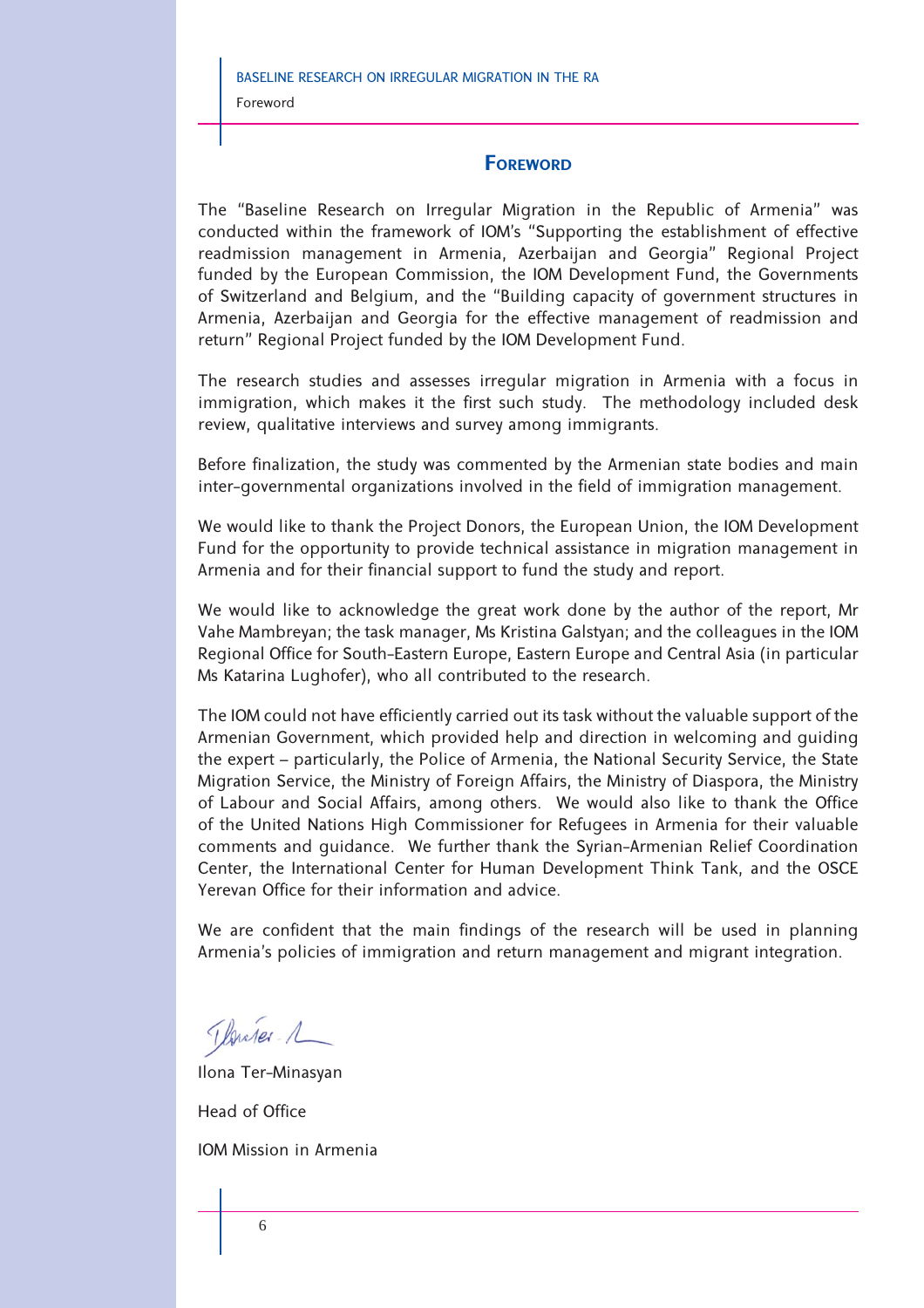# **1. INTRODUCTION**

# **1.1 BACKGROUND INFORMATION**

The *Baseline Research on Irregular Migration in Armenia* has been conducted to contribute to the implementation of the Regional Project for *"Supporting the*  Establishment of Effective Readmission Management in Armenia, Azerbaijan, and *Georgia"* conducted by International Organization for Migration (IOM). The **overall objective** of the Project is to contribute to the establishment and development of an effective mechanism for the management of readmission in Armenia, Azerbaijan and Georgia.<sup>1</sup> The Project has **four specific objectives** (three out of which are Armenia– specific):

- 1. To assist in establishing effective case management systems of readmission in Armenia, Azerbaijan and Georgia;
- 2. To build capacity in Armenia and Azerbaijan for the management of migrant accommodation centers;
- 3. To assist in building effective institutional mechanisms for reintegration of returned migrants in Armenia and Azerbaijan;
- 4. To enhance voluntary return management policies in Georgia for readmitted thirdcountry nationals and irregular transit migrants.

The Project activities are set up around the following 4 thematic blocks, the fourth being only Georgia-specific:

- Thematic block 1: Capacity building for effective readmission and exchange of knowledge in Armenia, Azerbaijan and Georgia
- Thematic block 2: Establish capacity to manage migrant accommodation centres in Armenia and Azerbaijan
- Thematic block 3: Build institutional systems for implementation of Assisted Voluntary Return to and reintegration programs in Armenia and Azerbaijan;
- Thematic block 4: Build institutional systems for management of irregular flows and voluntary return from Georgia.

# **1.2 OBJECTIVES AND THE SCOPE OF THE RESEARCH**

The objective of the current research is to study and assess the irregular migration in the RA. The research should address how irregular migration to Armenia relates to the "Agreement between EU and the RA on the readmission of persons residing without authorization" (hereinafter referred as Readmission Agreement) in terms of the possible exposure to readmission of third country nationals. The Readmission Agreement was concluded on April 19, 2013 and ratified by the National Assembly of the RA on November 11, 2013.

<sup>1</sup> The following part of the Chapter 1.1 is a citation from the Brief Project Description provided by the IOM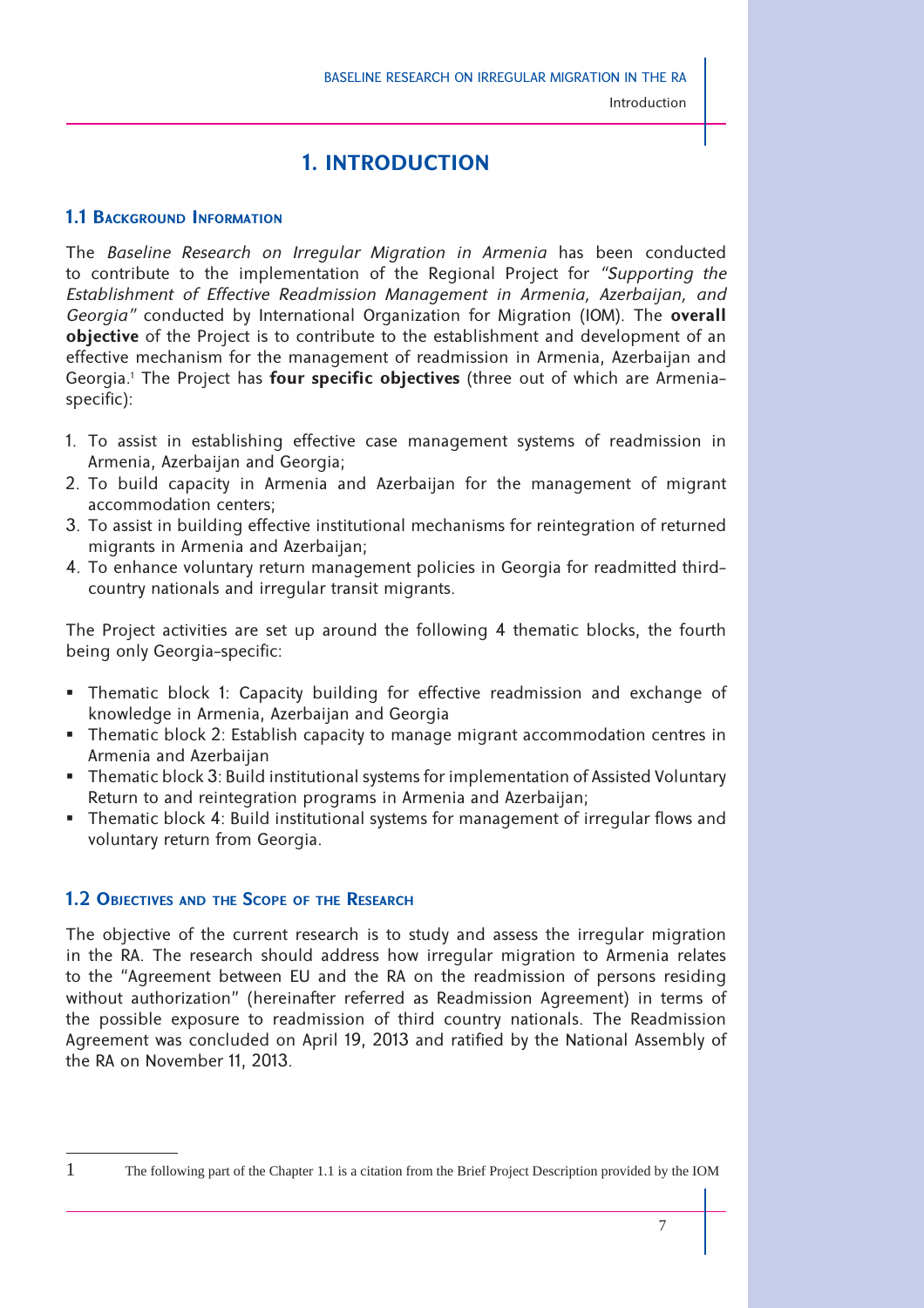The overall scope of the research can be divided into the following separate issues:

- 1. Introduction of the migration situation in Armenia;
- 2. Assessment of the legal framework regulating the migration to the RA;
- 3. Assessment of the institutional framework regulating the migration to the RA;
- 4. Collection of the quantitative data (statistics) on and analysis of irregular migration to the RA;
- 5. Qualitative assessment of irregular migrants residing in the RA.

# **1.3 METHODOLOGICAL APPROACH**

Set of various methodological tools was prepared and applied for the implementation of the research. Methodologically the research was divided into the following components:

- **A. Desk review** of secondary materials consisting of a) the review of the relevant reports on assessment s conducted in the RA and other countries, b) analysis of the related legislation, i.e. laws, Government decisions, etc, and c) review of the websites of respective agencies involved in regulation of migration to the RA (such as the RA Police, State Migration Service of the RA Ministry of Territorial Administration (hereinafter referred as SMS MTA, and others).
- **B. Qualitative interviews** among experts involved in migration issues in the RA. Special survey tool was developed for conducting those interviews consisting of the following main sections: a) legislative framework of the regulation of migration to the RA, b) institutional framework of the regulation of migration, and c) quantitative indicators of irregular migration to the RA. Interviews have been conducted in official face-to-face format with the experts of various departments of the RA Police, National Security Service, Ministry of Foreign Affairs, SMSMTA, and civic society institutions.
- **C. Survey of irregular migrants** and persons seeking asylum or residence permission. Special survey tool was developed for conducting those interviews consisting of the following main sections: a) respondents' profile, b) respondents' socio-economic status, c) migration issues, d) issues related to the RA or final destination targeted by irregular migrants and other persons, e) awareness on rights and needs. Due to the small number of interviews no statistical analysis was applied on the answers of respondents. Their answers have been compiled in rather qualitative manner resulting in major conclusions on different aspects related to irregular migrants in the RA.

The current report compiles all the results received via application of the above presented methodological and analytical instruments.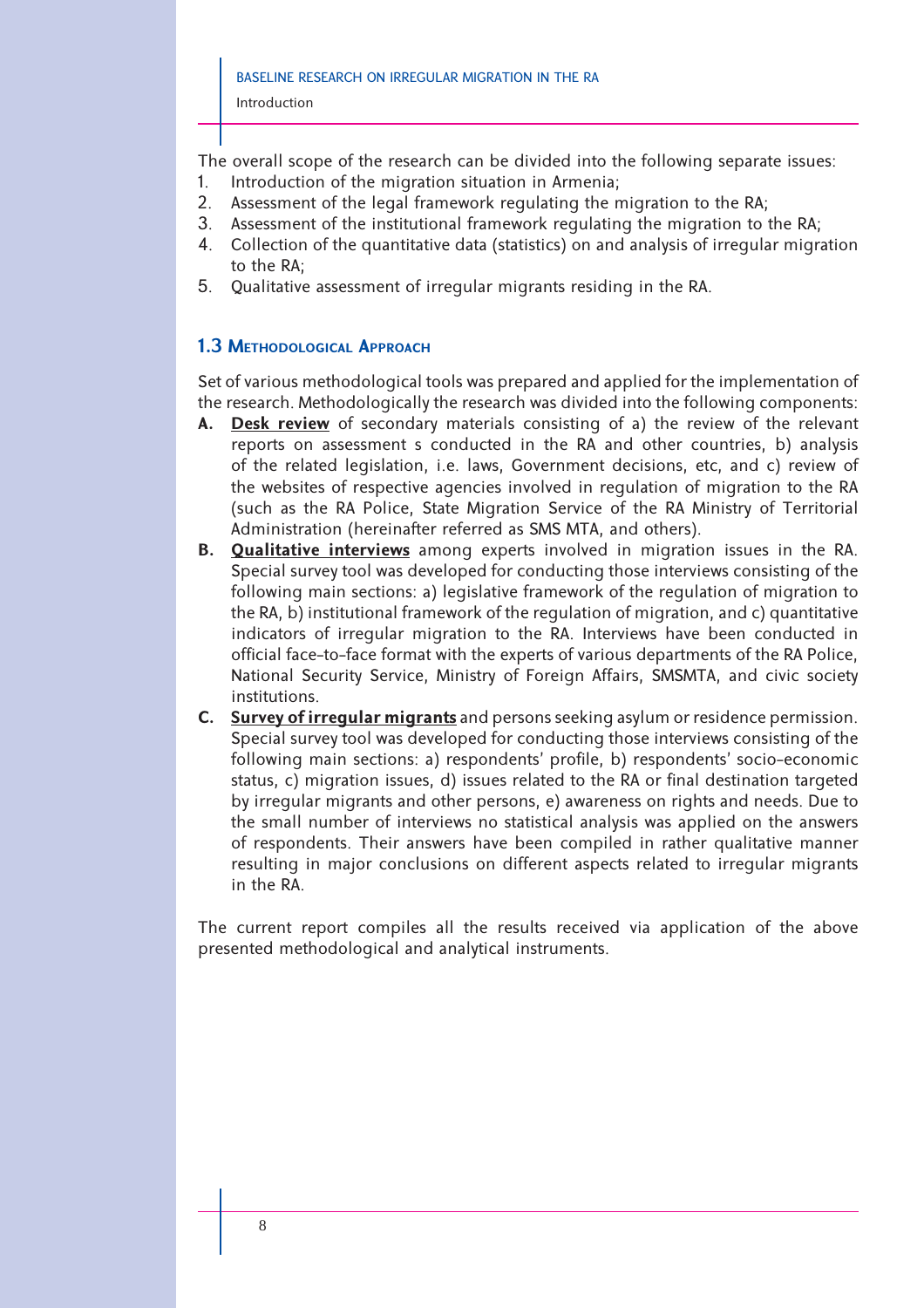General overview

# **2. GENERAL OVERVIEW OF MIGRATION IN ARMENIA**

# **2.1 HISTORICAL SNAPSHOT**

The phenomenon of the migration has always been an undividable aspect of Armenian realities since the country got its independence in 1991and even before. The recent history of migration in the RA can be conditionally and chronologically split into the following phases:

- After the Spitak earthquake in 1988 a number of people from the disaster zone migrated to other countries although in-country migration volumes prevailed;
- Mass inflow of Armenian refugees from Azerbaijan in late 1980s and early 1990s, followed by migration of Azeri nationals residing in Armenia due to political conflict;
- Mass emigration of Armenian population in 1991-1994 due to the same political conflict and deriving socio-economic problems, such as lack of income generation opportunities, improper livelihood, absence of utility and public services, etc.;
- Continuous smaller-scale emigration of Armenians until the late 2000s with decreased intensity (approximately 6,000-7,000 people per year) mainly towards European states. Some intensification could be observed after the political tensions in 2008 and worsening socio-economic situation conditioning the outflow of rather qualified specialists and businessmen
- Continuous large-scale work migration mainly towards Russia on rather stabilized level till now. This work migration results in significant remittances and capital inflow to Armenia although causing substantial social, demographic, and familyrelated problems in the country.
- Substantial immigration of people of Armenian ethnicity from Iraq and especially from Syria due to political instability and wars in those countries.

Migration flows in substantial volumes can become another problematic issue from the viewpoint of demographic changes, public administration and regulation, social pressure, worsening the criminal situation, and many other aspects. Meantime, specific delineation of problems caused by emigration and immigration should be made. Since the independence the RA faced substantial problems only on emigration, i.e. it appeared to become an origin country for numerous migrants looking for better livelihood and income generation opportunities abroad. Irregular migrants among them were and still are quite many and this creates certain problems both for the RA and final destination countries

On the other hand, recent geo-political developments and continuous deepening of international cooperation show that the RA is not fully secured from possible largescale inflows of aliens and certain legislative, institutional, and practical instruments of migration regulation should be in place for proper regulation of possible risks (and even threats).

# **2.2 IMMIGRATION SPECIFICITIES**

As it was mentioned, the immigration was not a big problematic issue for the RA, so far. However, it exists, although in rather specific nature conditioned by Armenian peculiarities uncovered further in the current report. The further assessment of the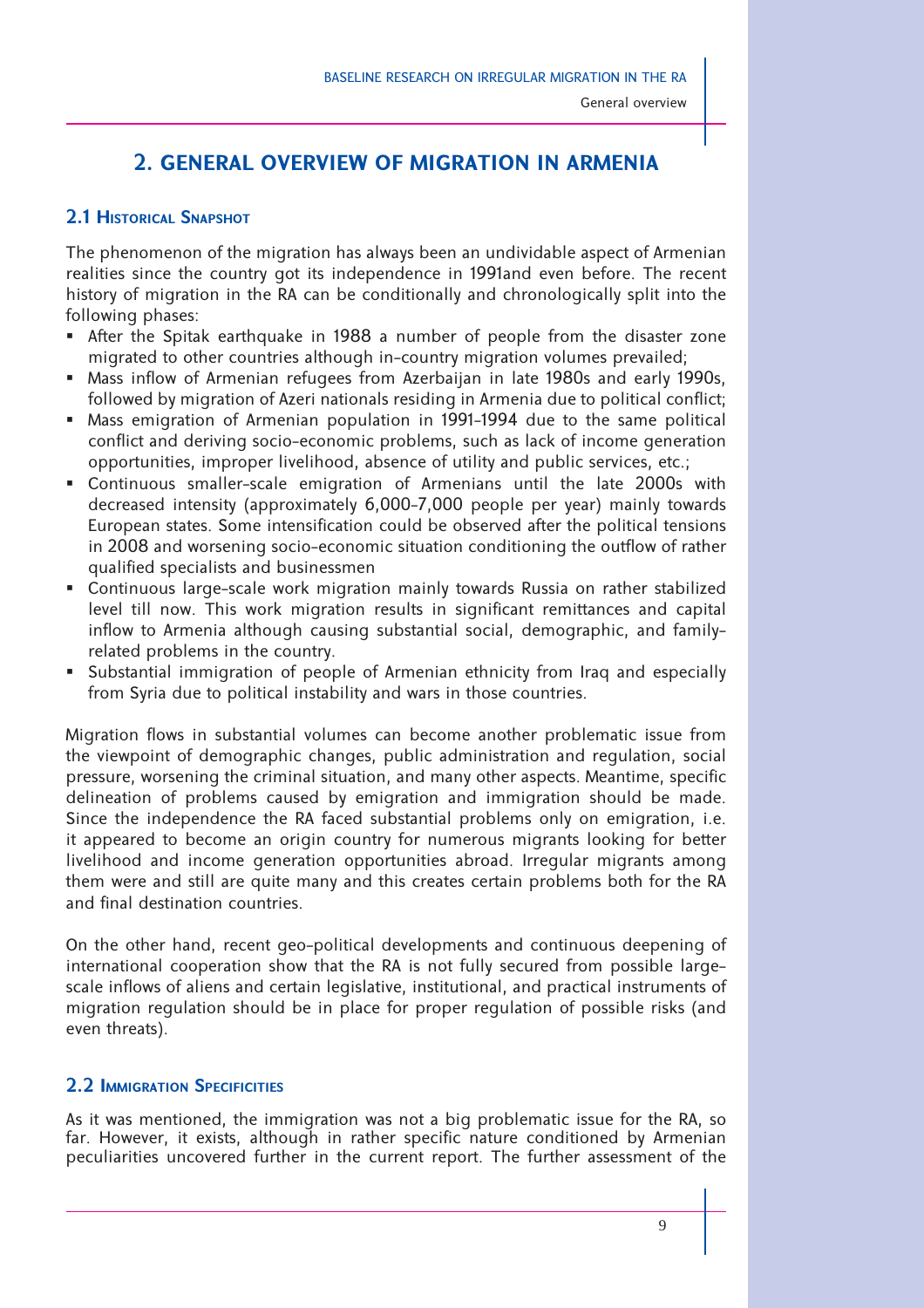General overview

topic was conditionally divided into 2 sections: immigration of people with Armenian ethnicity (that enjoy privileged treatment by the State) and aliens.

#### **2.2.1. IMMIGRATION OF ARMENIAN NATIONALS**

The RA has about 10 million Diaspora in many countries of the world. The RA remains the native country for millions of Armenians that consider the country as possible final destination for the migration in cases of necessity. This statement is true even providing the current socio-economic bad situation and the expectations towards political improvements. The best evidence is what happened with Armenian refugees from Azerbaijan in late 1980s and with Syrian Armenians in early 2010s. In both cases the political instability and the war made many residents of Armenian ethnicity to migrate to the RA for temporary or permanent residence.

Meantime, recent developments already uncovered that the RA needs to improve its capacities for accepting a big number of migrants in terms of ensuring the provision of first necessity items, asylum or other facilities, rehabilitation and (economic) integration of migrants, etc. Moreover, current socio-economic situation In the RA forces some immigrants to return to their countries of origin or migrate again from Armenia to other countries, such as European States.

Migration procedures for people of Armenian ethnicity are liberalized to the possible extent. From the irregular migration viewpoint these migrants comprise almost no risks; legalization of their entry and staying in the RA is very easy and requires not so big efforts.

#### **2.2.2. IMMIGRATION OF PEOPLE OF OTHER NATIONALITIES**

Immigration of non-Armenians is rather rare phenomenon in the RA measured by smaller number of people despite unique and short-lasting exceptions. However, based on the interviews with experts of migration regulation in the country, those (not so many) immigrants can be divided into 2 main groups: work migrants and those who try using the RA as transit area towards their final destination.

From the viewpoint of irregular migration risks, closer look is required mainly for the second group of migrants. A small number irregular migrants mainly originating from African and Asian countries try using rather liberal migration regulation in the RA for getting any type of residence with the ultimate purpose of migrating to other countries with better socio-economic situation, such as European States and North America.

Meanwhile, there is an impression that respective agencies of the RA very well understand potential risks of having liberal migration regulation and opportunities that further liberalization of visa regime. Good comprehension of the issue makes the relevant entities to be very selective in their decisions regarding providing of any type of residence and other statuses to irregular migrants. This strengthens the RA's positions in the light of concluded readmission agreements that will be further addressed in the following chapter.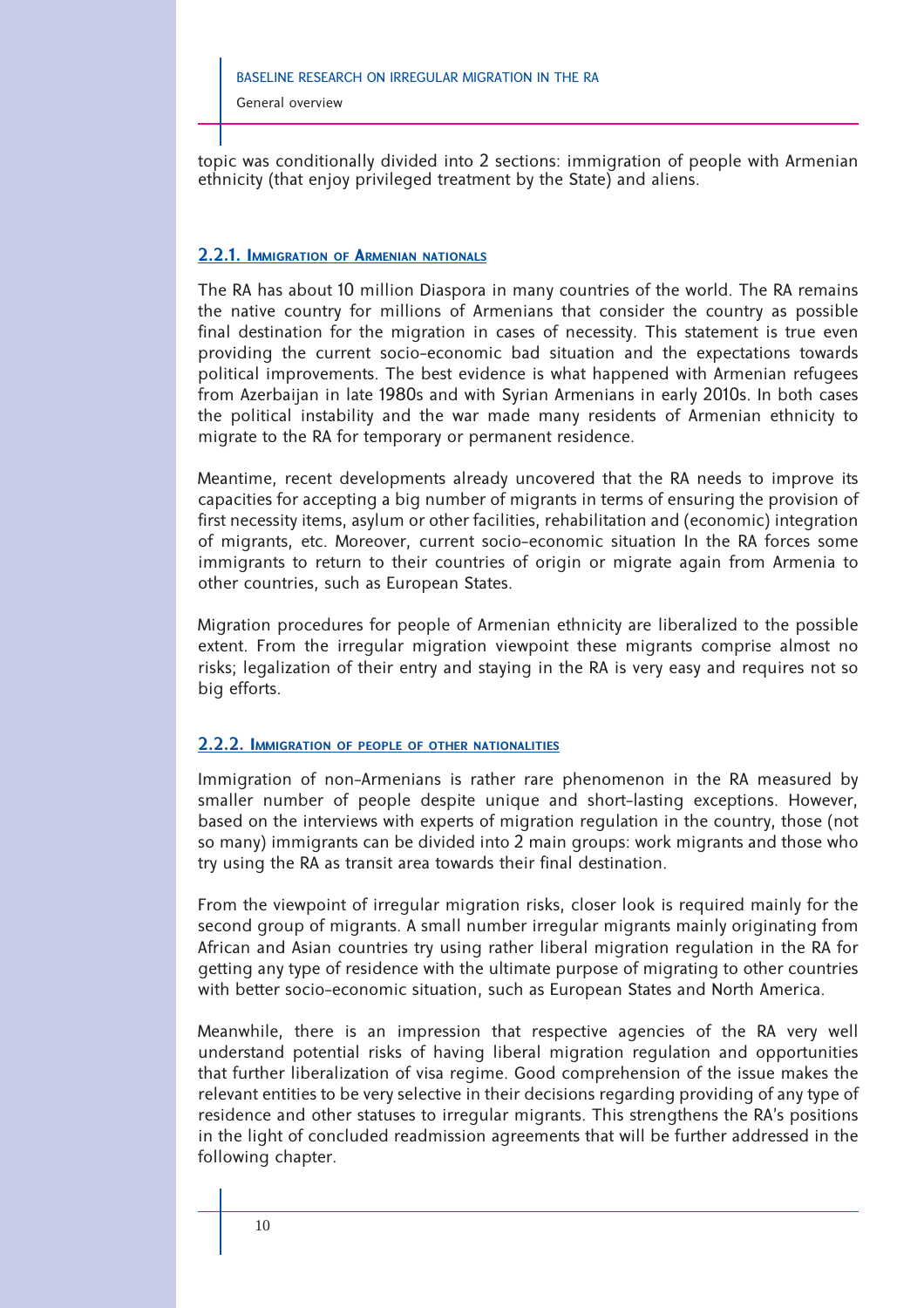# **2.3 READMISSION AGREEMENTS**

In April and November 2013 Armenia respectively concluded and ratified the "Agreement" *between EU and the RA on the readmission of persons residing without authorization"*. Before this, the RA had concluded readmission agreements with 12 European States and with the Russian Federation.

The process of concluding readmission agreements started back in early 2000s and initially the RA had somewhat different and precautious approach to the issue. Having tens of thousands of irregular migrants of Armenian nationality abroad one had to think on possible readmission of a big number of people that might cause unforeseen social tensions and difficulties in the country. Further assessment of the situation uncovered that possible deportation of irregular migrants might happen (and was happening) regardless of the conclusion of these agreements. Just contrary, conclusion of the readmission agreements allowed better cooperation with foreign countries, including legalization of relations and clarification of the rights and responsibilities of all parts, including the irregular migrants. Finally, conclusion of readmission agreements contributed to the achievement of respective strategic objectives of the RA in the area of migration regulation.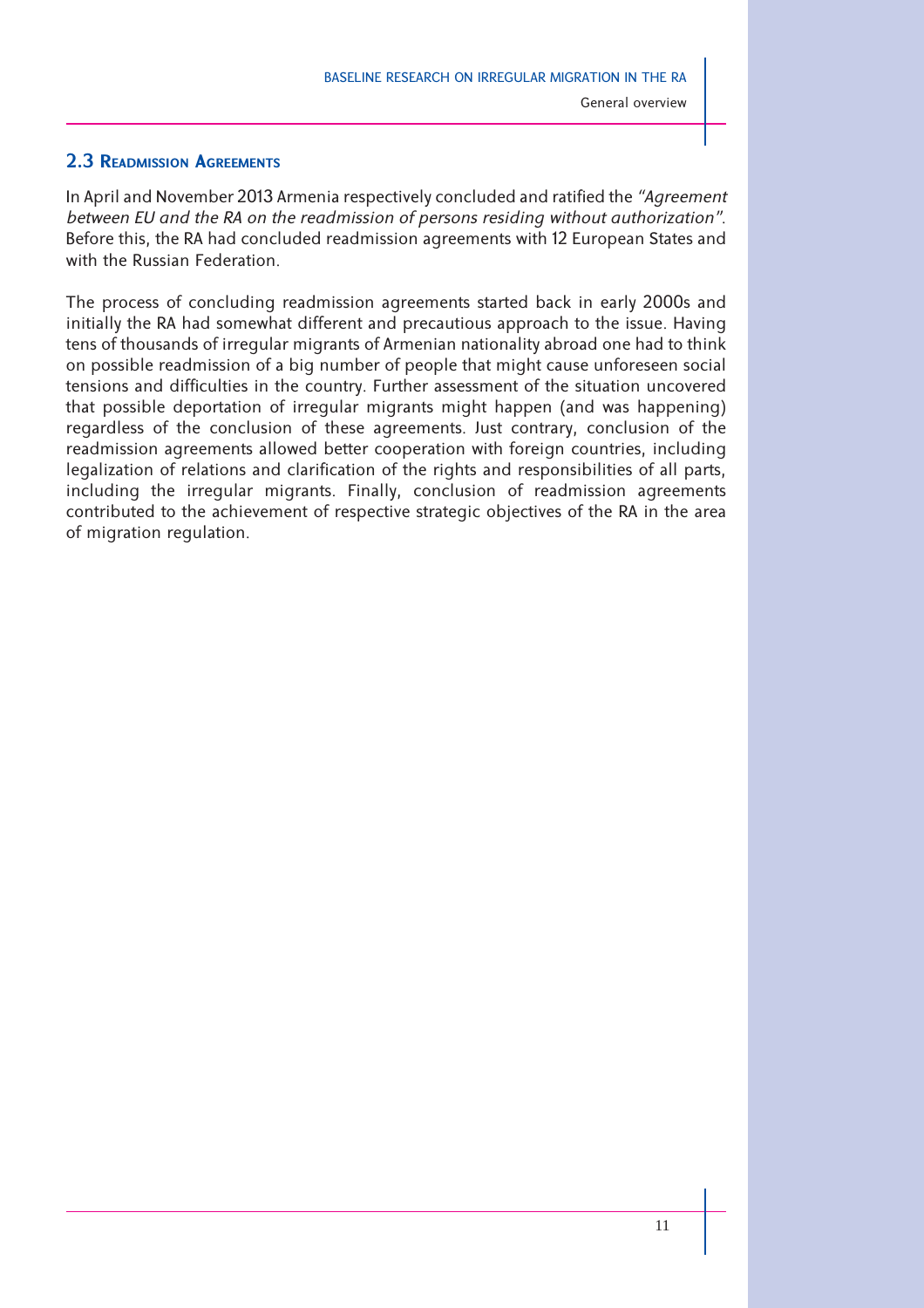# **3. LEGAL FRAMEWORK**

# **3.1 IRREGULAR MIGRATION IN THE CONTEXT OF THE CURRENT RESEARCH**

The IOM defines the term **irregular migration** as movement that takes place outside the regulatory norms of the sending, transit and receiving countries. From the perspective of the sending country, the irregularity is for example seen in cases in which a person crosses an international boundary without a valid passport or travel document or does not fulfill the administrative requirements for leaving the country<sup>2</sup>. From the **perspective of destination countries it is the entry, stay or work in a country without the necessary authorization or documents required under immigration regulations3.** 

In the legal context the term "irregular migration" is usually replaced by the term "illegal migration". There is, however, a tendency to restrict the use of the term "illegal migration" to cases of smuggling of migrants and trafficking in persons. Thus, in the context of the current research the illegal migrant from the perspective of destination country (the RA in the current content) is the person of a foreign country, who:

- **Entered the country (passed the official border of the country) without visa or** permission;
- **Entered the country or stayed there with false documents;**
- Entered the country with visa and/or other necessary documents, but:
	- $\triangleright$  Overstayed the period officially allowed by visa;
	- Work migrant did not prolonged his/her work permission;
	- $\triangleright$  Asylum seeker continues staying in the country after the rejection;
	- $\triangleright$  Stays in the country with the purpose different than mentioned in visa (such as entered as a tourist but was employed to work).

In the RA the irregular migrants are subject for an administrative claim, but to the different extent. Tourists that overstayed (mainly due to forgetting the visa period and for a short while) their staying in the RA are supposed to pay administrative penalties on the border and leave the country. Criminal claims are opened for the irregular migrants who entered the country without necessary documents or with false documents. Other may end with the deportation from the country and entry ban.

The previous paragraph uncovers the main reasons why irregular migrants do their best for avoiding any interrogations with the State agencies and other entities in the country. Given the small number of such irregular migrants in the country it is quite difficult to identify them. Moreover, these people (or their employers, friends and relatives in the country) are not open for any communication, even for participating in unanimous surveys for good purposes. They are afraid to be identified by relevant entities, being claimed and deported from the country.

On the other hand, staying in the RA without breaking any regulation is quite easy

<sup>2</sup> Source - http://www.iom.int/cms/en/sites/iom/home/about-migration/key-migration-terms-1.html#irregularmigrant

<sup>3</sup> With some reservations the definition of irregular migrants covers also so called "green border" crossing cases, although these cases relate rather to illegal than irregular migration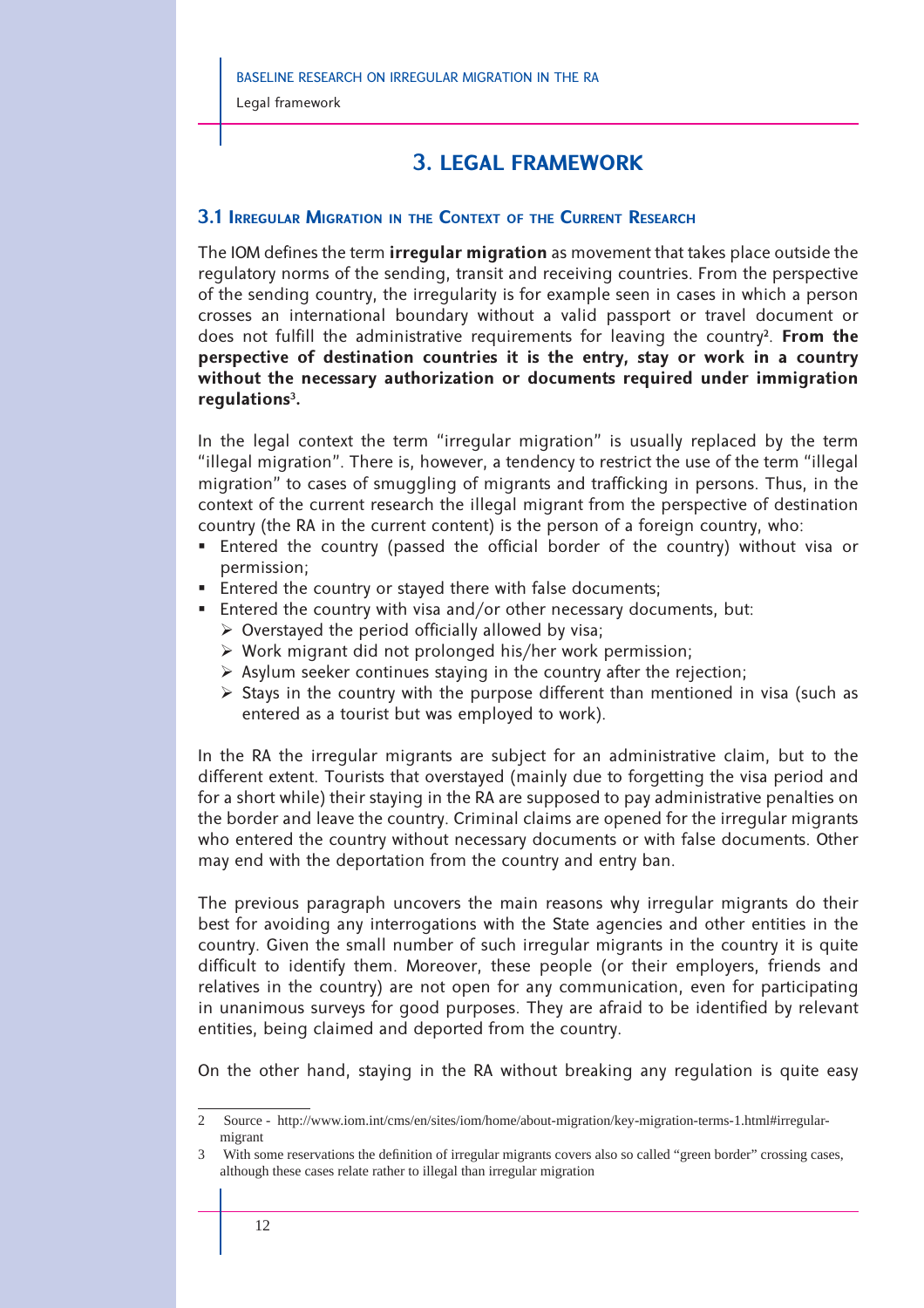providing the migrant is not involved in any illegal activities. For foreigners of Armenian ethnicity it is even further facilitated: fewer documents are requested, decisions are made in shorter period and mainly end with positive results, payments are minimized or skipped, etc. Thus, migrants heading for legal purposes for staying in the RA simply do not need to become irregular migrants. The following chapters will present the main legislation regulating the migration issues in the RA.

# **3.2 MAIN LEGISLATION REGULATING THE IRREGULAR IMMIGRATION**

Development of the legislative framework on migration management in Armenia boosted mainly in mid 2000s, although the process started right after the announcement of the independence in 1991. The legislative framework regulating migration issues in the RA can be conditionally divided into the following 3 levels: 1) international conventions the RA joined and agreements signed with different parties, 2) laws adopted by the RA National Assembly, and 3) subordinate legislative framework (Government Decisions, Concepts, Orders issued by various entities, etc.) regulating the migration on tactical and operational levels. The following chapters will address only main legal documents operational at above mentioned three levels.

#### **3.2.1 INTERNATIONAL CONVENTIONS AND AGREEMENTS ON MIGRATION REGULATION**

Development of international legislative framework between the RA and foreign countries required large efforts and time since the independence of RA. Armenia joined a number of international conventions, concluded bi-lateral and multilateral agreements with many countries. The following table presents only some of the main international legal acts.

| N  | Enacted | Convention / agreement                                                                                                                                                                                                                                                                                                             | Content                                                                                                                                                                                                                                                                                                   |  |
|----|---------|------------------------------------------------------------------------------------------------------------------------------------------------------------------------------------------------------------------------------------------------------------------------------------------------------------------------------------|-----------------------------------------------------------------------------------------------------------------------------------------------------------------------------------------------------------------------------------------------------------------------------------------------------------|--|
| 1. | 1993    | <b>UN Convention Relating to the Status</b><br>of Refugees, 1951                                                                                                                                                                                                                                                                   | Armenia undertook the responsibility of<br>accepting refugees, providing them asylum,<br>protecting their rights and interests, excluding<br>any discrimination as to race, religion or<br>country of origin and treating them equally<br>as to Armenian citizens, ensuring freedom of<br>movements, etc. |  |
| 2. | 1994    | <b>UN Convention</b> relating to the Status<br>Armenia undertook the responsibility to fight<br>of Stateless Persons, NY, 1954<br>the statelessness, facilitate the integration of<br><b>UN Convention</b> on the Reduction of<br>the stateless persons and residence provision<br>procedures for them.<br>Statelessness, NY, 1961 |                                                                                                                                                                                                                                                                                                           |  |
| 3. | 1996    | <b>CIS Agreement</b> on Cooperation in the Sphere of Work Migration and Social Protection<br>of Work Migrants'                                                                                                                                                                                                                     |                                                                                                                                                                                                                                                                                                           |  |
| 4. | 1999    | <b>CIS Agreement</b> on Cooperation in Fighting Illegal Migration                                                                                                                                                                                                                                                                  |                                                                                                                                                                                                                                                                                                           |  |
| 5. | 2003    | <b>UN Convention</b> against Transnational Organized Crime<br>and Children<br>Protocol against the Smuggling of Migrants by Land, Sea and Air                                                                                                                                                                                      | Protocol to Prevent, Suppress and Punish Trafficking in Persons, Especially Women                                                                                                                                                                                                                         |  |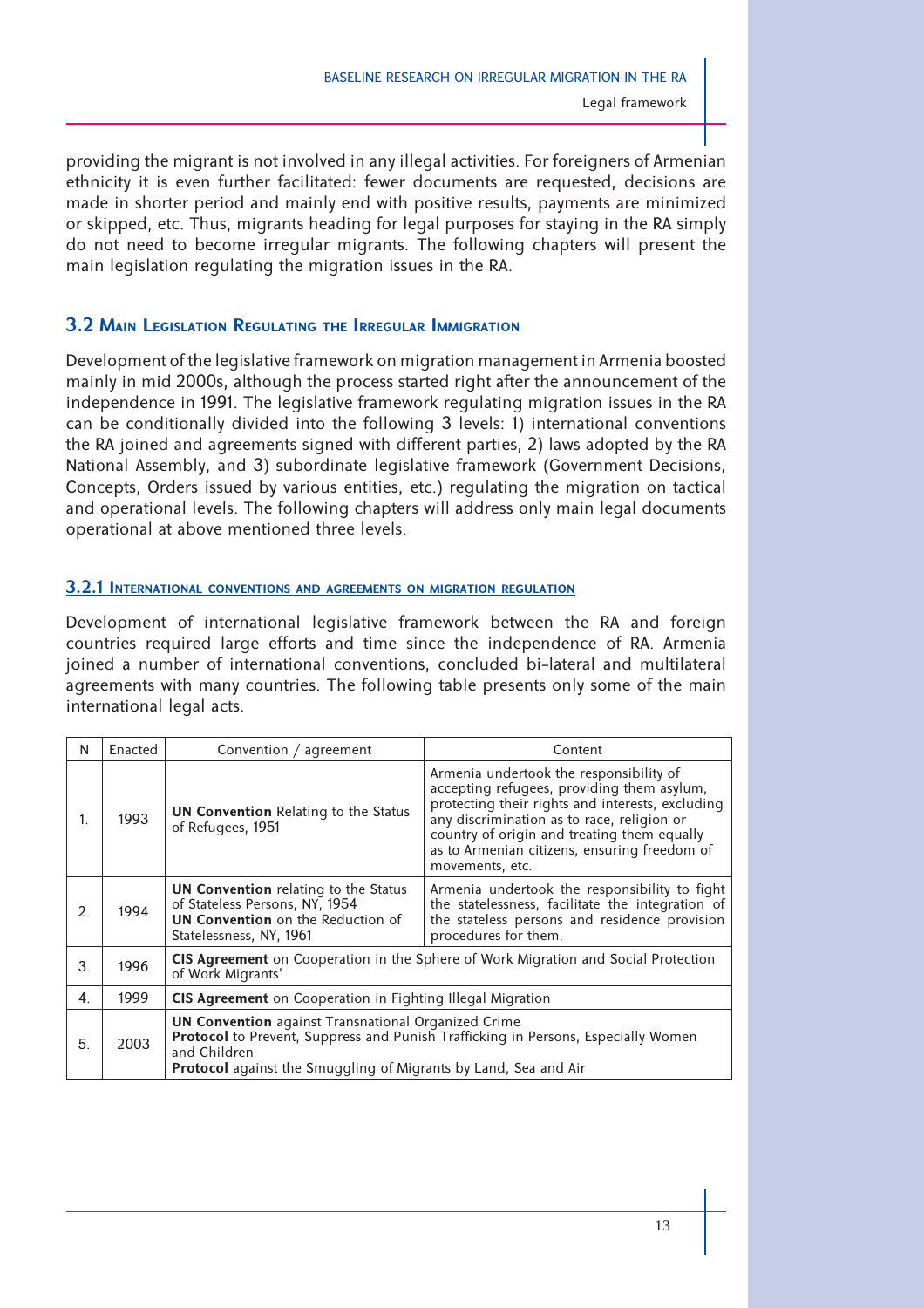Legal framework

| 6.              | $2006 -$<br>2007 | ILO Migration for Employment<br>Convention, 1949 (C-97)<br>ILO Migrant Workers Convention, 1975<br>$(C-143)$                 | Armenia undertook the responsibility of<br>respecting the human rights of migrant<br>workers, excluding discrimination, ensuring<br>the equality of opportunities, providing<br>information on various aspects relating to<br>migrant workers, fighting illegal and hidden<br>employment, facilitating free movement of<br>migrant workers, etc.                                                                                                                                                      |  |
|-----------------|------------------|------------------------------------------------------------------------------------------------------------------------------|-------------------------------------------------------------------------------------------------------------------------------------------------------------------------------------------------------------------------------------------------------------------------------------------------------------------------------------------------------------------------------------------------------------------------------------------------------------------------------------------------------|--|
| 7.              | 2007             | The RA and EU Joint Activity Plan                                                                                            | undertook the responsibility to<br>Armenia<br>intensify the cooperation with EU and other<br>neighbor states on the migration issues,<br>such as readmission, prevention of irregular<br>migration, etc.                                                                                                                                                                                                                                                                                              |  |
| 8.              | 2008             | Council of Europe Convention on<br>Action against Trafficking in Human<br>Beings                                             | Armenia undertook the responsibility to prevent<br>and fight human trafficking ensuring gender<br>equality, protect the rights of the victims of<br>human trafficking, facilitate the cooperation in<br>fighting human trafficking, etc.                                                                                                                                                                                                                                                              |  |
| 9 <sub>1</sub>  | $2003 -$<br>2011 | Readmission Agreements between the<br>RA and 12 EU States                                                                    | Agreements were regulating the relations<br>between Armenia and 12 European States on<br>irregular migration and readmission issues.                                                                                                                                                                                                                                                                                                                                                                  |  |
| 10 <sub>1</sub> | 2011             | Readmission Agreements between the<br>RA and the Russian Federation                                                          | Parties shall readmit, upon application by other<br>parties () all persons who do not, or who no<br>longer, fulfill the conditions in force for entry<br>to, presence in, or residence on, the territory of<br>the Requesting Party provided that it is proved,<br>or may be validly assumed on the basis of<br>prima facie evidence furnished, that they are<br>nationals of Armenia.                                                                                                                |  |
| 11.             | 2011             | Agreement on the Cooperation between the RA Police and the RF Federal Migration<br>Service in Fighting the Illegal Migration |                                                                                                                                                                                                                                                                                                                                                                                                                                                                                                       |  |
| 12.             | 2013             | Agreement between EU and the RA on<br>the readmission of persons residing<br>without authorization                           | Parties shall readmit, upon application by other<br>parties () all persons who do not, or who no<br>longer, fulfill the conditions in force for entry<br>to, presence in, or residence on, the territory of<br>the Requesting Party provided that it is proved,<br>or may be validly assumed on the basis of<br>prima facie evidence furnished, that they are<br>nationals of countries or third country nationals<br>or stateless persons fitting to certain conditions<br>defined by the Agreement. |  |

# **3.2.2 ARMENIAN LAWS ON MIGRATION REGULATION**

Development of local legislative framework was another challenge for the RA to be overcome for ensuring effective migration regulation in the country. On the one hand the RA has to follow its priorities in regulation of the issue, on the other hand the legislation should be in compliance with the responsibilities undertaken by joining international conventions and defined by concluded international agreements in the field of migration regulation.

The cross-cutting issues of migration regulation are addressed by many Laws of the RA. Below, only the main Laws addressing various aspects of migration are presented.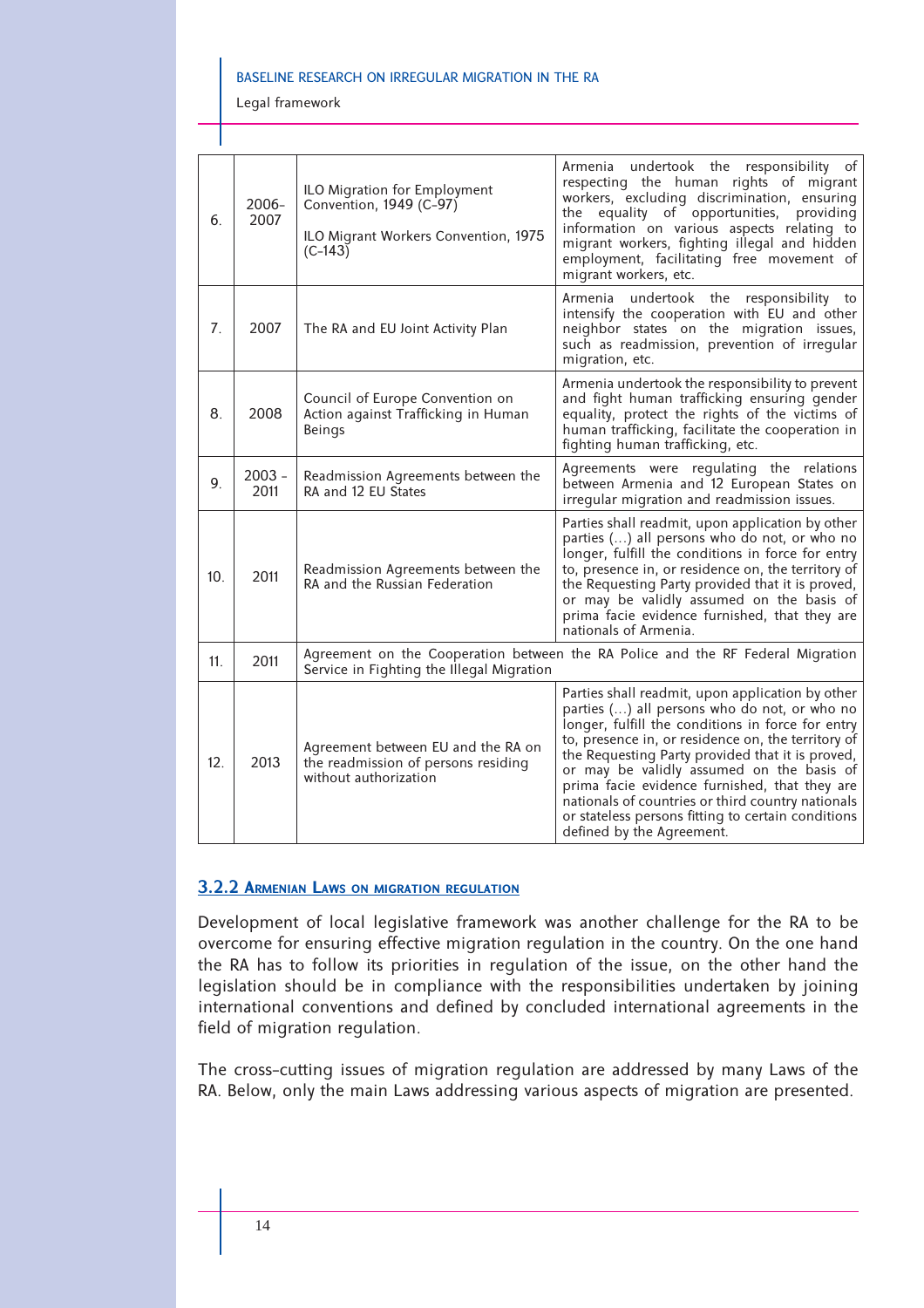Legal framework

| N  | Enacted | Legal Act                                       | Snapshot to irregular migration content                                                                                                                                                                                                                                                                                                                                                                                                                                                                                                                                                                                                                                                                                                                                                                                                                                                                                                                                                                                                                                                                                                                                                                                                                                                                                 |
|----|---------|-------------------------------------------------|-------------------------------------------------------------------------------------------------------------------------------------------------------------------------------------------------------------------------------------------------------------------------------------------------------------------------------------------------------------------------------------------------------------------------------------------------------------------------------------------------------------------------------------------------------------------------------------------------------------------------------------------------------------------------------------------------------------------------------------------------------------------------------------------------------------------------------------------------------------------------------------------------------------------------------------------------------------------------------------------------------------------------------------------------------------------------------------------------------------------------------------------------------------------------------------------------------------------------------------------------------------------------------------------------------------------------|
| 1. | 1986    | The RA<br>Code on<br>Administrative<br>Offences | In the territory of the RA the aliens and stateless persons are liable to<br>administrative responsibilities on general principles as citizens of the<br>$RA$ ().<br>Foreign citizens and stateless persons residing (staying) in the territory<br>of the RA, as well as passing by transit through the territory of the RA<br>without visa, or relevant residence status or with invalid documents is<br>a subject for the payment of the penalty in amount of 50-100 times of<br>the base payment $()$ .<br>Employment of aliens and stateless persons without relevant residence<br>status and work permit is a subject for the payment of the penalty in<br>amount of 100-150 times of the base payment ().<br>Persons violating the RA Border or the Border passing point regimes<br>can be arrested for 3 hours with the purpose of preparing the protocol,<br>or in case of necessity for 3 days with the purpose of clarifying the<br>personal data of the arrested person ().                                                                                                                                                                                                                                                                                                                                  |
| 2. | 1995    | The RA Law on<br>Citizenship                    | Regulates the acquisition and the termination of the citizenship of the<br>RA. Any person has a right to acquire the RA citizenship (). Ethnic<br>Armenians acquire the citizenship in the simplified way.<br>The RA encourages the stateless persons to obtain the RA citizenship<br>and does not hinder the acquisition by them the citizenship of another<br>State.<br>Any person 18 years of age () can apply for the citizenship of the RA,<br>if he/she has resided on the territory of the RA in a manner prescribed<br>by Law for the last 3 years, is proficient in the Armenian language and<br>is familiar with the Armenian Constitution.                                                                                                                                                                                                                                                                                                                                                                                                                                                                                                                                                                                                                                                                   |
| 3. | 2001    | The RA Law on<br><b>Border Troops</b>           | The border troops of the RA have the right to $()$ :<br>• check the documents of persons and vehicles, examine the means of<br>transportation and the luggage ()<br>" implement the border crossing regime, border regime and put<br>under administrative arrest citizens of the RA, foreign citizens or<br>stateless persons who have violated the border regime border<br>regime and State Border passing points' regime ().<br>" examine and confiscate if necessary the belongings and documents<br>of arrested people. A protocol shall be prepared for each case of<br>administrative arrest and seize of belonging of arrested person.<br>• hold apprehended people or people suspected in crime, people<br>who should be questioned by authorized persons in special<br>constructions equipped by border guard troops. In case of necessity,<br>hold arrested persons in temporary isolation wards or other spaces<br>of bodies of national security and internal affairs designated for that<br>purpose.<br>• check the exit and entry documents of persons, make relevant<br>notes into them, and if necessary temporarily confiscate them and<br>false documents, prevent entry or exit of persons without relevant<br>documentation until a person obtains due papers, or clarification of<br>circumstances |
| 4. | 2002    | The RA Law<br>on Population<br>Register         | The purpose of this law is to realize the right of residents to free<br>movement, choice of the place of residence and registration/<br>enrollment at the place of their residence.<br>Personal data certifying Armenian citizenship and/or foreign<br>citizenship and residence permit in the Republic of Armenia (type<br>of the document, number, issue date, expiry date, issuing authority<br>should be processed with the Population Register.                                                                                                                                                                                                                                                                                                                                                                                                                                                                                                                                                                                                                                                                                                                                                                                                                                                                    |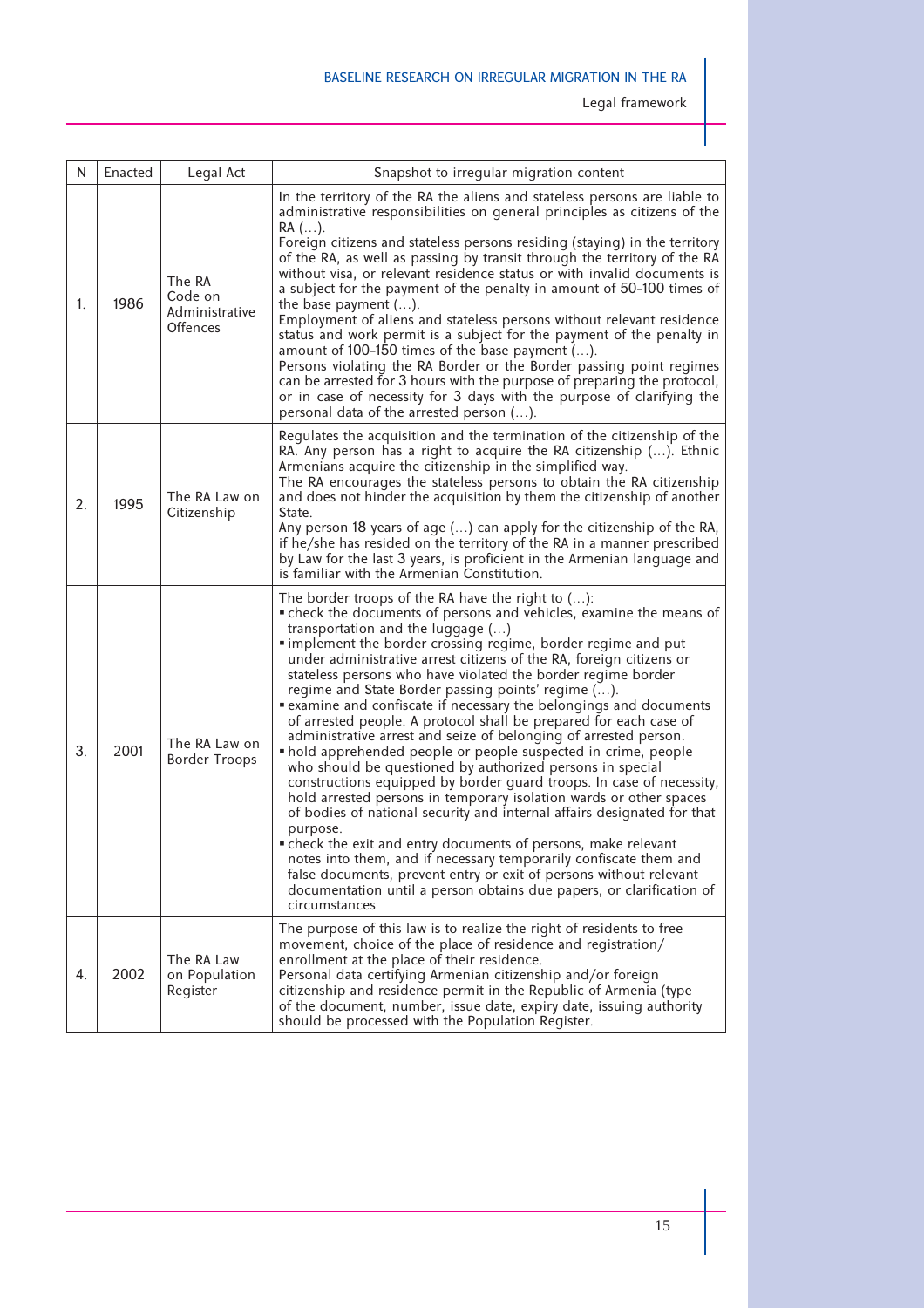Legal framework

| 5. | 2003 | The RA<br>Criminal Code | Trafficking: Recruitment, transportation, transfer, harboring, or receipt<br>of persons for the purpose of sexual exploitation or forced labor, by<br>means of the threat or use of force, of fraud, of using the dependence,<br>of blackmail, of threat of destruction or damage to property, if this was<br>done for mercenary purposes, is punished with a fine in the amount of<br>300 to 500 minimal salaries, or correctional labor for up to 1 year, or<br>arrest for up to 2 months, or imprisonment for the term of 1 to 4 years.<br>Involvement into prostitution, by violence or use of violence, abuse of<br>dependent position, by threat to destroy, steal or damage property,<br>or dissemination of defamatory information about a person or close<br>relatives, or by deception, is punished with a fine in the amount of 200<br>to 400 minimal salaries, or correctional labor for the term of up to 1<br>year, or with arrest for the term of 1-3 months, or with detention for<br>the term of up to 2 years.                                                                                                                                                                                                                                                                                                                                                                                                                                                                                                                                                                                                                                                                                                                                                                                                                                                                                                                                                                                                                                                                                                                                                                                                                                                                                                                                                                                                                                                                                                                                                                                                          |
|----|------|-------------------------|-------------------------------------------------------------------------------------------------------------------------------------------------------------------------------------------------------------------------------------------------------------------------------------------------------------------------------------------------------------------------------------------------------------------------------------------------------------------------------------------------------------------------------------------------------------------------------------------------------------------------------------------------------------------------------------------------------------------------------------------------------------------------------------------------------------------------------------------------------------------------------------------------------------------------------------------------------------------------------------------------------------------------------------------------------------------------------------------------------------------------------------------------------------------------------------------------------------------------------------------------------------------------------------------------------------------------------------------------------------------------------------------------------------------------------------------------------------------------------------------------------------------------------------------------------------------------------------------------------------------------------------------------------------------------------------------------------------------------------------------------------------------------------------------------------------------------------------------------------------------------------------------------------------------------------------------------------------------------------------------------------------------------------------------------------------------------------------------------------------------------------------------------------------------------------------------------------------------------------------------------------------------------------------------------------------------------------------------------------------------------------------------------------------------------------------------------------------------------------------------------------------------------------------------------------------------------------------------------------------------------------------------|
|    |      |                         | Illegal state border crossing.<br>1. Passing the guarded State Border of the RA without relevant<br>documents or permits, is punished with a fine in the amount of 100-<br>200 minimal salaries or imprisonment for up to 3 years. 2. The same act<br>committed by a group with prior agreement or by an organized group<br>or with violence or threat thereof, is punished with imprisonment for<br>3-7 years. 3. This Article is not extended to cases when a foreign citizen<br>or stateless person enters the RA to enjoy the right for political asylum<br>stipulated by the Constitution of the RA.                                                                                                                                                                                                                                                                                                                                                                                                                                                                                                                                                                                                                                                                                                                                                                                                                                                                                                                                                                                                                                                                                                                                                                                                                                                                                                                                                                                                                                                                                                                                                                                                                                                                                                                                                                                                                                                                                                                                                                                                                                 |
| 6. | 2006 | The RA Law on<br>Aliens | Regulates the relationships associated with the entry of aliens into the<br>RA, their stay and living in the territory of the RA, transiting through<br>the territory of the RA, exit from the RA, as well as other relationships<br>associated with aliens. The concept of <i>alien</i> includes the persons<br>considered to be non-nationals of the RA, who have a citizenship of a<br>different state (foreign citizens) or have no citizenship of any country<br>(stateless persons).<br>The entry of those aliens shall not be allowed into the territory of the<br>RA who have arrived at a border crossing point without a passport,<br>a document replacing passport or with an invalid passport or were<br>rejected an entry visa at the border crossing point or were rejected<br>an entry leave by the border control authorities. Where possible, they<br>shall be immediately returned to their country of origin or the state<br>they have arrived from (), except with the cases where they have<br>arrived for the purpose of seeking a refugee status or an entitlement<br>to political asylum.<br>The citizens of those states for whom a procedure exists for arrival in<br>the RA without an entry visa, may stay in the territory of the RA for a<br>period of a maximum of 180 days within one year ().<br>The visa issued to an alien shall be invalidated where he/she took<br>employment in the<br>RA without a work permit.<br>Entry visas into the RA shall be issued for a period of up to 120 days of<br>stay in the RA with a possibility for 60 days' extension (). Extension<br>of an entry visa to an alien can be rejected for reasons specified in the<br>Law.<br>Aliens may exit from the RA upon availability of a valid passport and a<br>valid document certifying their lawful stay or residence before the time<br>of the exit $()$ .<br>The following residence statuses shall be established for aliens in the<br>RA: a) temporary; b) permanent; and c) special. Granting/extension of<br>residence status can be rejected for the reasons specified in the Law.<br>The employers in the RA shall have the right to conclude a work<br>contract/service contract with the alien employee and use his/her<br>labour based on the work permit/employment authorization provided<br>() by the authorized body.<br>Work permit shall be invalidated where: a) the alien has acquired the<br>work permit by fraud; and b) the alien has not entered into a work<br>contract/service contract within one month upon acquiring the work<br>permit or has taken another employment without a permit. |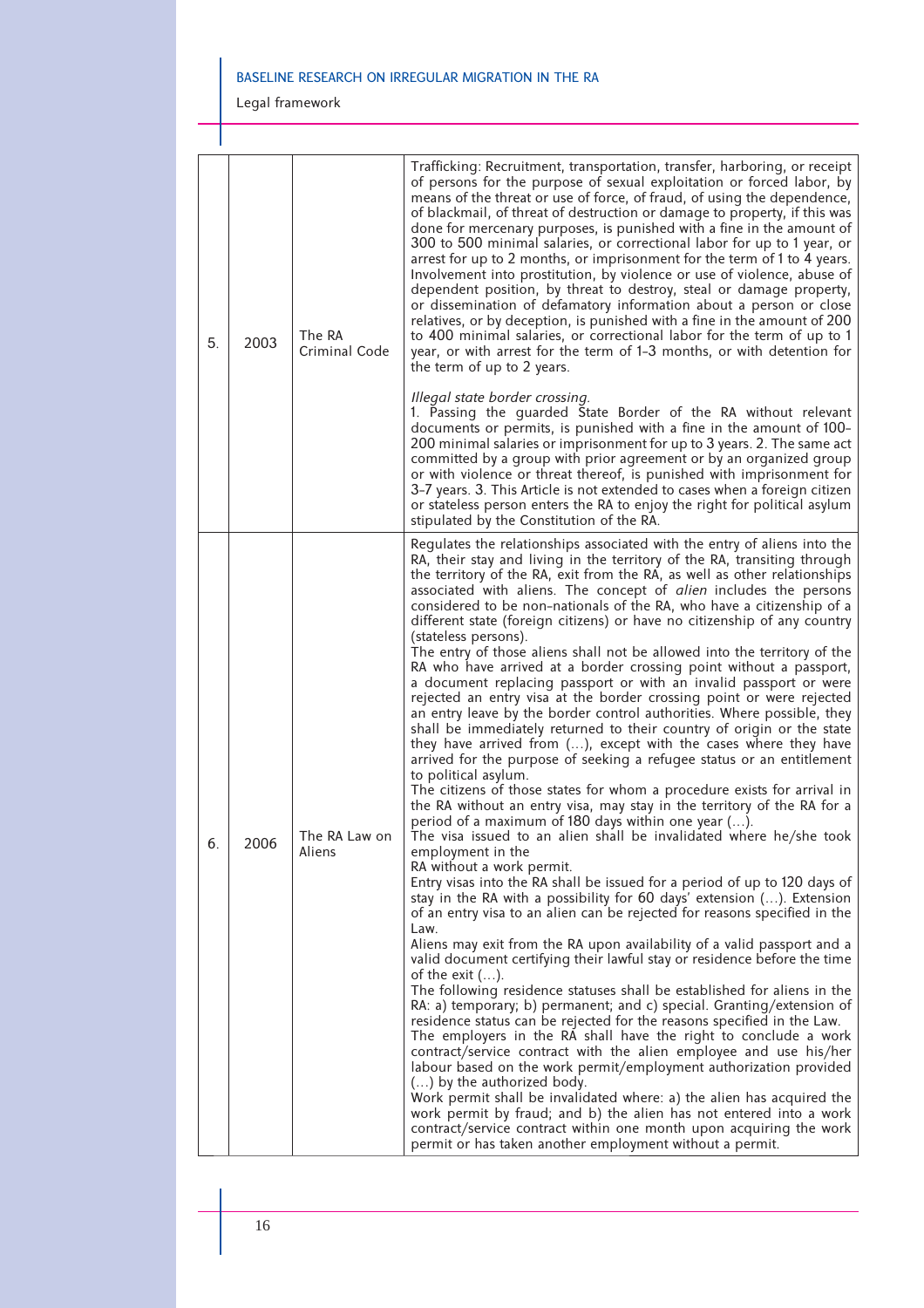| 7. | 2008 | The RA Law on<br>Refugees and<br>Asylum | Regulates the legal relations concerning issues of recognition as<br>refugee and granting asylum in the RA, ensures the implementation<br>of the 1951 Convention Relating to the Status of Refugees (),<br>recognises the right of all foreign citizens and stateless persons to<br>seek asylum in the RA and at the state border, as well as the right<br>to enjoy asylum in the RA, if they fulfil the necessary requirements<br>stipulated in the present Law.<br>A foreign citizen or stateless person, shall not be considered a<br>refugee, if there are serious reasons to believe that: 1) has committed<br>a crime against peace, a war crime, or a crime against humanity, ();<br>2) has committed a serious non-political crime outside the RA, before<br>seeking an asylum, 3) has been guilty of acts contrary to purposes<br>and principles of the UN.<br>Asylum may be denied to any refugee, who arrives from a safe third<br>country, where he/she does not fear persecution, human rights<br>violation, or refoulement.<br>The recognition as a refugee () shall be cancelled when it becomes<br>evident that the person has not been fulfilling the requirements for<br>the recognition as a refugee, because newly discovered evidence<br>confirms that the statements initially made or documents provided<br>were fraudulent.<br>When an asylum seeker deliberately does not co-operate (), delays<br>the extension of identity document, or does not comply with the<br>restrictions of movement (), he/she can be called to liability.<br>In cases, when there is an indication that one of the reasons for<br>exclusion, cessation, or cancellation () has been established with<br>regard to a refugee granted asylum in the RA, the Designated Body<br>shall initiate a cessation or cancellation procedure.<br>The Designated Body, in co-operation with the designated body for<br>Foreign Affairs, shall verify the information provided by the applicants<br>and determine whether they fulfil the requirements stipulated in the<br>Law. If the Designated Body considers that the requirements () are<br>not met, it shall make a decision on rejecting the application for the<br>asylum $()$ . |
|----|------|-----------------------------------------|-----------------------------------------------------------------------------------------------------------------------------------------------------------------------------------------------------------------------------------------------------------------------------------------------------------------------------------------------------------------------------------------------------------------------------------------------------------------------------------------------------------------------------------------------------------------------------------------------------------------------------------------------------------------------------------------------------------------------------------------------------------------------------------------------------------------------------------------------------------------------------------------------------------------------------------------------------------------------------------------------------------------------------------------------------------------------------------------------------------------------------------------------------------------------------------------------------------------------------------------------------------------------------------------------------------------------------------------------------------------------------------------------------------------------------------------------------------------------------------------------------------------------------------------------------------------------------------------------------------------------------------------------------------------------------------------------------------------------------------------------------------------------------------------------------------------------------------------------------------------------------------------------------------------------------------------------------------------------------------------------------------------------------------------------------------------------------------------------------------------------------------------------------------------------------------------------------------------------------------|

# **3.2.3 SUBORDINATE REGULATORY FRAMEWORK IN ARMENIA**

Availability of properly developed legislative framework (international agreements, conventions, and the RA Laws) is the first pre-condition for the effective management of the migration in the country. Meantime, without respective subordinate legislation (i.e. regulatory framework) those Laws cannot work effectively and meet the challenges of migration regulation in the RA. The RA Government and separate State Agencies did their best in development and application of respective regulatory framework to make the primary legislation operational and effective. The list of only main regulatory documents related to the migration regulation and especially irregular migration towards the RA is presented below:

| N | Enact                                                       | Legal Act                                                                                                                                                                                |
|---|-------------------------------------------------------------|------------------------------------------------------------------------------------------------------------------------------------------------------------------------------------------|
|   | <b>RA Government Decision</b><br>N884-N of June 22, 2006    | On creation of the Border Management Information System of the<br>RA and approval of rules and regulations for its exploitation and<br>establishment of the users list                   |
|   | <b>RA Government Decision</b><br>N115-N of 25 January, 2008 | On defining the procedure of entering information into the data<br>bank of foreigners regarded as undesirable in the territory of the<br>republic of Armenia and making use of data bank |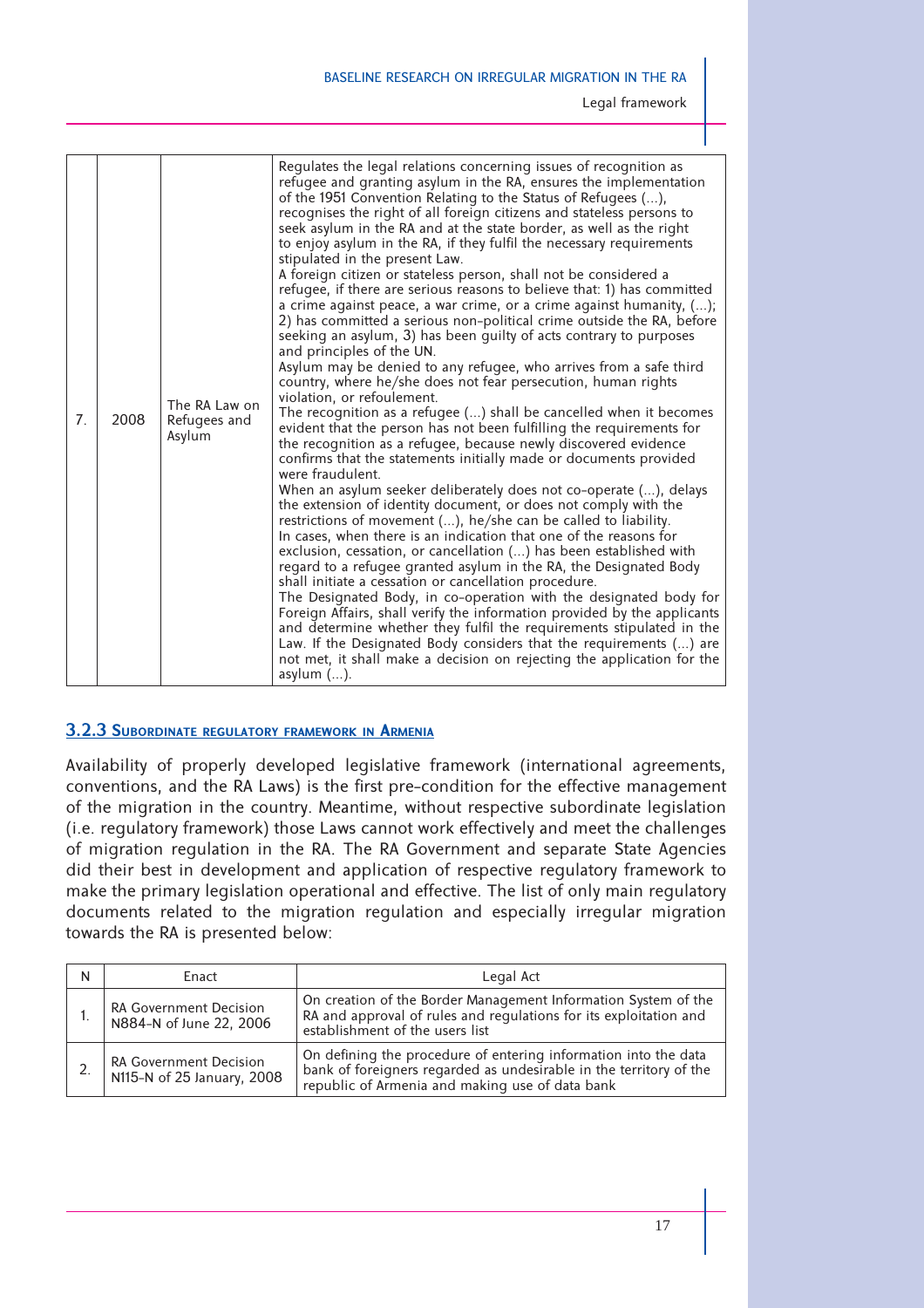Legal framework

| 3.  | RA Government Decision<br>N134-N of February 7, 2008                           | On approving list of documents accompanying application for<br>receiving temporary or permanent residency status (extending the<br>term of the residency status), procedure for reviewing application,<br>description and formats of temporary residence card, permanent<br>residence card and RA special passport           |
|-----|--------------------------------------------------------------------------------|------------------------------------------------------------------------------------------------------------------------------------------------------------------------------------------------------------------------------------------------------------------------------------------------------------------------------|
| 4.  | <b>RA Government Decision</b><br>N559-N of June 05, 2008                       | On assigning the authorized body for the implementation of the<br>Agreement between CIS countries on fighting illegal migration                                                                                                                                                                                              |
| 5.  | RA Government Decision N<br>872-N dated July 10, 2008                          | On establishing the procedure for operating special<br>accommodation centers in the RA and detaining arrested<br>foreigners therein                                                                                                                                                                                          |
| 6.  | <b>RA Government Decision</b><br>N1440-N of Nov. 19, 2009                      | On establishing the procedure for placing asylum seekers in the<br>temporary<br>reception center and providing them with subsistence means                                                                                                                                                                                   |
| 7.  | <b>RA Government Decision</b><br>N301-N of March 25, 2010                      | On assigning the authorized body for the migration issue in the<br>RA                                                                                                                                                                                                                                                        |
| 8.  | <b>RA Government Decision</b><br>N700-N of April 28, 2011                      | Procedure for foreigners' admission to universities                                                                                                                                                                                                                                                                          |
| 9.  | <b>RA Government Decision</b><br>N1360-N of Sept. 22, 2011                     | On the confirmation of "the discussion order by the state bodies<br>of the applications received from foreign countries within the<br>framework of the agreement between "The EU and the RA on the<br>readmission of persons residing without authorization" and ()                                                          |
| 10. | <b>RA Government Decision</b><br>1593-N of Nov. 10, 2011                       | On approving the 2012-2016 Activity Plan of the state migration<br>policy implementation concept.                                                                                                                                                                                                                            |
| 11. | The RA Government Session<br>N51 of December 29, 2011                          | Concept on Studying and Preventing Irregular Migration<br>Originating from the RA                                                                                                                                                                                                                                            |
| 12. | <b>RA Government Decision</b><br>N 823-N of June 28, 2012                      | Add a new paragraph in the Annex to the RA Government Decision<br>N329-N On approving the list of states the citizens of which for<br>obtaining an entry visa to the RA may apply only to the bodies of<br>diplomatic service and consulates of the RA in foreign states and<br>only upon the availability of an invitation. |
| 13. | RA Government Decision<br>N783-N, Dated July 18,<br>2013,                      | On the operation of the special facilities located within the<br>crossing points of the state border and transit zones of the RA and<br>accommodation of aliens in such facilities                                                                                                                                           |
| 14. | Appendix to the Decision<br>N783-N dated July 18, 2013<br>of the RA Government | Procedure on the operation of the special facilities located within<br>the crossing points of the state border and transit zones of the RA<br>and accommodation of aliens in such facilities                                                                                                                                 |

# **3.3 LEGISLATIVE PECULIARITIES FOR MIGRANTS OF ARMENIAN ETHNICITY**

As mentioned above, the significant part of migrants arriving to the RA are aliens of Armenian ethnicity hat immigrate to RA for various reasons. Issues related to these immigrants are highly prioritized by the RA authorities and they provided certain privileges for them. In particular:

- The RA Law on Citizenship states that ethnic Armenians may acquire the citizenship in the simplified way. The requirements of permanent legal residence in the RA during the recent three years, communication in Armenian language, and being familiar with the RA Constitution are not obligatory for ethnic Armenians.
- On 24 October, 2012 the RA NA adopted the RA Law<sup>4</sup> on making addendum in the RA Law on State Duty. According to that, the aliens of Armenian ethnicity that faced emergency situations in their countries of permanent residence (Lebanon, Syria)

<sup>4</sup> Enacted into force on 24.11.2012, Source: the RA Official Bulletin 2012.11.14/55 (929)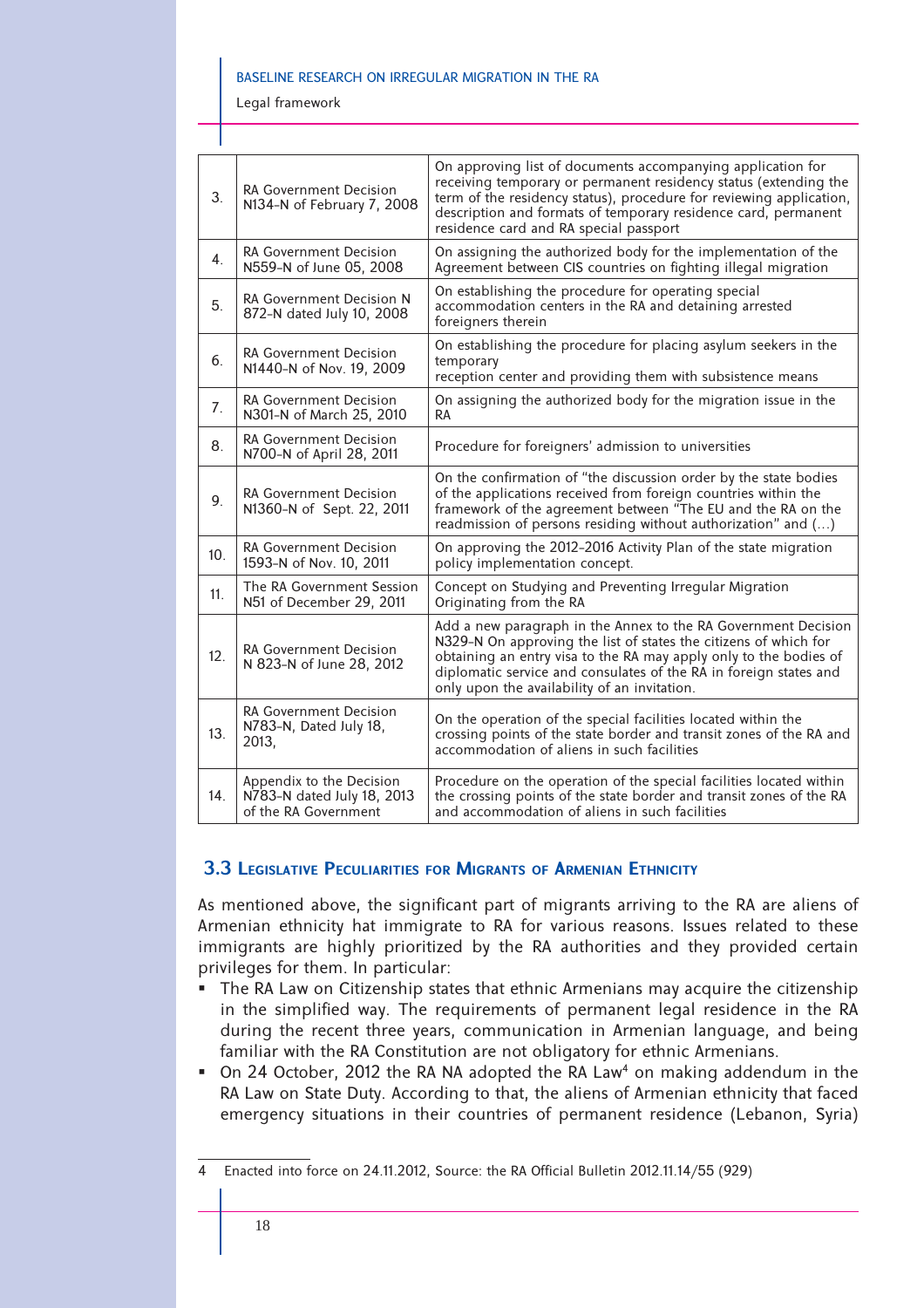that threaten the life of the citizens or health, are exempted from the State duty for submitting documents on residence status in the RA, as well as for entry visa to the RA.

- The Point 1.2 of the amendment of the RA Government Decision N329 of April 4, 2008 (On the approval of the list of countries whose citizens as well as the holders of travel documents whereof can apply for visitor visa only at the diplomatic representations or consular posts of the RA in abroad and with invitation only) states that applicants of Armenian origin can receive the RA entry visa on the RA State Border crossing points<sup>5</sup>;
- Syrian Armenians enjoy additional privileges assigned by the State authorities of Armenia, such as exemption from paying penalties in case of overstaying the visa period in the RA; they are allowed to drive their cars in the territory of the RA without customs clearance and registration in the RA, their driving licenses are valid in the RA even having no Armenian or Latin wording in it.

The legislative and regulatory privileges given to ethnic Armenians make it useless for them to become irregular migrants in the territory of the RA. Moreover, a number of special reintegration programs are being implemented for ethnic Armenian immigrants. These measures largely condition the decrease in the number of irregular migrants of Armenian origin in the country.

# **3.4 SHORTCOMINGS OF MIGRATION LEGISLATION**

One of the major topics discussed with various informed stakeholders during the research was the compliance of the existing legislative and regulatory framework with the current needs of the RA. This issue was thoroughly addressed during the desk review of the secondary materials, i.e. legislation (the RA Laws, international agreements, and regulations) and analytical documents. The assessment identified certain shortcomings and gaps in the current legislative framework presented below.

The review of the RA legislation and analytical materials<sup>6</sup> uncovered the following gaps in the legislative framework that were largely supported by the informed stakeholders and experts from different entities involved in migration regulation. *Inter alia*, interviewed experts highlighted the necessity of developing and adopting the RA Laws on:

- Armenian citizens' departure from the country and aliens' entrance to or transit through the RA;
- Immigration of aliens and stateless persons to the RA;
- Organization of the labour migration from and to the RA.

The next legislative shortcoming was addressed (quite intensively) by the RA Police representatives. According to them, currently the definition of the Article N329 of the RA Criminal Code does not allow the Police to effectively implement its duties, since it does not exactly define and refer to the illegal entry, or organization of the illegal entry.

<sup>5</sup> Article 1.2 was amended into the Decision on July 26, 2012 by the RA Government Decision N941-N

<sup>6</sup> Such as the "Concept on studying and preventing irregular migration originating from the RA", approved by the RA Government Session N51 of December 29, 2011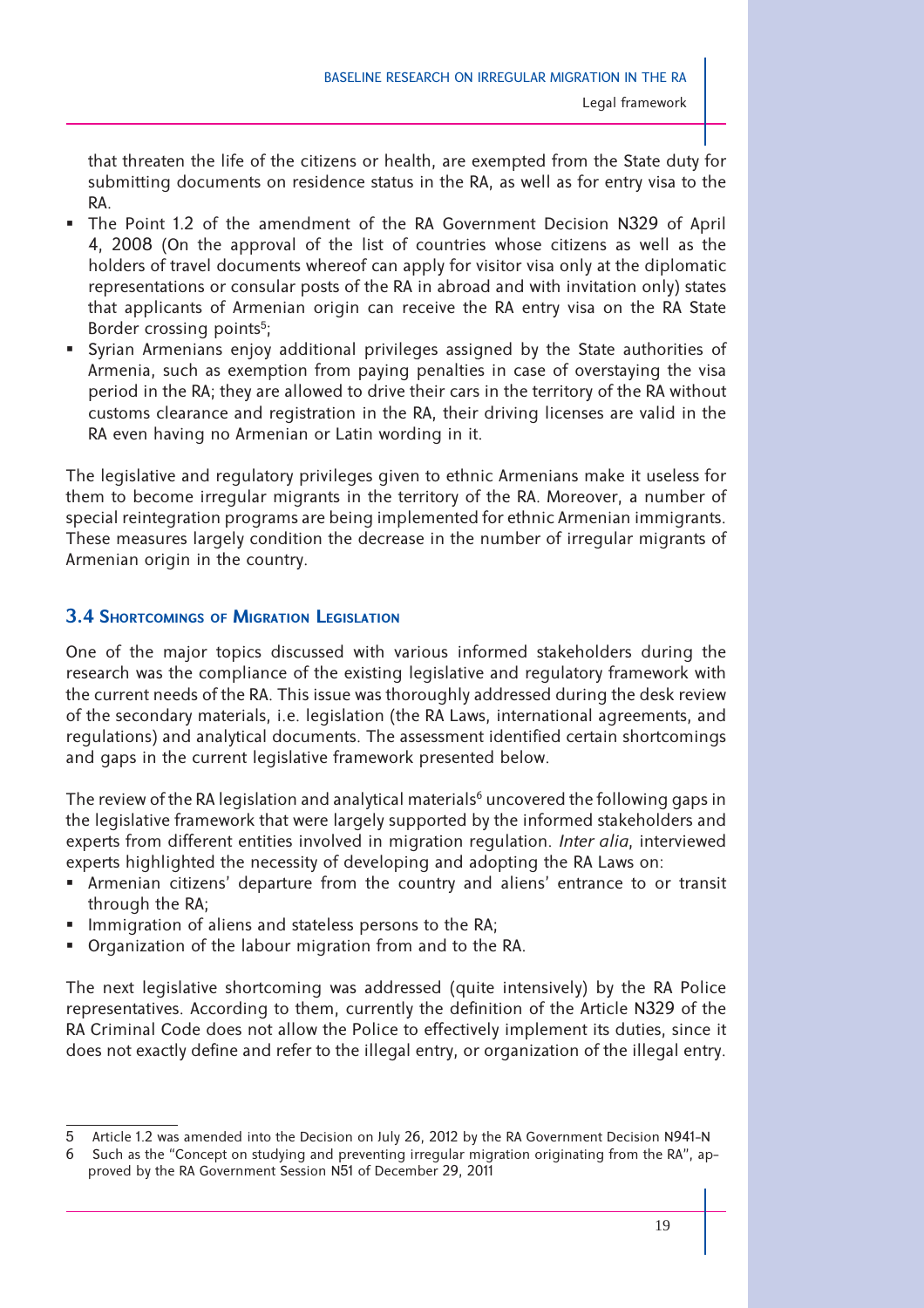Legal framework

#### *The RA Criminal Code - Article 329. Illegal state border crossing.*

- 1. Crossing the guarded State Border of the RA without relevant documents or permits is punished with a fine in the amount of 100-200 minimal salaries or imprisonment for up to 3 years.
- 2. The same act committed by a group with prior agreement or by an organized group or with violence or threat thereof, is punished with imprisonment for 3-7 years.
- 3. This Article is not extended to cases when a foreign citizen or stateless person enters the RA to enjoy the right for political asylum stipulated by the Constitution of the RA.

Operations experts of the relevant division of the RA Police noted that they often have to refer to other articles of the RA Criminal Code to start investigation on irregular (in this case - rather illegal) migration, which is not so effective from the viewpoint of migration regulation. That is why; they initiated the preparation of an amendment to the Article 329 of the RA Criminal Code with the following content:

#### *Article 329.1. Organization of Illegal Migration*

- 1. The organization of a person's illegal entry into the Republic of Armenia, or illegal exit from the RA, or illegal stay in the RA, or illegal transit through the RA, which was done for mercenary ends is punished with imprisonment for maximum 3 years.
- 2. The organization of RA citizens' illegal exit from the Republic of Armenia, illegal entry into the Republic of Armenia or illegal stay in the Republic of Armenia which was done for mercenary ends is punished with imprisonment for maximum 3 years.
- 3. The same act foreseen within the 1 Article and 2 Article, committed:
	- 1) towards two or more persons;
	- 2) by a group of people with prior agreement or by an organized group;

3) in the conditions dangerous to human life and health or in the conditions humiliating human honor and dignity;

4) by exploitation of position

... is punished with imprisonment for 3-8 year period, with confiscation of property or without it, with depriving from

 the right to hold certain positions or be engaged in certain activities maximum for maximum three year period or

without it".

In this content the scope of the Article is notably wider and largely covers the illegal/ criminal aspect of the topic from the viewpoint of the legal operations. Adoption of this amendment to the Law will allow better contributing to the implementation of the responsibilities that the RA undertook by conclusion of the Readmission Agreement.

UNHCR also have proposed draft amendments to the Article 329 of the Criminal Code for its paragraph 3 to cover all asylum-seekers. Draft amendments are presently in circulation with the Government and once adopted the penalization of asylum seekers for illegal entry into territory of Armenia will be eliminated, which will be an important step towards bringing Armenia's legislation more closely in line with international standards.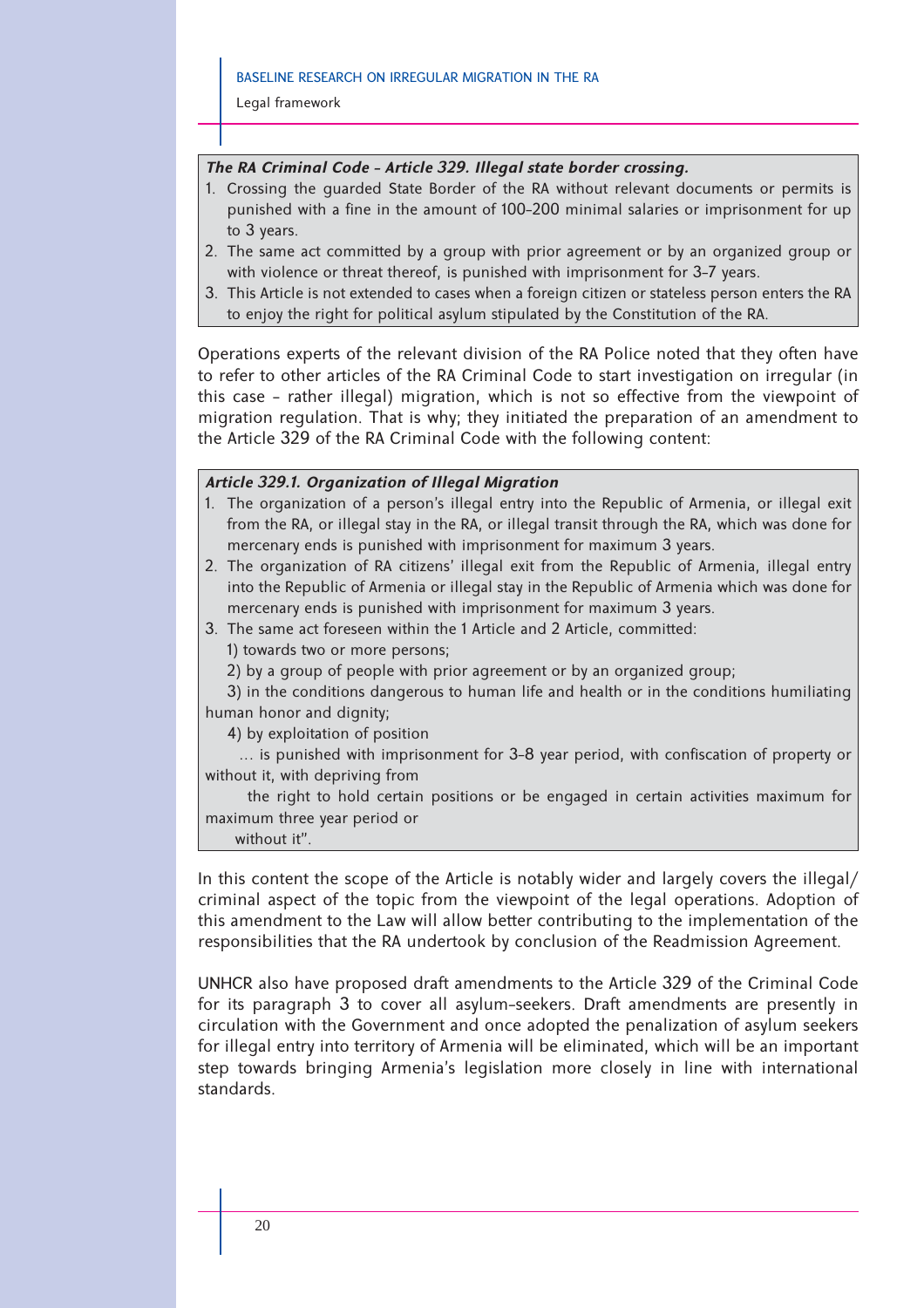# **4 INSTITUTIONAL FRAMEWORK**

# **4.1 ENTITIES INVOLVED IN MIGRATION REGULATION**

Institutions and entities involved in migration issues in the RA can be conditionally divided into 3 major groups: State agencies, international organizations, and civic society institutions. Only effective cooperation between all these organizations allows ensuring effective regulation of migration issues in the country. Snapshot to major functions of each group is presented below.

#### **4.1.1 STATE AGENCIES**

Functions and activities of the State agencies involved in migration issues in the RA are officially assigned to these entities. Below, *mainly* responsibilities of these agencies related to possible irregular migration issues are presented.

| N           | State agency                                                                                                               | Major functions in the field of migration regulation                                                                                                                                                                                                                                                                                                                                                                                                                                                                                                                                                                                                                                                                                                                                                                                                                                                                                                                             |
|-------------|----------------------------------------------------------------------------------------------------------------------------|----------------------------------------------------------------------------------------------------------------------------------------------------------------------------------------------------------------------------------------------------------------------------------------------------------------------------------------------------------------------------------------------------------------------------------------------------------------------------------------------------------------------------------------------------------------------------------------------------------------------------------------------------------------------------------------------------------------------------------------------------------------------------------------------------------------------------------------------------------------------------------------------------------------------------------------------------------------------------------|
| $1_{\cdot}$ | The State<br>Migration<br>Service (SMS)<br>of the RA<br>Ministry of<br>Territorial<br>Administration<br>(MTA) <sup>7</sup> | Develops and implements the RA policies, regulations and activities in the<br>٠<br>sphere of migration;<br>Implements legally assigned functions and activities in the sphere of asylum<br>provision to foreign citizens and stateless persons, such as assessment of the<br>applications, provision of recommendations, etc.;<br>" Together with other State agencies and international organizations develops<br>and implements relevant programs and activities in the sphere of preventing<br>the illegal migration;<br>Develops and implements the RA policies and activities in the sphere of<br>٠<br>supporting and promoting the return of Armenian nationals;<br>Implements assessments of migration situation in Armenia;<br>×,<br>Provides information and advisory support to migrants.                                                                                                                                                                              |
| 2.          | The Consular<br>Department<br>(CD) of the<br>RA Ministry of<br>Foreign Affairs<br>$(MFA)^8$                                | Migration, Visa, and Legal divisions of the CD are responsible for the provision<br>g,<br>(prolongation) of electronic, diplomatic, and official entry visas to foreign<br>citizens:<br>٠<br>Diplomatic Missions and Consulates of the RA in foreign countries provide,<br>prolong, amend, and eliminate the RA entry visas ();<br>Protects legal rights and interests of the RA citizens () in foreign countries<br>٠<br>() also in issues related to the repatriation and readmission;<br>Cooperates with the RA NSS on checking the applications via the online<br>٠<br>electronic database;<br>Supports the SMS in assessment of the asylum seekers applications and<br>×,<br>identification of the applicants.                                                                                                                                                                                                                                                              |
| 3.          | The RA<br>National<br>Security<br>Service (NSS) <sup>9</sup>                                                               | The NSS Division on combating illegal migration (DCIM) and the Border<br>٠<br>Control Detachment (BCD) of the Border Troops are in charge of border<br>management and control. BCD administers the passport check at the<br>borders; processes applications for asylum submitted on the borders and<br>directs asylum seekers to the SMS; inform the SMS and the Police about<br>asylum seekers, prevents crime and illegal immigration; operates the Border<br>Management Information System (BMIS) database.<br>Keeps the registry of the data on foreign persons granted Armenian<br>residence;<br>Gives (decisive) recommendation on the applications for the special<br>residence status;<br>Supports the SMS in assessment of the asylum seekers applications and<br>identification of the applicants;<br>Gives (decisive) recommendation on the applications of asylum seekers,<br>regarding the possible national security threats that certain applicant may<br>create. |

7 www.smsmta.am

<sup>8</sup> www.mfa.am

<sup>9</sup> www.nss.am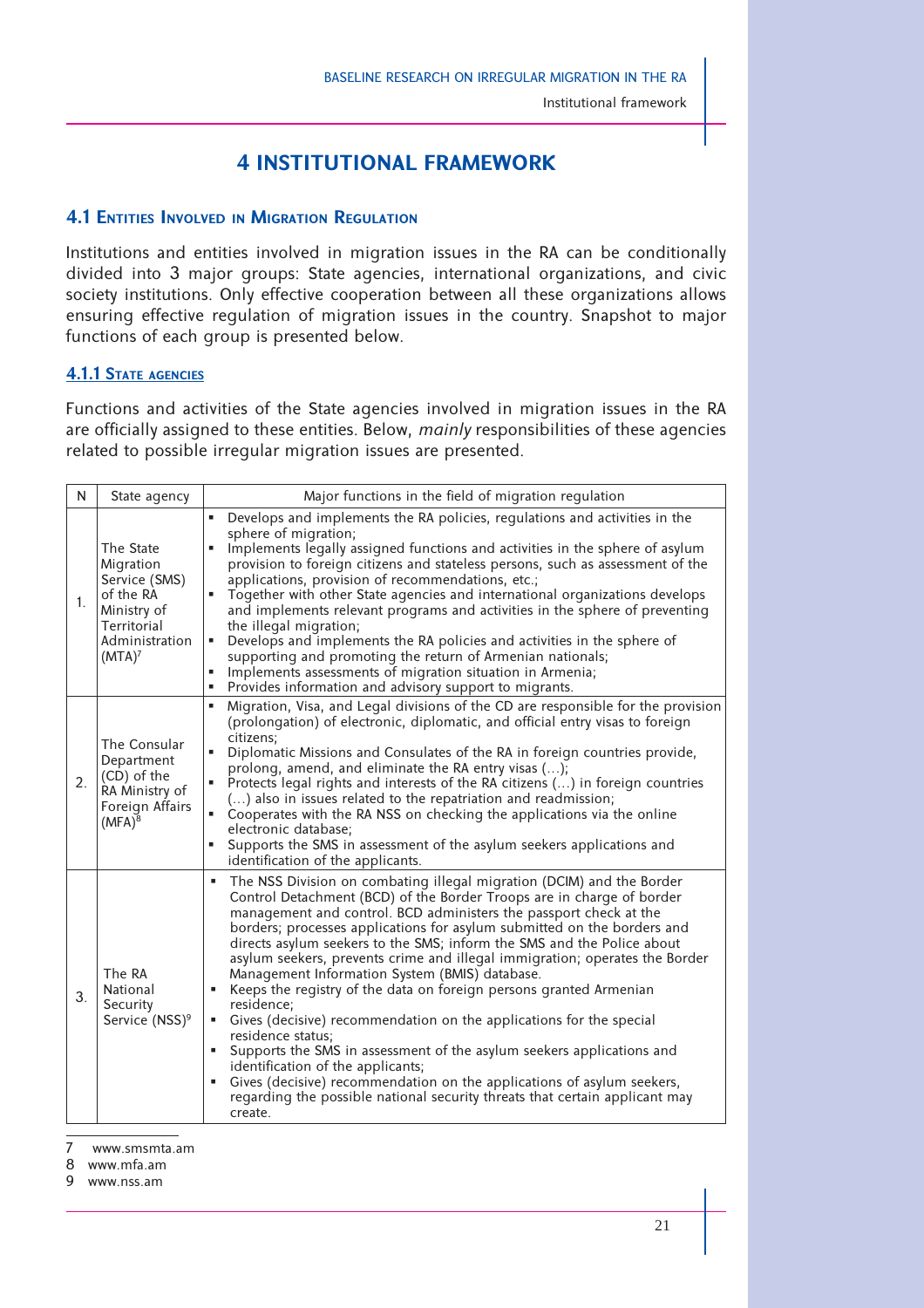Institutional framework

| 4. | The RA Police:<br>1) General<br>Department<br>on combating<br>organized<br>crime<br>$(GDCOC)^{10}$<br>2) Passport<br>and visa<br>department<br>$(PVD)^{11}$ | The RA Police is in charge of () providing visas and residence status to<br>citizens of foreign countries and stateless persons;<br>Controls the entry to, the transit through, and the exit from Armenia of the<br>٠<br>citizens of foreign countries and stateless persons;<br>Manages the migration information flows and operates the BMIS in online<br>٠<br>regime with other State agencies;<br>Supports the SMS in assessment of the asylum seekers applications and<br>٠<br>identification of the applicants;<br>Implements the deportation of persons that were rejected to receive asylum in<br>٠<br>accordance with the RA Legislation and international conventions;<br>GDCOC investigates cases of illegal passing of the State Border, using falsified<br>٠<br>documents, human trafficking and smuggling;<br>The PVD is in charge of () providing necessary documents (passport,<br>٠<br>residence certificate, etc.) to citizens of foreign countries and stateless<br>persons, operation of the relevant electronic database, providing and<br>prolongation of the RA entry visas on the State Border passing points,<br>deporting the citizens of foreign countries and stateless person from the RA<br>in accordance with the Law and international conventions;<br>PVD receives and assesses the applications for getting the RA citizenship for<br>further submission to the Office of the RA President. |
|----|-------------------------------------------------------------------------------------------------------------------------------------------------------------|-------------------------------------------------------------------------------------------------------------------------------------------------------------------------------------------------------------------------------------------------------------------------------------------------------------------------------------------------------------------------------------------------------------------------------------------------------------------------------------------------------------------------------------------------------------------------------------------------------------------------------------------------------------------------------------------------------------------------------------------------------------------------------------------------------------------------------------------------------------------------------------------------------------------------------------------------------------------------------------------------------------------------------------------------------------------------------------------------------------------------------------------------------------------------------------------------------------------------------------------------------------------------------------------------------------------------------------------------------------------------------------------------------------------------------|
| 5. | Amnesty,<br>Citizenship,<br>Awards<br>and Titles<br>Department<br>(ACATD) of the<br>RA President's<br>Office $12$                                           | Implements the function of () granting the citizenship of the RA or<br>providing political asylum in the RA.                                                                                                                                                                                                                                                                                                                                                                                                                                                                                                                                                                                                                                                                                                                                                                                                                                                                                                                                                                                                                                                                                                                                                                                                                                                                                                                  |
| 6. | The State<br>Employment<br>Service Agency<br>(SESA) of the<br>RA Ministry<br>of Labor and<br>Social Affairs<br>$(MLSA)^{13}$                                | Implements the RA policies and activities on employment regulation;<br>Supports the jobseekers in finding a job and helps employers in finding<br>specialists having corresponding specialty and qualification;<br>Implements programs directed to special groups of people, such as<br>٠<br>reintegration programs for migrants returning to Armenia;<br>With the support of international organizations (IOM) established 3 Migration<br>Resource Centers (MRCs) (In Yerevan (Erebuni District), Tavush Region (Ijevan<br>town), and Aragatsotn region (Ashtarak town)). MRCs provide reintegration<br>services to potential and migrants and returning emigrants in terms of<br>providing advisory services, job opportunities, training options, etc.                                                                                                                                                                                                                                                                                                                                                                                                                                                                                                                                                                                                                                                                     |
| 7. | The RA<br>Ministry of<br>Diaspora<br>$(MD)^{14}$                                                                                                            | The objective of the MD is to completely and effectively develop, implement<br>and continuously improve the state policy on development of the Armenia-<br>Diaspora partnership and coordinate the activities of the State bodies;<br>In cooperation with international organizations and civic society institutions<br>٠<br>implements special Programs related to the repatriation and return of<br>Armenians from abroad;<br>Implements special Programs for Syrian and Iraq Armenians repatriating to<br>٠<br>Armenia;<br>Upon application to the MD provides initial consultancy to immigrants and<br>directs them to relevant organizations for further reintegration activities.                                                                                                                                                                                                                                                                                                                                                                                                                                                                                                                                                                                                                                                                                                                                       |

- 10 www.police.am
- 11 www.passportvisa.am
- 12 www.president.am
- 13 www.employment.am
- 14 www.mindiaspora.am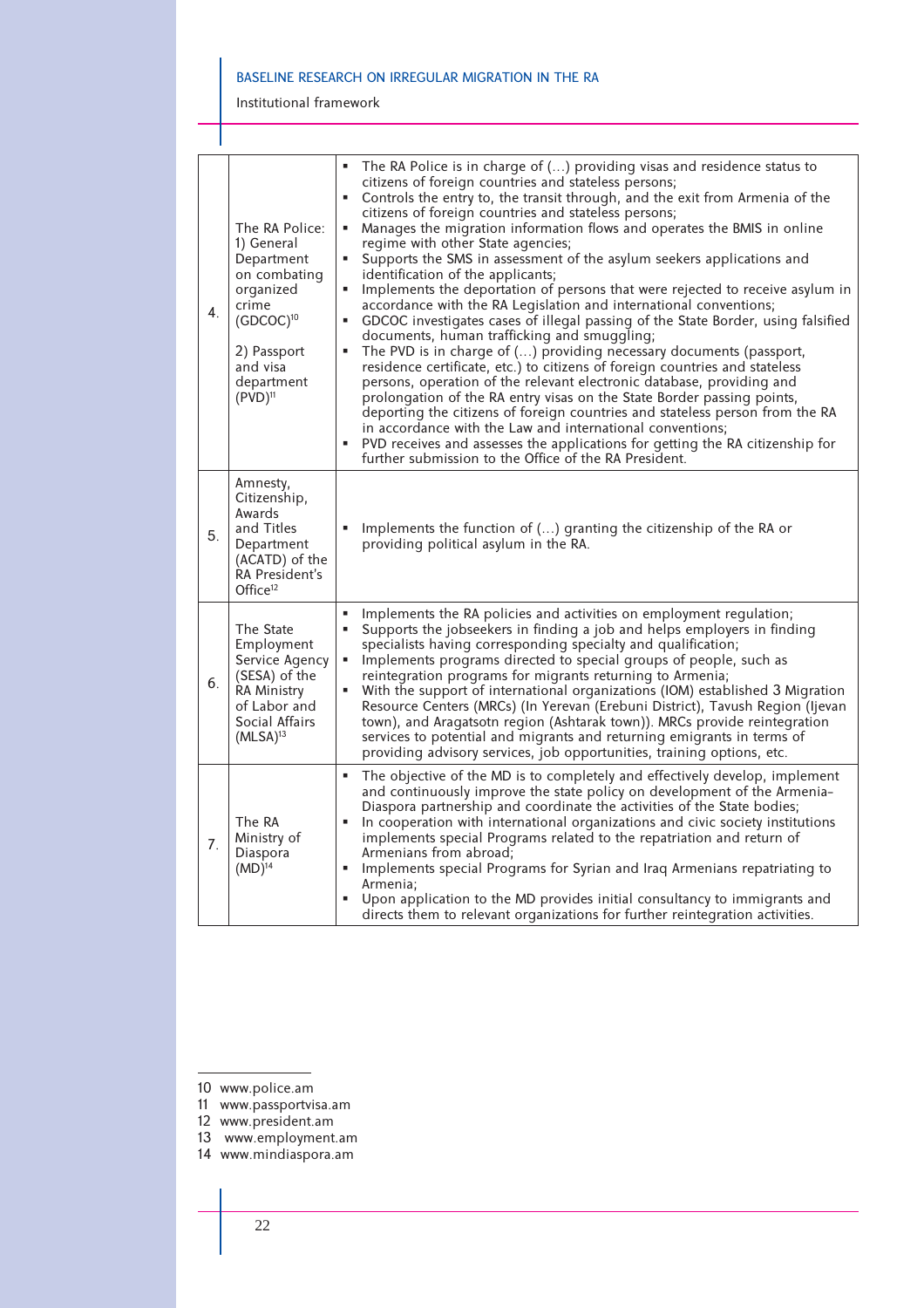#### **4.1.2 INTERNATIONAL ORGANIZATIONS AND CIVIC SOCIETY INSTITUTIONS**

Number of international organizations in Armenia involved the migration in their lists of priority areas to be addressed via different programs. *Inter alia*, the International Organization for Migration (IOM), International Labor Organization (ILO), the United Nations Development Program (UNDP), United Nations High Commissioner for Refugees (UNHCR), the European Union (EU), the Organization of Security and Cooperation in Europe (OSCE) and many others regularly addressed the migration issues in their programs. Moreover, addressing the migration issues has become one of the crosscutting objectives for almost all development initiatives of international organizations in the RA.

At the same time, almost all initiatives tend to address the migration issue from the viewpoint of emigration or the return and reintegration of nationals. The issue of irregular immigration has not been in the focus of these organizations due to small sizes of this phenomenon in the country, so far. On the other hand, the topic was not totally neglected and interesting measures have been conducted, too. For example, UNHCR conducted several relevant activities, such as (i) preparation of gaps analysis report that is part of the Asylum Systems Quality Initiative in EE two year project funded by EU; (ii) statelessness research, which was finalized early last year as an outcome of a survey commissioned by UNHCR and conducted by the Armenian Relief Society, and (iii) UNHCR's 10 Point Plan on Refugee Protection and Mixed Migration, which sets out the goals and contains suggestions for activities that might be undertaken globally and its implementation has to be adapted to national context.

Meantime, the liberalization of the visa regime and conclusion of the Readmission Agreement with the EU may raise additional risks of irregular migration to RA. This statement is not argued by any of interviewed experts and stakeholders.

International organizations usually implement their programs in Armenia with the involvement of relevant local organizations experienced in various aspects of migration. These organizations implement different projects on reintegration of former emigrants returning to the RA, support the reintegration of ethnic Armenians that migrated from their permanent place of residence due to war or political instability, conduct various surveys and assessments, etc. Among the most active organizations the following ones can be mentioned: International Center for Human Development (ICHD) Think-Tank, Armenian Caritas NGO, Eurasia Partnership Foundation, Center for Coordination of Syr-Armenians' Issues NGO, Armenian Red-Cross Society, Pan-Armenian Media Group, etc.

Meantime, again the same reservation brought above should be made. Almost all projects implemented by these organizations target the improvement of Armenian emigrants in foreign countries and their reintegration in case of return. The issue of irregular migration in the boundaries of the RA was not comprehensively addressed, so far.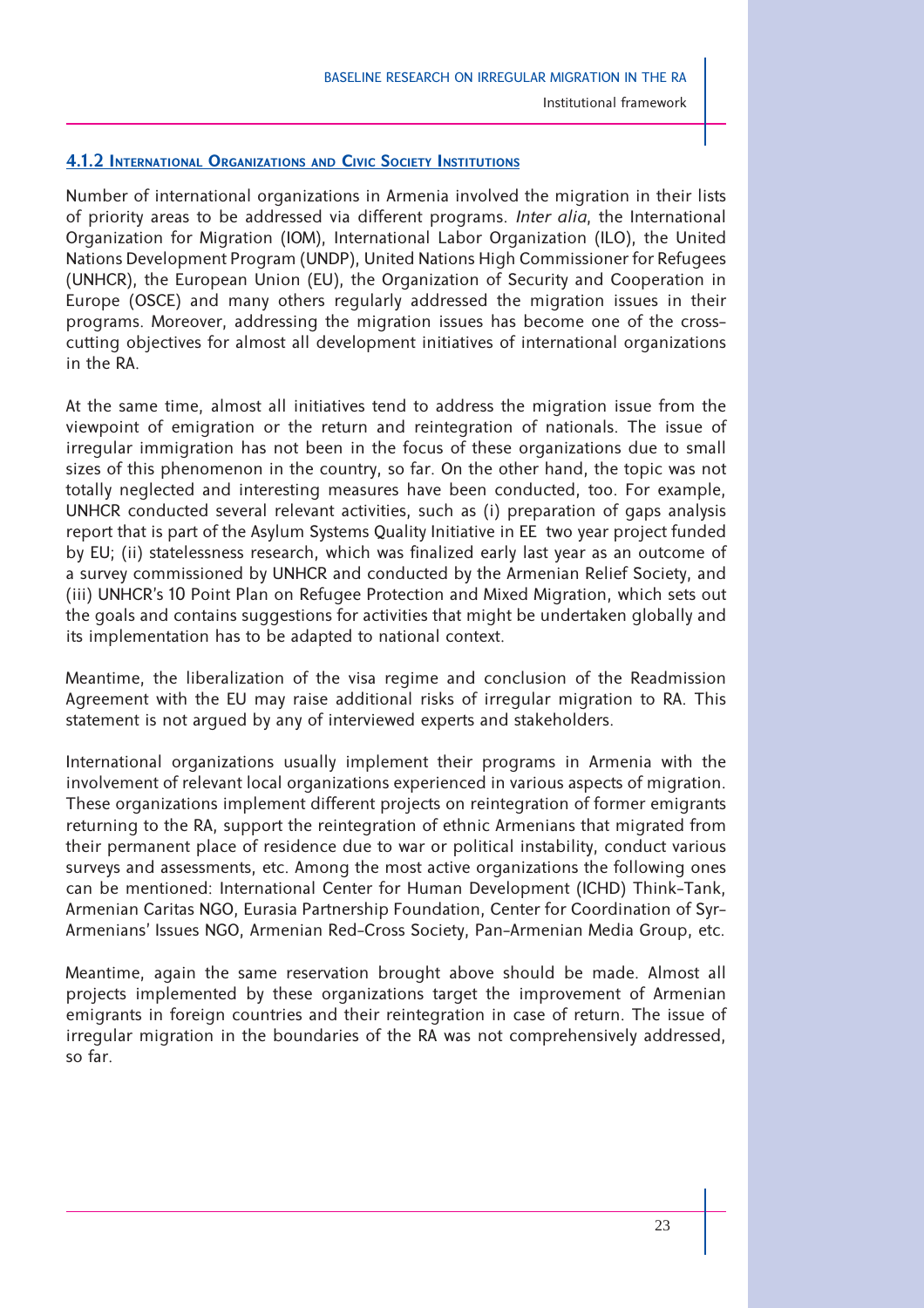# **4.2 COOPERATION BETWEEN ENTITIES INVOLVED IN IRREGULAR MIGRATION REGULATION**

The effectiveness of the cooperation between various agencies and institutions on irregular migration issues has been assessed via the qualitative interviews with relevant representatives of stakeholder organizations. So far, this cooperation has been evaluated as largely effective. Involved entities ensure effective information exchange and document turnover, operate online electronic databases, jointly implement the Migration Activity Plan on Migration for the 2012-2016, design and implement projects with international organizations, etc.

The abovementioned Activity Plan consists of 147 specific activities and measures (implementation of 83 activities started on 2012 and some of them have already been completed) targeting the achievement of migration regulation improvements in 14 different directions. Implementation of the Activity Plan is controlled by the specially formed inter-agency monitoring committee. In 2012 this committee held 8 meetings and 2 of them were participated also by the representatives of international organizations and civic society institutions.

Implementation of the Activity Plan would not be so effective without intensive international cooperation. The process is largely supported by the UNHCR, OSCE, ILO (from the office in Moscow), and EU. These organizations provided valuable technical and professional support.

Minor complaints on the cooperation between involved organizations and entities identified during the research mainly relate to overlapping and duplication of some functions, and delays in information flows mainly conditioned by procedural latency in receiving information from the diplomatic bodies of foreign countries. However, current effective situation is largely conditioned by the small number of irregular migrants residing in the RA. Real shortcomings may appear with the implementation of the visa liberalization and readmission procedures regimes starting from 2014.

# **4.3 STAKEHOLDERS' ASSESSMENT OF IRREGULAR IMMIGRATION IN ARMENIA**

Stakeholders' opinions on the irregular migration issues are not unambiguous. Most of them do not think that irregular migration is a big threat for Armenia. The socioeconomic situation in the country is not very attractive for immigrants that would consider Armenia as good immigration destination. In the best case Armenia can be supposed as possible transit destination for further continuation to other countries. Migrants may try to obtain a residence status in Armenia and the right to apply for visa to travel to other countries (e.g. EU). Once getting residence status, migrants have practically the same rights as Armenian citizens, i.e. enjoying liberalized visa regime.

Exactly at this point the threats of other respondents become true. The GDCOC of the RA Police and the RA NSS see substantial problems in allowing the transit of such immigrants. The threat becomes much more real under the light of the conclusion of the Readmission Agreement with the EU. Transit immigration flows may create human trafficking and smuggling risks, contribute to formation of illegal ethnic concentrations in the country that may use the RA as a hub sourcing irregular migration. In turn, the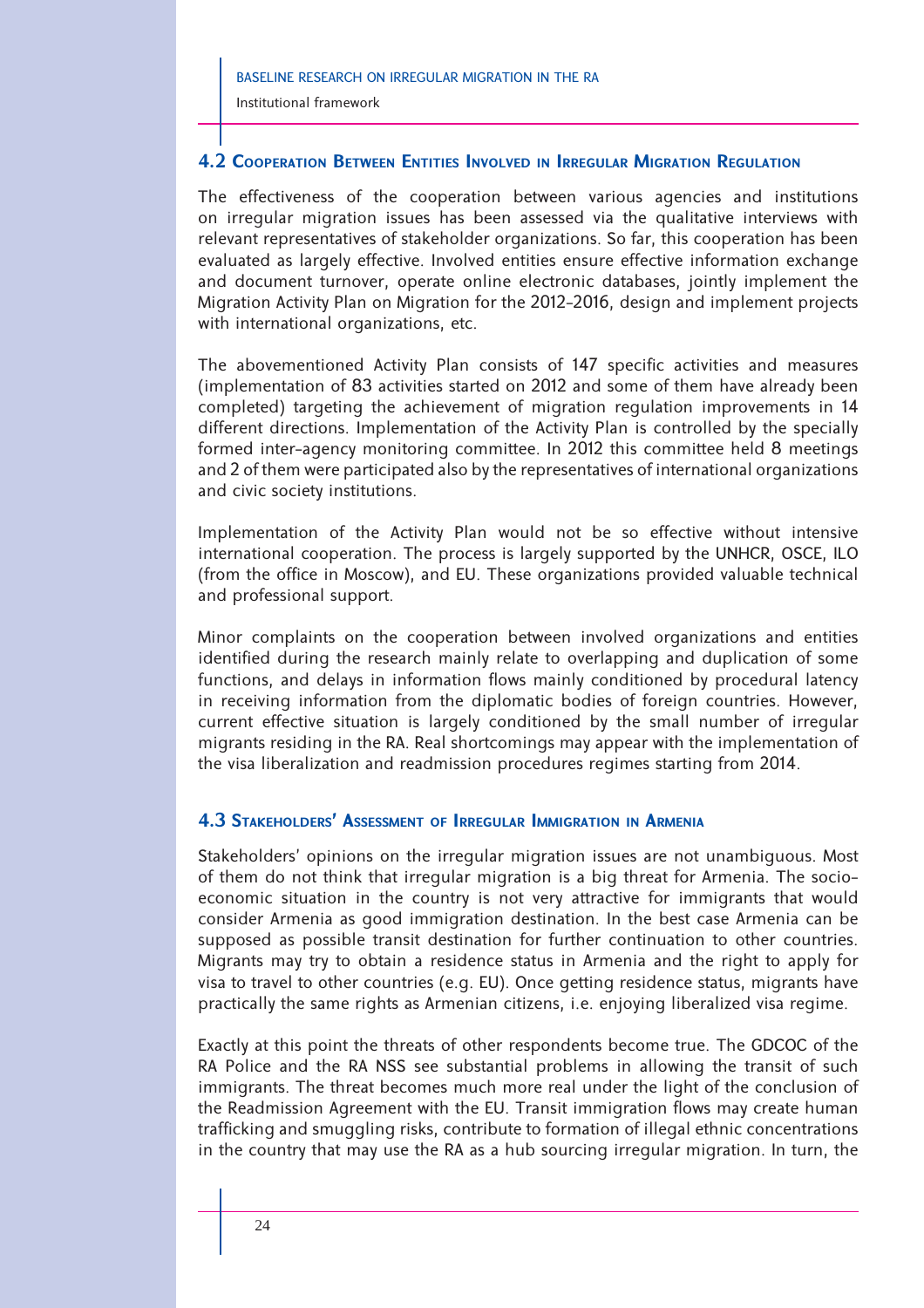Readmission Agreement obligates the RA to readmit persons that will become irregular migrants if they arrived to any EU state from the RA and were rejected to get residence or asylum.

The NSS goes further in the analysis of the possible risks. A person from, so called, risky countries can arrive to the RA and initiate a legal process for getting asylum/residence. According to the legislation this process (regardless of the ultimate result) can last for up to 2 years. This period is sufficient enough for possible illegal formations to establish criminal groups in the country. The problem deepens even more due to absence of special (closed) migrant accommodation centers for keeping such immigrants in the RA, which would allow minimizing and controlling illegal activities of possible criminal groups.

Given the presented analysis the relevant State agencies tend to hinder the inflow of irregular migrants (at least from certain countries), heading further to other countries, into the territory of the RA. For the sake of preventing these risks the RA Government adopted a Decision on *Approval of the list of countries, whose citizens, as well as the holders of travel documents, whereof can apply for visitor visa only at the diplomatic representations or consular posts of the RA in abroad and with invitation only (the RA Government Decision N329-N of April 4, 2008)*. This regulation actually hinders irregular immigration from the most of African, some Asian countries, as well as from China and India (though applicants from the last 2 countries do not need invitation $^{15}$ ).

<sup>15</sup> Citizens of the People's Republic of China and Republic of India can apply for visitor visa only at the diplomatic representations and consular posts of the RA abroad though without need of invitation. See http://www.mfa.am/u\_files/file/consulate/Visa/Invitation\_eng.pdf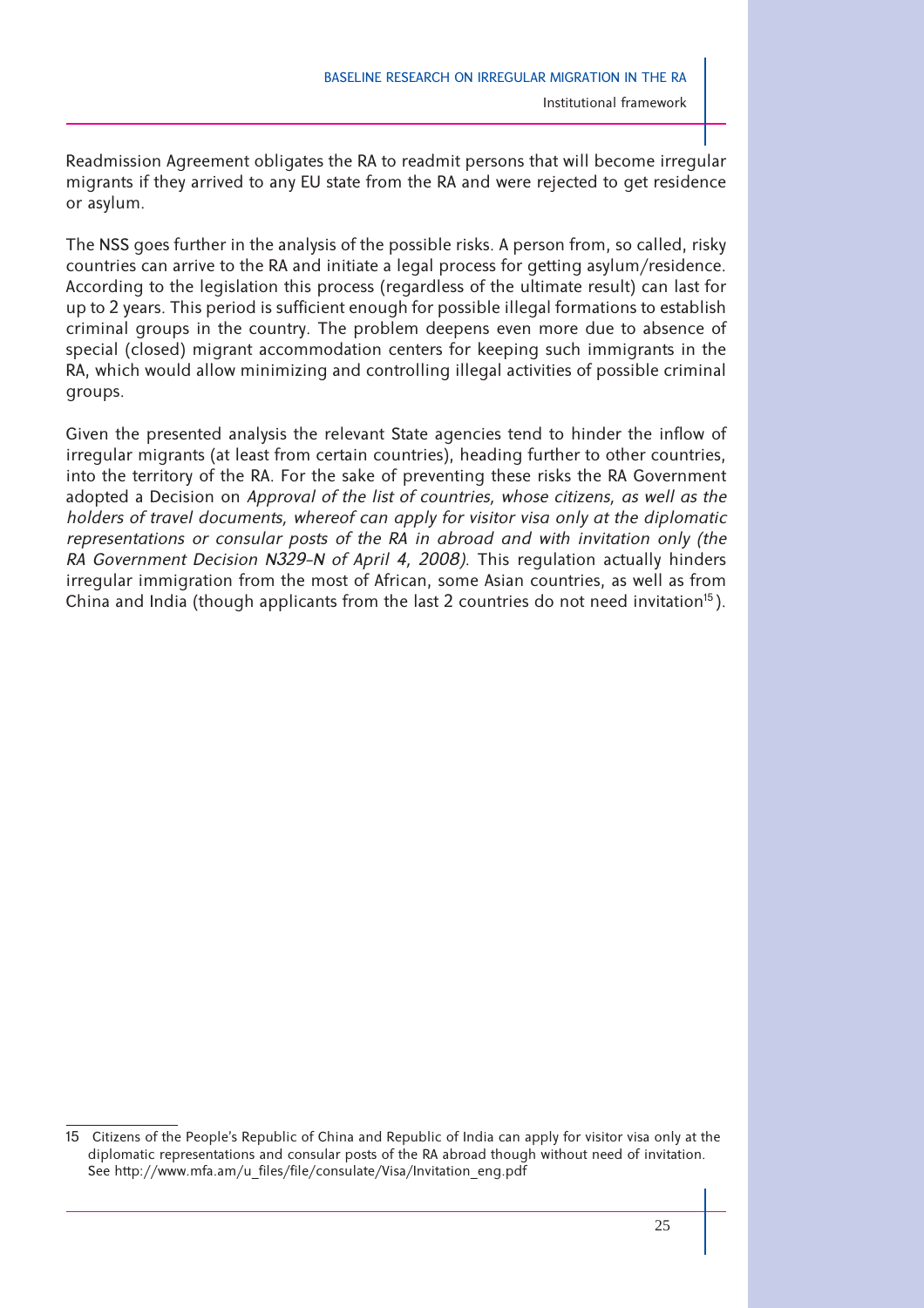5. STATISTICS ON IRREGULAR MIGRATION **5. STATISTICS ON IRREGULAR MIGRATION**

According to the IOM definition the irregular migration is the aliens' and stateless persons' entry to, stay or work in a country without necessary authorization or documents required under immigration regulations. The following chapter will address the quantitative aspect of irregular migration in the RA in the same sequence. For the purpose of having more comprehensive picture of the irregular migration in the RA the provided information is complemented with data on readmission applications, as well as human trafficking According to the IOM definition the irregular migration is the aliens' and stateless persons' entry to, stay or work in a country without aspect of irregular migration in the RA in the same sequence. For the purpose of having more comprehensive picture of the irregular migration in the RA the provided information is complemented with data on readmission applications, as well as human trafficking necessary authorization or documents required under immigration regulations. The following chapter will address the quantitative data. The statistical information on each group of irregular migrants has been kindly provided to the IOM by relevant State agencies. data. The statistical information on each group of irregular migrants has been kindly provided to the IOM by relevant State agencies.

**Statistics** 

# 5.1 ILLEGAL BORDER CROSSING **5.1 ILLEGAL BORDER CROSSING**

In total 300 irregular migrants have been identified on the RA State Border passing points during the period of 2012-2013 (1<sup>st half)</sup>. Obvious leaders are the citizens of Georgia rejected to enter the territory of the RA within the frames of the implementation of "Barrier" operative assignment by the RA NSS. Detailed distribution of irregular migrants stopped on the State Border of the RA is presented Obvious leaders are the citizens of Georgia rejected to enter the territory of the RA within the frames of the implementation of "Barrier" operative assignment by the RA NSS. Detailed distribution of irregular migrants stopped on the State Border of the RA is presented n total 300 irregular migrants have been identified on the RA State Border passing points during the period of 2012-2013 (1st half). below.

| Rejection rationale                                 | International<br>$"Z$ vartnots"<br>Airport | "Bagratashen"<br>Passing Point                              | "Bavra" Passing<br>Point | Passing Point<br>"Gogavan" | "Ayrum" Railway<br>Station   | Total |
|-----------------------------------------------------|--------------------------------------------|-------------------------------------------------------------|--------------------------|----------------------------|------------------------------|-------|
| 'Investigation" operative assignment $^{17}$        |                                            |                                                             | 53                       |                            |                              | έā    |
| "Barrier" operative assignment <sup>18</sup>        |                                            | 65 - Georgia<br>- Turkey<br>- Syria<br>$1 -$ Iran<br>$-$ RF | 2 - Georgia<br>- Greece  | 3 - Georgia                | - Switzerland<br>2 - Georgia | 78    |
| Rejected to enter the territory of Armenia, due to: |                                            |                                                             |                          |                            |                              |       |

| i                 |
|-------------------|
|                   |
|                   |
|                   |
| ć                 |
|                   |
| June              |
|                   |
| ı                 |
| ļ                 |
| ባሳባ               |
| I                 |
|                   |
|                   |
| ļ                 |
| ĺ<br>u u u u      |
|                   |
|                   |
|                   |
|                   |
| <b>ACCESS</b>     |
|                   |
|                   |
|                   |
|                   |
|                   |
|                   |
|                   |
|                   |
| )<br>}<br>}<br>}  |
|                   |
| Ċ                 |
|                   |
|                   |
|                   |
|                   |
|                   |
|                   |
|                   |
|                   |
|                   |
|                   |
|                   |
|                   |
|                   |
| and were arrested |
|                   |
|                   |
|                   |
|                   |
|                   |
|                   |
| ;<br>;            |
|                   |
|                   |
|                   |
|                   |
| Š                 |
|                   |
|                   |
| j                 |
| <b>rele</b>       |
|                   |
|                   |
|                   |
|                   |
|                   |
|                   |
|                   |
|                   |
|                   |
|                   |
|                   |
|                   |
|                   |
|                   |
|                   |
|                   |
|                   |
|                   |
|                   |
|                   |
|                   |
| Í                 |
| ı                 |
|                   |
| ١                 |
| c                 |
| $\overline{6}$    |
|                   |
| I                 |

26

<sup>16</sup> Source: The RA NSS

These persons were identified on the border, arrested and presented to the RA Police 17 These persons were identified on the border, arrested and presented to the RA Police 16 Source: The RA NSS<br>17 These persons were io<br>18 The entry of these per

The entry of these persons to the territory of Armenia was prohibited 18 The entry of these persons to the territory of Armenia was prohibited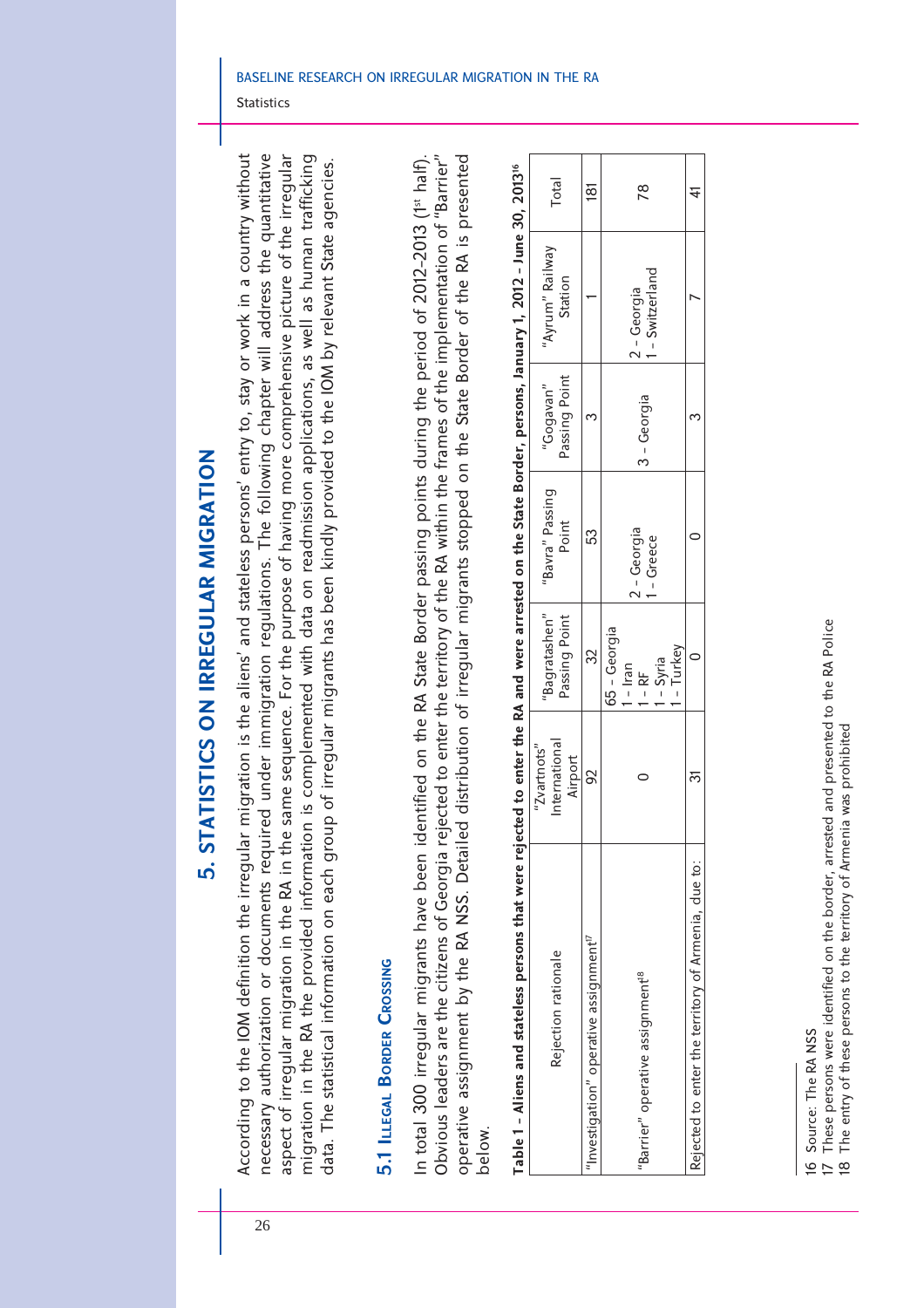| 8                                                            | 5                                               |                                                                                | ól                                                              |                                                     | 300                                                 |
|--------------------------------------------------------------|-------------------------------------------------|--------------------------------------------------------------------------------|-----------------------------------------------------------------|-----------------------------------------------------|-----------------------------------------------------|
| ○                                                            | ○                                               | ○                                                                              | I - Germany<br>1 - Japan<br>1 - Iran<br>1 - Island<br>3 - China |                                                     | H<br>○                                              |
| $3 - States$<br>persons <sup>19</sup>                        |                                                 | 0                                                                              | O                                                               |                                                     | ø<br>O                                              |
| ○                                                            |                                                 | O                                                                              | ○                                                               |                                                     | 56<br>O                                             |
| 0                                                            |                                                 | 0                                                                              | O                                                               |                                                     | $\overline{101}$<br>$\circ$                         |
| - Germany<br>- Ukraine<br>1 - Guinea<br>$b$ $p$ $q$<br>$-RF$ | 1 - Senegal<br>1 - Côte d'Ivoire<br>$3 - Iran$  | - Switzerland<br>1 - Belgium<br>1 - USA<br>1 - Israel<br>2 - France<br>- Spain | $-Gambia$<br>9 - Syria<br>1 - Turkey<br>$1 - China$             | 1 - Abkhazia                                        | 123<br>$1 - Iran$                                   |
| Absence of relevant documents for passing the<br>border      | Submission of fully or partially fake documents | Submission of invalid documents                                                | Absence of the RA entry visa                                    | Submission of the passport of unrecognized<br>state | Submission of the passport of other person<br>Total |

Overwhelming majority of persons rejected entry to the territory of the RA are those whose names were identified in the special (alert) lists of the RA NSS on persons being under the criminal investigation or those unwanted for other reasons of mainly national security Overwhelming majority of persons rejected entry to the territory of the RA are those whose names were identified in the special (alert) lists of the RA NSS on persons being under the criminal investigation or those unwanted for other reasons of mainly national security reasons. reasons. Statistics

19 Travel documents issued by the Netherlands are not valid in the RA

19 Travel documents issued by the Netherlands are not valid in the RA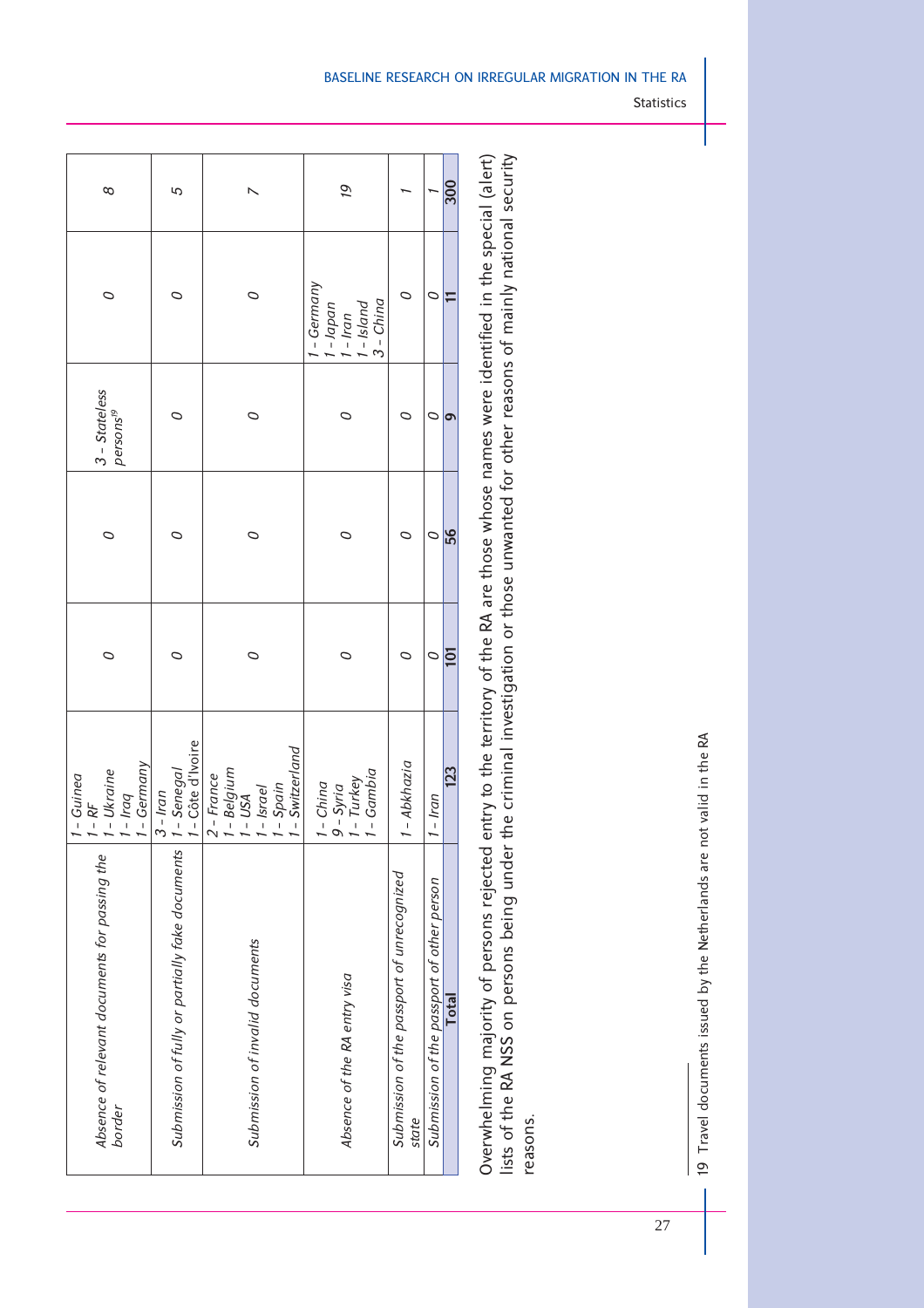**Statistics** 

# **5.2 IRREGULAR IMMIGRANTS DUE TO OVERSTAY**

The next group of irregular migrants is persons whose unauthorized stay in the territory of the RA was identified at the RA State Border passing points when those persons tried to exit. According to the Article N201 Part 1 of the RA Code on Administrative Offences "Aliens and stateless persons residing (staying) in the territory of the RA, as well as passing by transit through the territory of the RA without visa, or relevant residence status or with invalid documents is a subject for the payment of the penalty in amount of 50-100 times of the minimum salary".

In the period of 2012-2013 (1<sup>st</sup> half) the above mentioned Article has been applied towards 1,577 aliens (and stateless persons) of 58 different countries. Detailed distribution of these persons (who should be referred as irregular migrants with some reservation) is presented below.

|                    | Table 2 - Persons identified upon their exit from the RA, persons, January 1, 2012 - June 30, |  |  |  |  |
|--------------------|-----------------------------------------------------------------------------------------------|--|--|--|--|
| 2013 <sup>20</sup> |                                                                                               |  |  |  |  |

| N | Citizens of                                | N of persons |
|---|--------------------------------------------|--------------|
|   | Syrian Arab Republic                       | 680          |
|   | Islamic Republic of Iran                   | 232          |
|   | United States of America                   | 160          |
|   | Republic of India                          | 53           |
|   | <b>Russian Federation</b>                  | 50           |
|   | <b>Stateless persons</b>                   | 37           |
|   | French Republic                            | 25           |
|   | Lebanese Republic                          | 25           |
|   | Turkmenistan                               | 23           |
|   | Hellenic Republic of Greece                | 22           |
|   | Canada                                     | 18           |
|   | Republic of Turkey                         | 17           |
|   | Ukraine                                    | 16           |
|   | Federal Republic of Germany                | 15           |
|   | <b>Great Britain</b>                       | 13           |
|   | Kingdom of the Netherlands                 | 13           |
|   | Republic of Georgia                        | 10           |
|   | Italian Republic                           | 10           |
|   | Other 41 countries (9 persons<br>and less) | 158          |
|   | Total                                      | 1,577        |

The statistics on the persons that offended the RA visa regime (became irregular migrants) at the moment of leaving the territory of the RA has been very well explained by various experts interviewed in the course of the research. Big number of migrants from Syria is explained by the inflow of mainly Syrian Armenians due to political instability and the war in the country. However, these persons (also ethnic Armenians from Iraq, Syria and Lebanon) are enjoying simplified regulation regime ensured by the RA authorities.

<sup>20</sup> Source: The PVD of the RA Police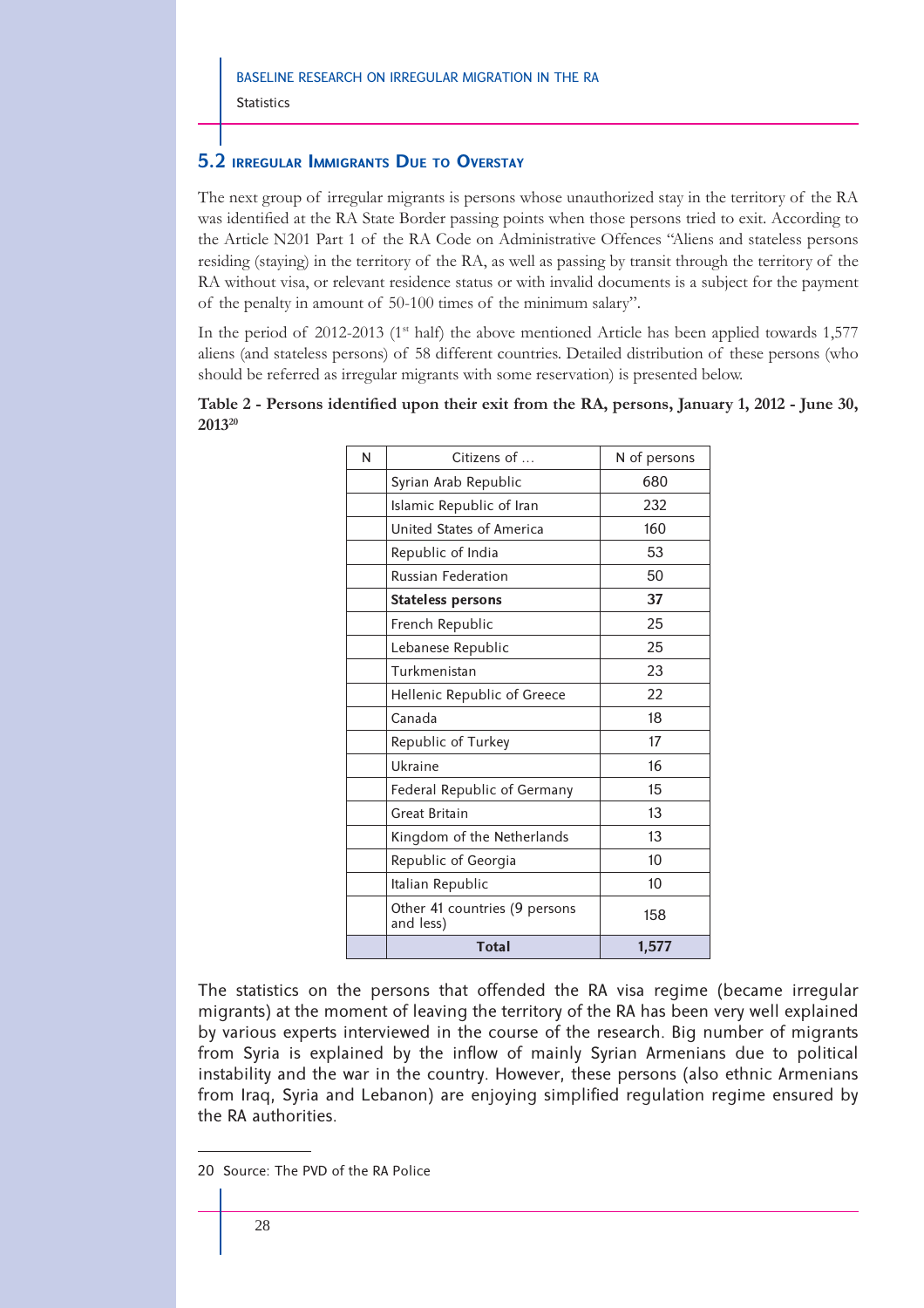Tens of thousands of Iranians visit the RA every year for various purposes, such as education (attributable also to Indians), tourism, and business. Iranians are actually the biggest segment of non-Armenians that visit the country, which conditions big number of offences of the visa regime.

Another big share of persons that offended visa regime in the assessed period are Diaspora Armenians who visited their friends and relatives (or just arrived as tourists) and overstayed the visa period and was punished with a penalty on the border. Meantime, from the viewpoint of real irregular migration these people are not the direct subject of the current research. Actually the same statement can be made for citizens of the USA, Canada, European States, Russia, etc. Real irregular migrants are rather concentrated in the row of "Other countries", though their number comprises just several tens of people.

# **5.3 APPLICANTS FOR ASYLUM AND RESIDENCE STATUS**

Asylum seekers and applicants for getting residence are not irregular migrants by the exact meaning of the term, but these people have the biggest potential for becoming irregular in case of being rejected in their requests. That is why; it was considered useful to present the statistics on these two groups of people in the current research. Statistics on the asylum seekers in the recent period is presented below.

| N | Citizens of                 |         |          | 2012           |                     |          |              | 2013           |                |
|---|-----------------------------|---------|----------|----------------|---------------------|----------|--------------|----------------|----------------|
|   |                             | Applied | Granted  | Rejected       | Other <sup>22</sup> | Applied  | Granted      | Rejected       | Other          |
|   | Syrian Arab Republic        | 497     | 333      | $\Omega$       | 164                 | 258      | 216          | $\Omega$       | 42             |
|   | Republic of Iraq            | 34      | 34       | $\Omega$       | $\Omega$            | 10       | 8            | $\Omega$       | $\overline{2}$ |
|   | Islamic Republic of Iran    | 14      | 3        | 7              | 4                   | 8        | $\Omega$     | 1              | 7              |
|   | Republic of Liberia         | 9       | $\Omega$ | 1              | 8                   | 0        | 0            | 0              | 0              |
|   | Republic of Côte d'Ivoire   | 5       | 0        | 3              | $\mathfrak{D}$      | 1        | $\Omega$     | $\Omega$       | 1              |
|   | Democratic Rep. of<br>Congo | 4       | 0        | $\overline{2}$ | $\mathfrak{D}$      | 0        | $\Omega$     | $\Omega$       | $\Omega$       |
|   | Republic of Congo           | 3       | $\Omega$ | 3              | $\Omega$            | $\Omega$ | $\Omega$     | $\Omega$       | $\Omega$       |
|   | Republic of Turkey          | 3       | $\Omega$ | 1              | $\mathfrak{D}$      | $\Omega$ | $\Omega$     | $\Omega$       | $\Omega$       |
|   | Republic of Guinea          | 3       | 0        | $\overline{2}$ | 1                   | 1        | $\Omega$     | 1              | 0              |
|   | Lebanese Republic           | 3       | 3        | 0              | $\Omega$            | 0        | $\Omega$     | $\Omega$       | 0              |
|   | Republic of Georgia         | 1       | $\Omega$ | 1              | $\Omega$            | 0        | $\mathbf{0}$ | $\Omega$       | $\mathbf{0}$   |
|   | People's Rep. of China      | 1       | $\Omega$ | 1              | $\Omega$            | $\Omega$ | $\Omega$     | $\Omega$       | $\Omega$       |
|   | Republic of Mali            | 1       | $\Omega$ | 1              | $\Omega$            | 0        | $\Omega$     | $\Omega$       | $\Omega$       |
|   | Republic of Cameroon        | 1       | $\Omega$ | 1              | $\Omega$            | $\Omega$ | $\Omega$     | $\Omega$       | $\Omega$       |
|   | <b>Total</b>                | 579     | 373      | 23             | 183                 | 278      | 224          | $\overline{2}$ | 52             |

**Table 3 - Statistics on asylum seekers in the RA, 2012-2013 (9 months)21**

Asylum seekers from Syria (as well as from Iraq) are again leading the list. Understandably, the overwhelming majority of those people are ethnic Armenians that had to migrate from the countries for already mentioned reasons. They are highly welcomed in the

<sup>21</sup> Source: the SMS of the RA MTA

<sup>22</sup> Persons whose applications are being processed, or who called back their applications, or who left the country without calling back their applications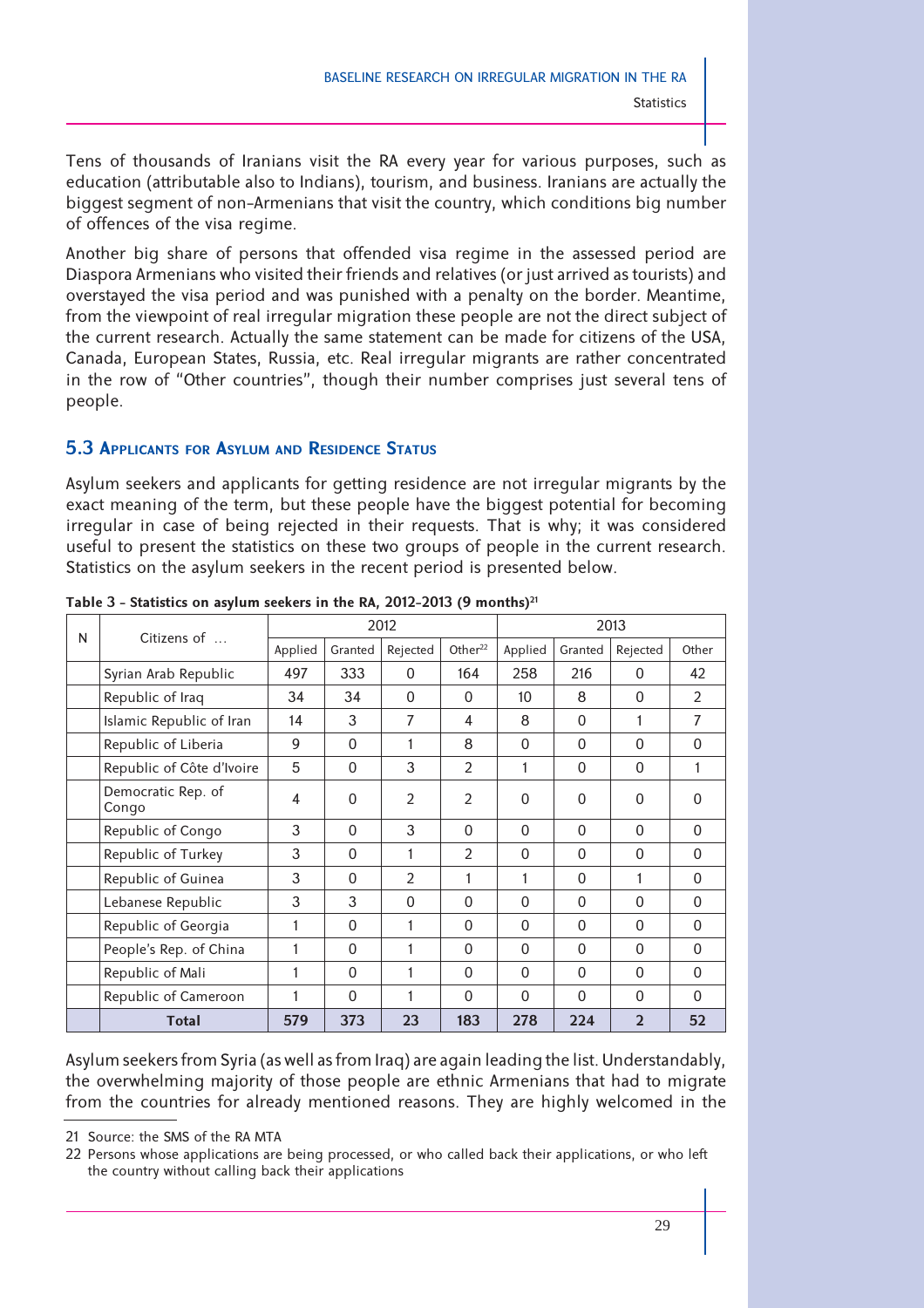RA; the State provided a number of privileges to them, many reintegration projects are being implemented for supporting them to restore their livelihood in the RA. However, some part of them (though not so big, so far) prefers to leave the RA for EU states or other countries once they get relevant status. These people bear certain readmission risks and the RA may receive a number of readmission requests if those people fail to get residence in foreign countries.

If the mentioned risk appears only in case of smaller number of Syrian Armenians, in case of other asylum seekers (especially from African countries) that risk exists.

| N | л.<br>Citizens of    | Received<br>temporary | Received<br>permanent                              | Received<br>special | Special<br>residence status |
|---|----------------------|-----------------------|----------------------------------------------------|---------------------|-----------------------------|
|   |                      |                       | residence status residence status residence status |                     | was eliminated              |
|   | Iran                 | 1,688                 | 171                                                | 347                 | 337                         |
|   | India                | 666                   | 13                                                 | 1                   | $\boldsymbol{0}$            |
|   | Russian Federation   | 393                   | 436                                                | 25                  | $\overline{7}$              |
|   | Syria                | 265                   | 171                                                | 331                 | 577                         |
|   | <b>USA</b>           | 223                   | 99                                                 | 181                 | 39                          |
|   | Georgia              | 217                   | 155                                                | 9                   | 6                           |
|   | Ukraine              | 163                   | 104                                                | $\overline{5}$      | $\overline{0}$              |
|   | Turkmenistan         | 78                    | 26                                                 | 39                  | 1                           |
|   | France               | 69                    | $\overline{9}$                                     | 28                  | 13                          |
|   | Italy                | 63                    | 9                                                  | 3                   | 3                           |
|   | China                | 55                    | $\boldsymbol{0}$                                   | $\mathsf 0$         | $\boldsymbol{0}$            |
|   | Philippines          | 53                    | $\mathbf 0$                                        | $\mathsf 0$         | $\mathbf 0$                 |
|   | Germany              | 41                    | 12                                                 | 17                  | $\mathbf{1}$                |
|   | Israel               | 40                    | 5                                                  | $\overline{2}$      | 3                           |
|   | Uzbekistan           | 37                    | 10                                                 | 1                   | $\mathbf{1}$                |
|   | Lebanon              | 36                    | 28                                                 | 28                  | 126                         |
|   | Spain                | 35                    | $\overline{3}$                                     | $\mathbf 0$         | $\mathbf 0$                 |
|   | Belarus              | 31                    | $\overline{8}$                                     | $\overline{0}$      | $\mathbf 0$                 |
|   | Canada               | 28                    | 17                                                 | 46                  | 10                          |
|   | Kazakhstan           | 25                    | 11                                                 | $\mathbf{1}$        | $\overline{0}$              |
|   | <b>Great Britain</b> | 24                    | 3                                                  | 18                  | $\mathbf{1}$                |
|   | Greece               | 21                    | 23                                                 | $\mathbf{1}$        | $\overline{2}$              |
|   | Egypt                | 21                    | $\overline{4}$                                     | $\overline{9}$      | 45                          |
|   | Netherlands          | 17                    | $\overline{4}$                                     | 10                  | $\mathbf{1}$                |
|   | Moldova              | 17                    | $\overline{3}$                                     | $\mathbf 0$         | $\overline{0}$              |
|   | <b>Bulgaria</b>      | 16                    | 1                                                  | 0                   | $\mathbf 0$                 |
|   | Argentina            | 15                    | $\overline{4}$                                     | 1                   | $\overline{0}$              |
|   | Iraq                 | 15                    | 5                                                  | 11                  | 57                          |
|   | Poland               | 15                    | 6                                                  | 1                   | $\mathbf 0$                 |
|   | Sri Lanka            | 15                    | $\boldsymbol{0}$                                   | $\mathbf 0$         | $\overline{0}$              |
|   | Austria              | 14                    | 3                                                  | 11                  | $\mathbf 0$                 |
|   | Turkey               | 14                    | $\overline{3}$                                     | 12                  | $\overline{2}$              |
|   | Belgium              | $\overline{11}$       | $\mathbf{1}$                                       | $\overline{2}$      | $\overline{0}$              |
|   | <b>Brazil</b>        | 11                    | $\mathbf 0$                                        | $\mathbf 0$         | $\overline{0}$              |
|   | Other 67 countries   | 195                   | 49                                                 | 63                  | 19                          |
|   | <b>Total</b>         | 4,627                 | 1,396                                              | 1,203               | 1,251                       |

Table 4 - Aliens and stateless persons that received different residence statuses, 2012-2013 (1<sup>st</sup> half)<sup>23</sup>

23 Source: the PVD of the RA Police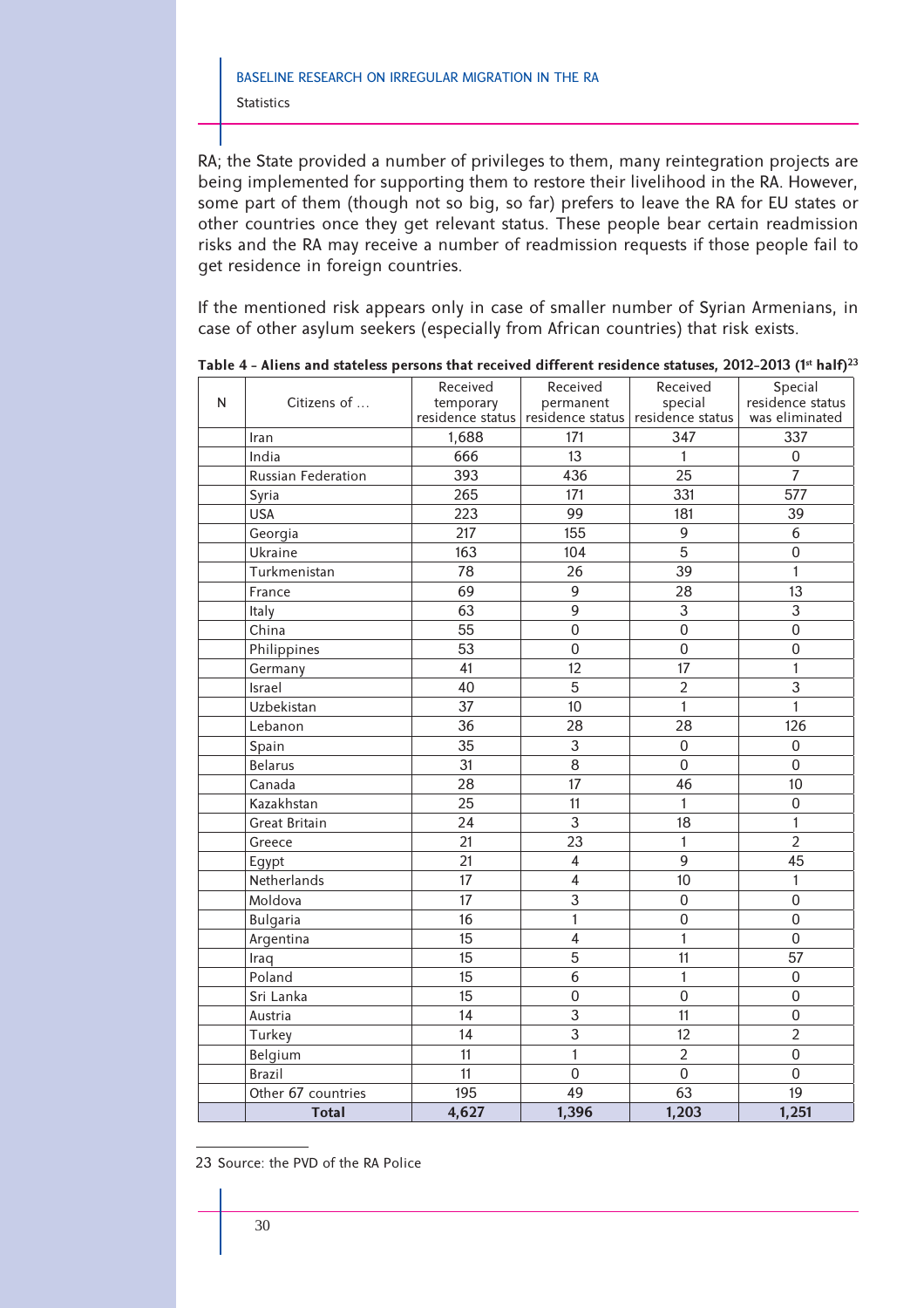The number of persons that received different types of residence statuses in the RA (in accordance with the RA Law on Aliens) reaches several thousands. Meantime, it should be noted that these people are bearing the least risks and threats from the viewpoint of irregular migration. These were people tend to legalize their stay in Armenia for any legitimate purpose, such as education, temporary or permanent work, family reunion, etc. Their applications have been very thoroughly reviewed by relevant State agencies (including the RA NSS) and were found as fitting to the legislation of the RA.

On the other hand, not all applications for getting residence status in Armenia have been approved by the same relevant State agencies. In the assessed period 238 residence requests have been rejected, of which 211 requests were from the citizens of Iran. Exactly this type of people may create irregular migration risks for Armenia with the further threat of readmission risks. However, the number of such people is not significant and the risks are well regulated and mitigated, so far.

# **5.4 TRAFFICKING AND SMUGGLING**

Human trafficking and smuggling is the next aspect to be assessed in the context of irregular migration in the RA. 22 proceedings have been conducted in 2012 with the features of human trafficking (Articles N132, N132<sup>2</sup>, and N1323 of the RA Criminal Code) by the RA Police.<sup>24</sup> The same information for the 2013 has not been compiled, yet. Some experts mentioned that the same figure for the 9 months of 2013 comprised 13 cases, but this figure is a subject for further official confirmation.

Meantime, the victims of all human trafficking cases investigated by the RA Police were Armenian nationals. They have been made to human trafficking in Turkey, the Russian Federation, Sri Lanka, and the RA. No official information has been identified on the trafficking of aliens and/or stateless persons in Armenia. Also, there is no official information on human smuggling in the RA.

# **5.5 READMISSION REQUESTS**

The objective of the current research is the assessment of the current situation with irregular migration in Armenia in relation to the conclusion of the Readmission Agreement between the EU and the RA. In this context, the analysis of the statistics on readmission cases requested by foreign countries also becomes important. The RA started the conclusion of separate bi-lateral international agreements since the 2000s with several EU states before the conclusion of the Readmission Agreement with EU in 2013. Staring from 2010 the readmission requests were received only from 4 countries. The statistics of readmission requests is presented below.

<sup>24</sup> Source: Official website of the RA Police - www.police.am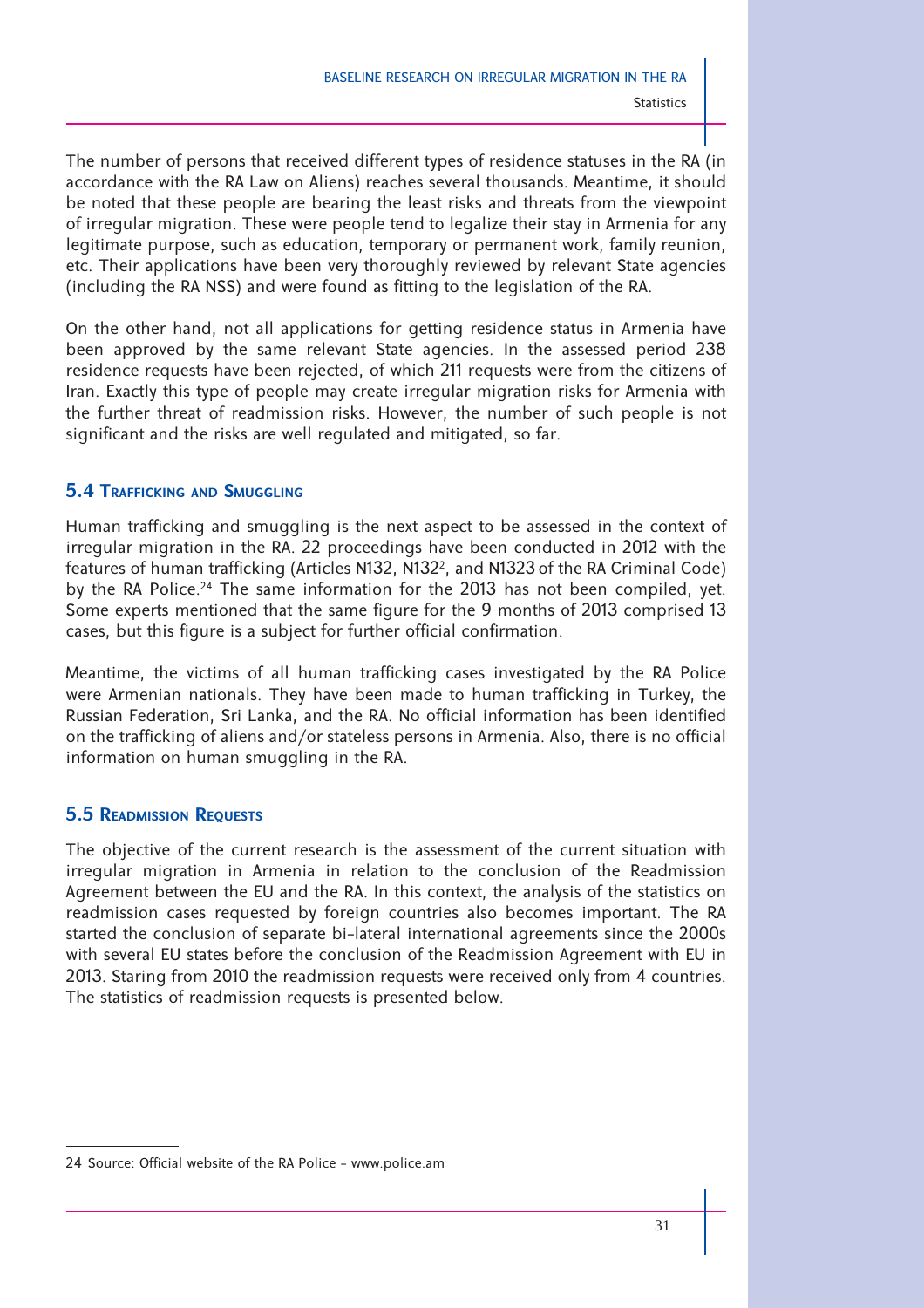N Countries In 2010 In 2011 In 2012 In 2013 (9 months) **Total** 1. Russian Federation 0 0 9 23 **32** 2. Switzerland 0 0 3 0 **3** 3. Sweden 2 13 6 11 **32** 4. Norway 8 12 1 1 **22 Total 10 25 19 35 89**

|  |  |  | Table 5 - Readmission requests received from foreign countries, persons, 2010-2013 <sup>25</sup> |  |  |
|--|--|--|--------------------------------------------------------------------------------------------------|--|--|
|--|--|--|--------------------------------------------------------------------------------------------------|--|--|

Meantime, it is necessary to note that submission of readmission requests by foreign countries does not mean that subjected persons have been deported from the requesting countries and returned to the RA. In fact, these cases are rather requests for identification of certain persons residing in foreign countries without proper authorization. Relevant State agencies in the RA processed those requests; some persons have been confirmed as Armenian residents, others were not identified, at all. Moreover, the relevant State agencies of the RA are not even aware on the further actions of foreign countries towards the mentioned persons.

<sup>25</sup> Source: The SMS of the RA MTA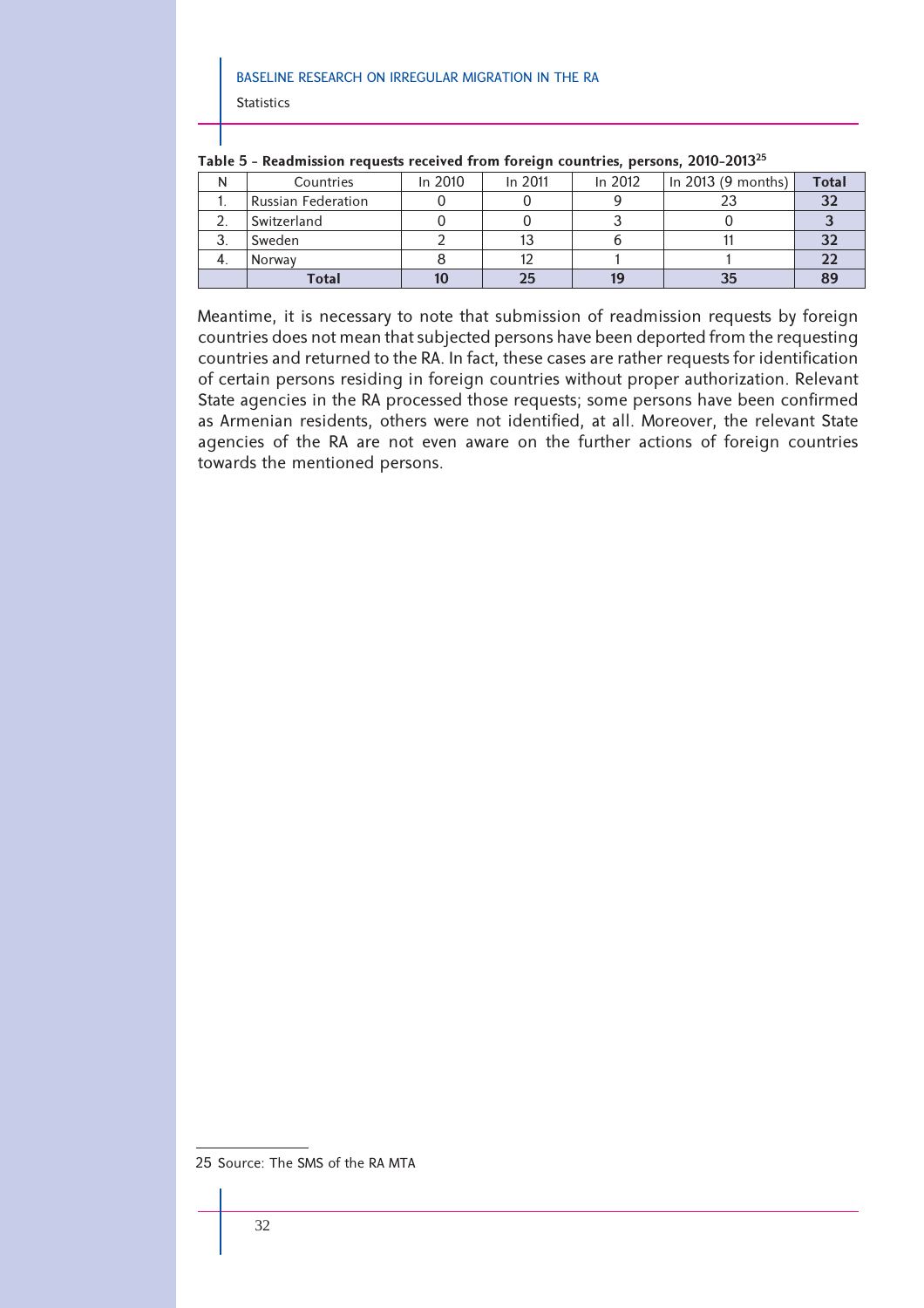Irregular migrants survey

# **6 IRREGULAR MIGRANTS SURVEY**

# **6.1 ORGANIZATION OF THE SURVEY AND RESERVATIONS**

Surveying of irregular migrants is a challenging task in any country due to actually illegal status of these persons in the place of their residence. Being irregular, de facto, means breaking laws and regulations on staying in, passing through, or leaving from a certain country. In other words, these persons are subject of administrative and criminal investigation by relevant State agencies. Some of them were seeking asylum and currently are involved in court cases after getting rejection(s). That is why; irregular migrants usually tend to avoid any contacts and discussions, unless that is really necessary and unavoidable.

Irregular migrants comprehend very well that any wrong interrogation may result in further problems for them and may even become a reason for being deported from the country. That is why; it was very hard to convince the identified irregular migrants to give interviews on the issues addressed by the current research. Moreover, the survey has been fully unanimous, i.e. no names, place of exact residence (address), contact information, photos, etc. have been asked or registered. Interviews have been conducted in Armenian, Russian, and English languages, whichever more convenient to respondents. Interviewed persons were free to reject answering any question they wanted.

Due to small number (8 in total) of the interviewed persons the statistical analysis of their responses has been skipped. The research concentrated on rather qualitative aspects of their irregularity in the RA. Main topics addressed during the interviews were the following features of irregular migrants in Armenia: general profile; socioeconomic status; migration rationale; final destination related issues; awareness on rights and needs.

# **6.2 TYPES OF IRREGULAR MIGRANTS IN ARMENIA**

Following the exact wording of the internationally accepted definition of irregular migration the irregular migrants residing (working) in, passing through, and leaving from the RA can be classified in the following major groups:

- *1. Aliens of Armenian ethnicity that left their place of permanent residence due to war, political instability, religious or other repressions*. The best example of such migrants is Syrian or Iraqi Armenians that migrated to the RA due to wide-scale military actions in their countries. So far, these people were usually arriving with families, communicate with local population easier, have some friends and relatives in the country, rent places for living, integrate in local livelihood, etc. The RA authorities (as well as general population) have special attitude towards such people and tries to support their return and integration to the maximum possible extent. All official procedures are simplified for them; many services are free of charge, etc. However, even having a number of privileges some of them became and are still becoming irregular migrants mainly for the reason of having visa overstay.
- *2. Aliens (non-Armenians) that migrate from their countries of permanent (or temporary) residence due to war, political instability, religious (and other) repression, or bad*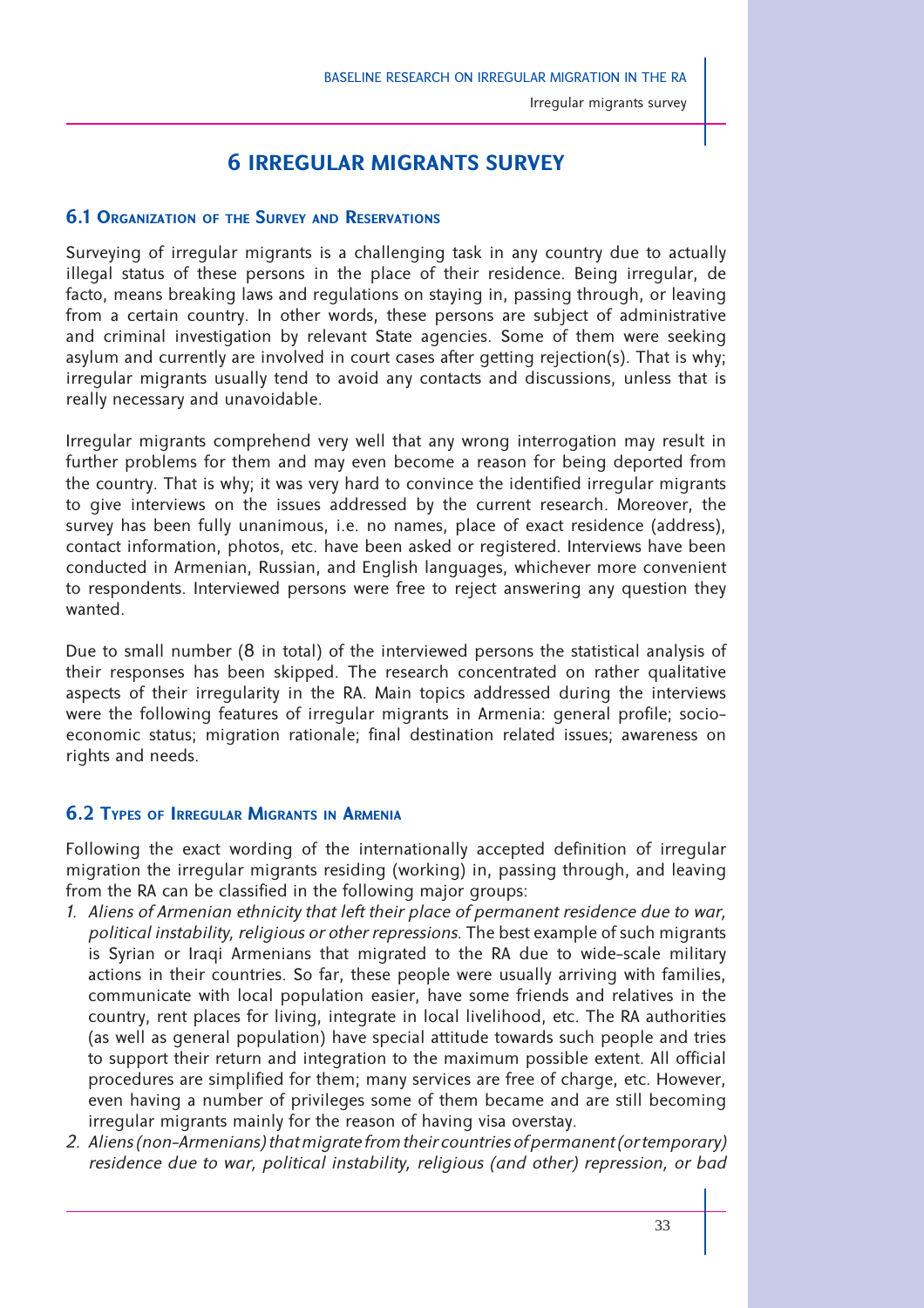Irregular migrants survey

*socio-economic conditions*. These irregular migrants usually target other countries that ensure better social protection and livelihood (such as North America and EU states), but avoid travelling there directly due to very strict regulations and the threat of deportation. These irregular migrants prefer arriving to the RA, seek and get asylum, apply and get residence, and only then apply for visa to their final destination countries (such as EU states). After the operation of liberalized visa regime the RA will become even more attractive for such migrants. Such irregular migrants are usually originating from Iran, African and Asian countries that are included in the list of so called risky countries.

- *3. Students from foreign countries studying in Armenian universities that entered with visitor visa and did not get temporary residence status or overstayed the period of the temporary residence*. Several thousands of foreign students (including those from Diaspora) are currently studying in Armenian universities (such as Yerevan State Medical University, Yerevan State Engineering University, Yerevan State University of Architecture and Construction, Yerevan State Linguistic University and other state or private educational institutions). Students are coming to study in Armenian educational institutions from Syria, Iran, India, as well as the RF, USA, CIS countries, etc.
- 4. Armenian nationals residing in different (mainly neighbouring) countries that *arrive to the RA for getting residence or even (dual) citizenship with the ultimate objective of migrating (usually for seasonal work) to other countries.* Interestingly, the majority of such migrants are from neighbouring Georgia. They face certain problems when they migrate for seasonal works to the RF. Their irregularity appears in partial falsification of documents that should be applied for getting residence or citizenship. Meantime, providing the RA authorities' special attitude towards immigration of Armenians, these people do not face big problems in the country. They usually stay in the RA for a short period and do not create big problems for local authorities.
- *5. Work migrants that arrive for being (illegally) employed for a seasonal (less than 1 year) works*. Such people are usually arriving in brigades for working in the spheres of (mainly) construction and agriculture (land cultivation). These migrants usually live in (or next to) their workplace, do not communicate with local population much. Their only purpose is earning money and sending remittances to their families. Usually, these irregular migrants do not officialise their stay and employment; they prefer to be identified on the State Border at the end of the period, pay penalty and leave the country. Such irregular migrants have been identified in the RA from Georgia (mainly of Armenian ethnicity), Tajikistan, China, etc. Interestingly, such migrants are usually attracted by mainly well-known and big local businesses that, however, seek additional (also illegal) ways for minimizing their costs.
- *6. Illegally employed migrants invited by local businesses for the implementation of short-term specific tasks*. During the survey such persons have been identified working in night clubs, bakeries, metal processing workshops, car repair stations, etc. The irregularity of their staying in the RA appears in unofficial (sometimes illegal) employment; they do not officialise their work in Armenia. Most often these irregular migrants are originating from Slavonic countries and Russia, Georgia, and Iran, although few cases from other countries can be observed, too.
- *7. Aliens (also of Armenian ethnicity) that visit Armenia for tourism* and meeting their friends and relatives and overstay their visas. These irregular migrants are usually identified on the State Border, when they try to leave the RA. These people are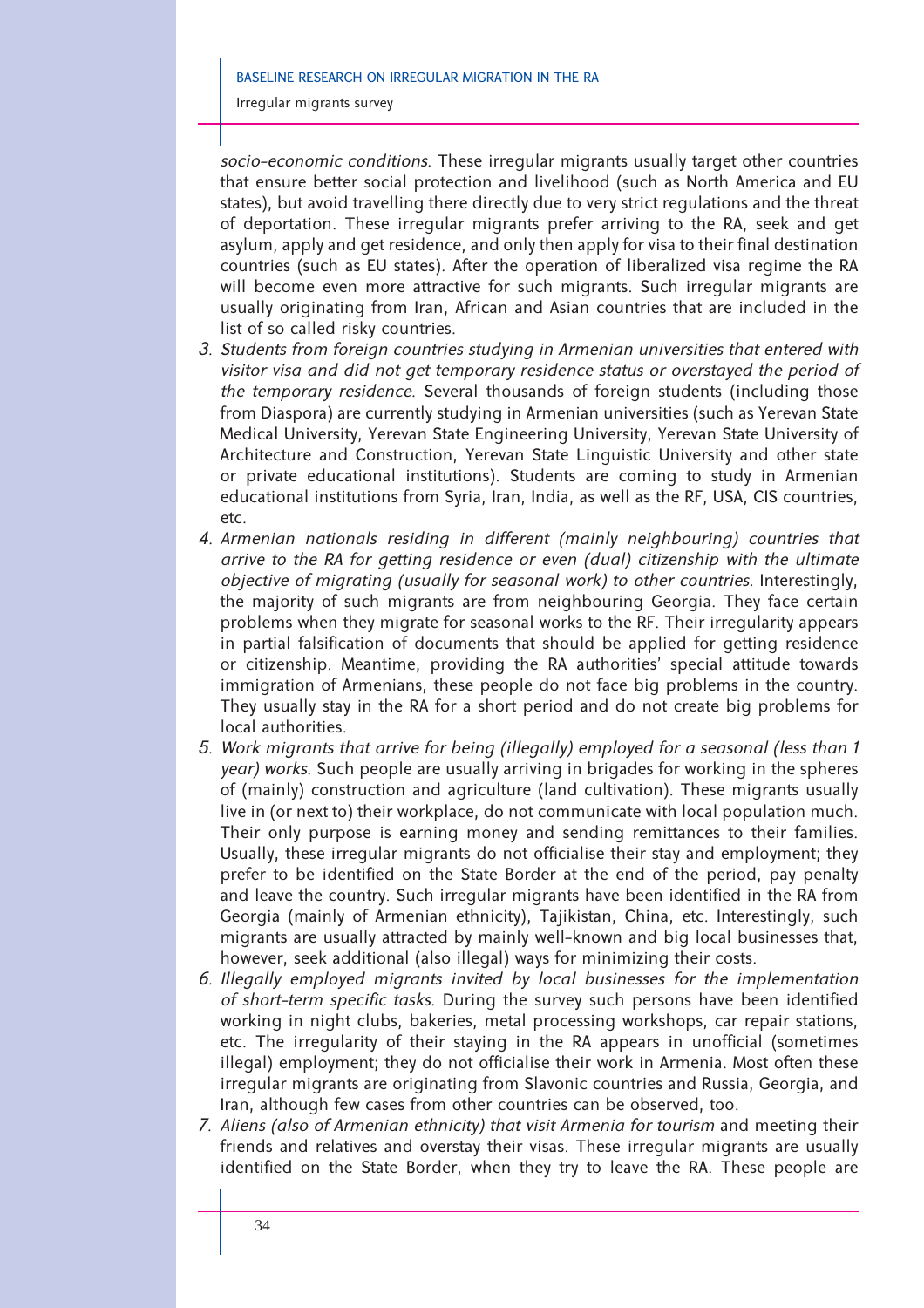usually supposed to pay a penalty in accordance with the RA Code on Administrative offences (50-100 thousand AMD) and exit the country. Such "irregular" migrants are registered from tens of foreign countries.

Legitimately, the types of irregular migrants are not limited with only those listed above. Meantime, those are the main groups of irregular migrants comprising more or less substantial number of people. Any type of irregular migrants is bearing a potential risks from the viewpoint of migration regulation in the country, but the extents of those risks are quite different. One of such risks is the possible emigration of irregular migrants to other countries, which can create readmission risks and problems for the RA. The assessment of each group of the above presented migrants under the light of the operation of the Readmission Agreement is presented below.

# **6.3 IRREGULAR MIGRATION IN THE RA IN THE LIGHT OF READMISSION AGREEMENT**

Relation of irregular migration to the Readmission Agreement has been one of the key issues discussed with representatives of various State agencies and entities. Almost all respondents told that conclusion of the Readmission Agreement will not have substantial influence neither on irregular migration in the RA, nor on operation of relevant agencies and entities. The rationale for this opinion is twofold. First, the RA has had readmission agreements with separate EU States before and the conclusion of the Readmission Agreement with EU does not change much. Second, real volume of irregular migration is not big in the RA and its relation to readmission risk is rather indirect and insignificant.

With all the respect towards the opinions expressed by experts from various State agencies and entities it should be noted that this approach is somewhat short-sighted. This opinion was and is justified only in *other equal conditions*. Meantime, large immigration of Syrian Armenians within quite a short period of time is the best evidence that *current situation may change unexpectedly and rapidly*. *This contra statement is justified by at least two strong arguments of unstable political situation in Middle East and African countries and liberalization of visa regime with EU, which will become another attractive factor for potential irregular migrants already in bigger quantity*.

As already mentioned, readmission risks exist for almost all the major groups of irregular migrants identified in the RA during the implementation of the current research. Meanwhile, for some groups those risks are of much larger extent. In this regard, it is reasonable to assess that extent for different groups of irregular migrants separately.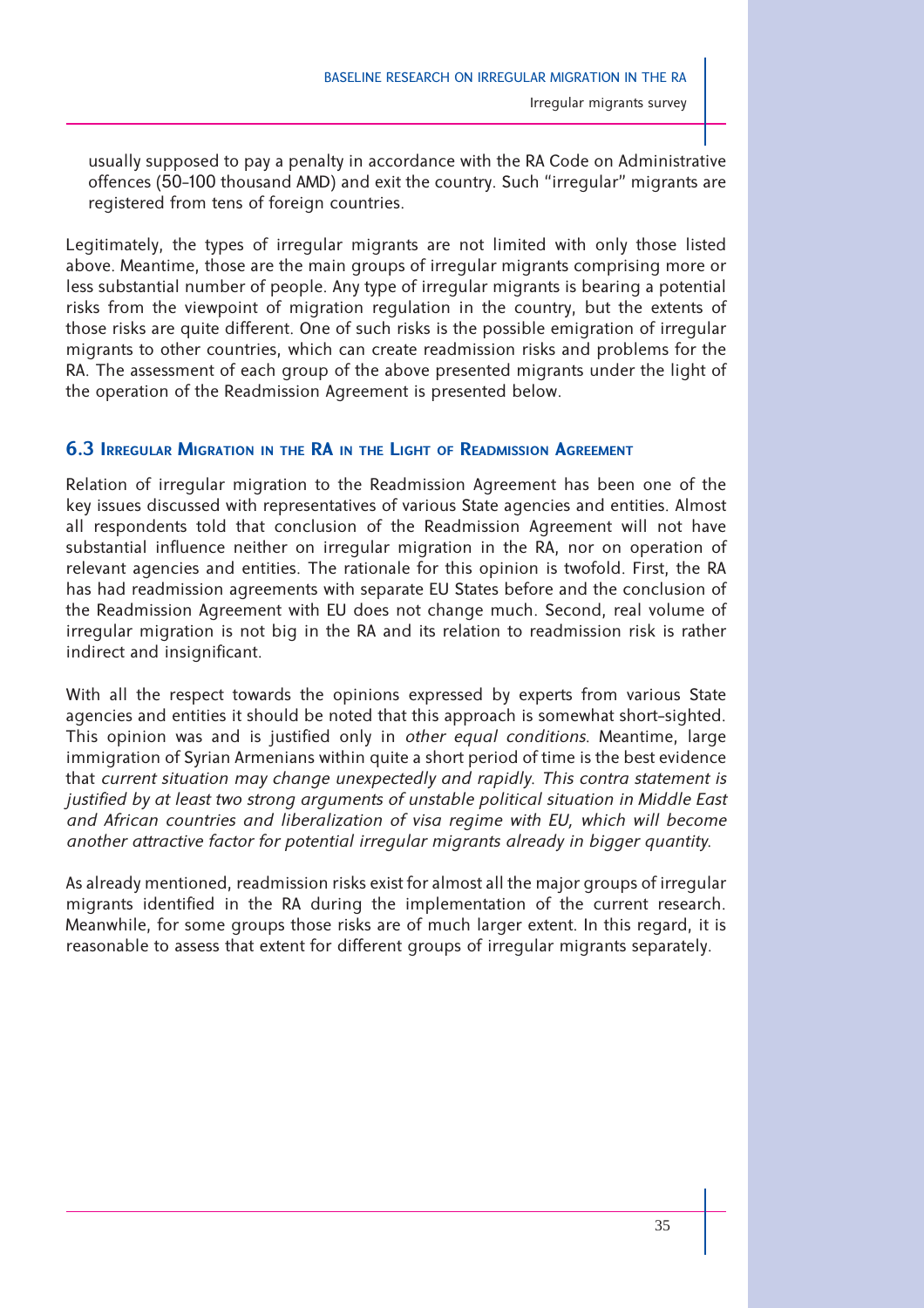Table 6 - Readmission risks' assessment for different groups of irregular migrants in the RA **Table 6 - Readmission risks' assessment for different groups of irregular migrants in the RA**

| z | migrants in Armenia<br>Types of irregular                                                               | Readmission<br>risks | Rationale                                                                                                                                                                                                                                                                                                                                                                                                                                                                                                                                                                                                                                                                                                                                                                                                                                                  |
|---|---------------------------------------------------------------------------------------------------------|----------------------|------------------------------------------------------------------------------------------------------------------------------------------------------------------------------------------------------------------------------------------------------------------------------------------------------------------------------------------------------------------------------------------------------------------------------------------------------------------------------------------------------------------------------------------------------------------------------------------------------------------------------------------------------------------------------------------------------------------------------------------------------------------------------------------------------------------------------------------------------------|
|   | ethnicity that migrate<br>due to war, political<br>Aliens of Armenian<br>instability, or<br>repressions | High                 | Many of them do not speak Armenian, are not familiar with local legislation and traditions. However,<br>services to a large number of immigrants. Integration of immigrant Armenians is another challenge.<br>employment and income generation appears to be the biggest problem. All these, and many other<br>being accepted and sheltered in their native land. Meantime, socio-economic situation in the RA is<br>so good. The State does not possess sufficient funds for providing shelter and first need social<br>reasons make these people to start thinking on further emigration to EU States or North America,<br>where they anticipate receiving better social treatment, income generation and other integration<br>Diaspora Armenians usually select migrating to the RA as the first option, since they are sure in<br>opportunities<br>not |
|   | migrate due to war,<br>political instability,<br>Armenians) that<br>Aliens (non-<br>repression          | High                 | use the RA as a platform on their way to more preferred countries. The main reason for not staying<br>Usually, these are people that failed to migrate to EU States and North America (or elsewhere) and try<br>The majority of non-Armenian aliens do not consider the RA as their final destination of residence.<br>the RA is the lack of employment and income generation opportunities.<br>$\frac{1}{2}$<br>$\overline{a}$                                                                                                                                                                                                                                                                                                                                                                                                                            |
|   | Students from foreign<br>countries                                                                      | Medium to<br>High    | checked by the RA Ministry of Education) can get temporary residence status and become a potential<br>institutions. All the major universities do suggest their services to aliens. In other words, any alien<br>possessing sufficient funds for entering a university in the RA (although all applications are being<br>Foreign students procuring educational services are highly welcomed by local higher education<br>emigrant and create readmission risks.                                                                                                                                                                                                                                                                                                                                                                                           |
|   | Armenians that arrive<br>for getting residence<br>status for emigrating<br>to RF                        | medium<br>Low to     | These are mainly Armenians permanently residing in Georgia and migrating to the RF for seasona<br>works (in construction sphere). Having Georgian documents at hand these persons are facing<br>substantial problems in the RF, while Armenian work migrants are accepted better by Russian<br>authorities                                                                                                                                                                                                                                                                                                                                                                                                                                                                                                                                                 |
|   | lllegally employed<br>aliens                                                                            | Low                  | These are people attracted by Armenian businesses as cheap labor for short-term works in labor-<br>intensive spheres (such as construction or agriculture). These irregular migrants do not tend to<br>officialise their stay in the RA and usually return to their permanent places of residence upon<br>completion of the work.                                                                                                                                                                                                                                                                                                                                                                                                                                                                                                                          |
|   | Work migrants invited<br>for specific tasks                                                             | None                 | These irregular migrants usually trace extra income generation in a short period of 2 weeks to few<br>months. They are rather guest-workers and become irregular mainly due to avoiding officialising<br>their employment in the RA. These people usually tend to return to their permanent place of<br>residence and bear almost no readmission risks.                                                                                                                                                                                                                                                                                                                                                                                                                                                                                                    |
|   | Tourists and visitors<br>overstaying visas                                                              | None                 | These people bear no readmission risks by default.                                                                                                                                                                                                                                                                                                                                                                                                                                                                                                                                                                                                                                                                                                                                                                                                         |

Irregular migrants survey

BASELINE RESEARCH ON IRREGULAR MIGRATION IN THE RA

36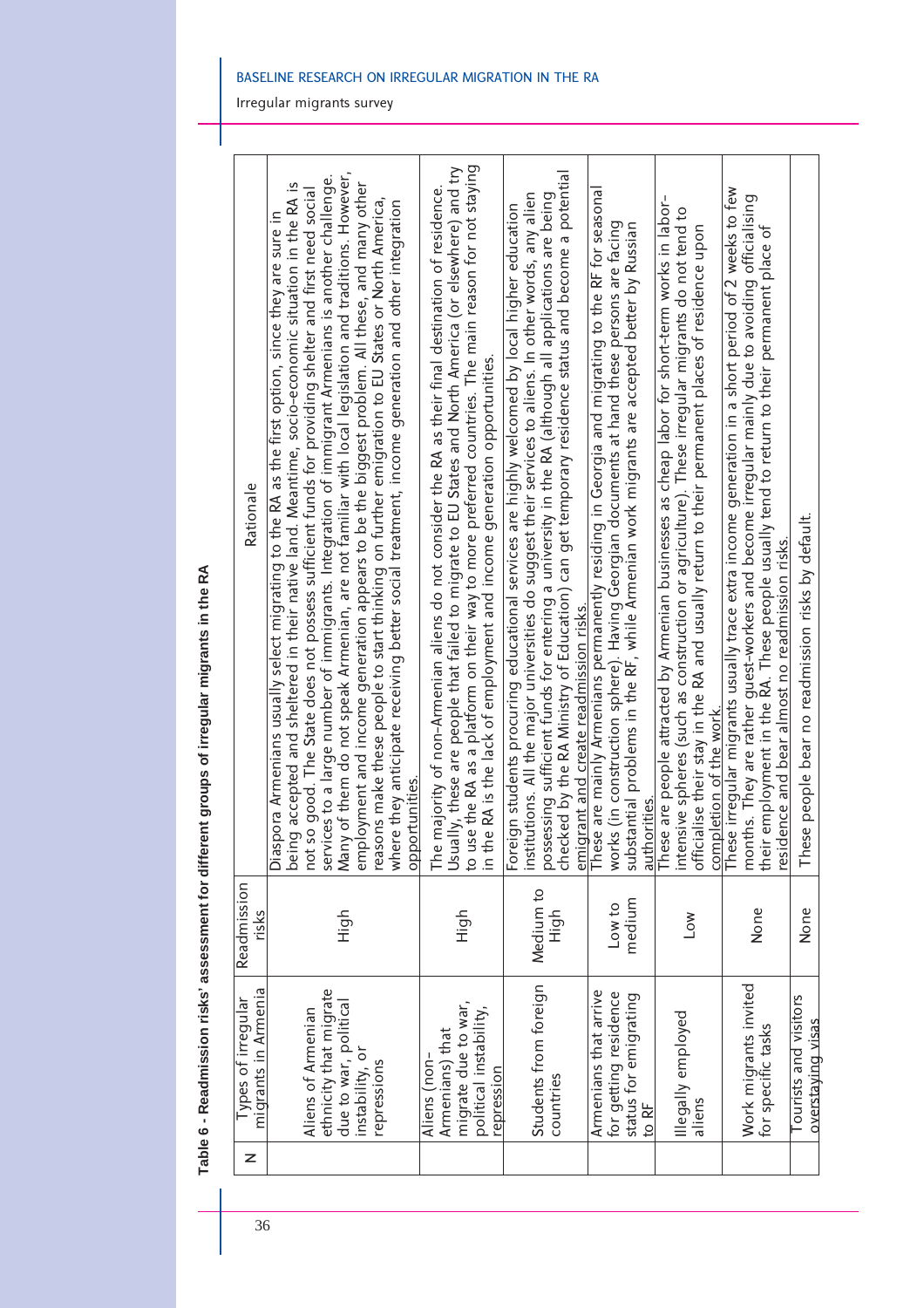# **7 ANNEXES**

# **7.1 SURVEY TOOLS (QUESTIONNAIRES)**

#### **INTERNATIONAL ORGANIZATION FOR MIGRATION (IOM) Assessment of Irregular Migration in Armenia Irregular Migrants' Questionnaire**

| Name of interviewer:       |                |                                                                                           |                                  |
|----------------------------|----------------|-------------------------------------------------------------------------------------------|----------------------------------|
| <b>Questionnaire N</b>     |                |                                                                                           |                                  |
| Date (Month/Day/Year):     |                |                                                                                           |                                  |
| <b>Place of interview:</b> |                |                                                                                           |                                  |
| Respondent's name:         |                |                                                                                           |                                  |
|                            |                |                                                                                           | (country)                        |
| Respondent's origin:       |                |                                                                                           | (country of birth)               |
| Respondent's ethnicity:    |                | the control of the control of the control of the control of the control of the control of |                                  |
| Gender:                    | Male $\square$ | Female $\Box$                                                                             |                                  |
| Age:                       |                | years old                                                                                 | <b>Date of birth</b> (optional): |

#### **Respondents' profile**

| How long are you in Armenia?                                                                                                        |           |                   | irregular migrant?                                                        | How long are you in status of                                                 |                                                                                 |
|-------------------------------------------------------------------------------------------------------------------------------------|-----------|-------------------|---------------------------------------------------------------------------|-------------------------------------------------------------------------------|---------------------------------------------------------------------------------|
|                                                                                                                                     |           |                   |                                                                           |                                                                               |                                                                                 |
| <b>What are the reasons</b> $\boxed{\square}$ Entering $\boxed{\square}$ Overstaying<br>of becoming irregular illegally<br>migrant? |           | visa              | $\Box$ Losing $\Box$ Other<br>documents                                   |                                                                               | $\Box$ Other                                                                    |
| Place of current residence (address):                                                                                               |           |                   |                                                                           |                                                                               |                                                                                 |
|                                                                                                                                     |           |                   |                                                                           |                                                                               |                                                                                 |
| Type of current place of $\Box$ Own $\Box$ Rented place<br>residence:                                                               | place     |                   | $\Box$ Friends<br>relatives place                                         | $/ \Box$ Shelter<br>Asylum                                                    | $\Box$ Other                                                                    |
|                                                                                                                                     |           |                   |                                                                           |                                                                               |                                                                                 |
| Do you live in your current place of<br>residence permanently?                                                                      |           |                   | current place of residence?                                               | How long are you living in the                                                |                                                                                 |
|                                                                                                                                     |           |                   |                                                                           |                                                                               |                                                                                 |
| Are you currently occupied   No<br>anywhere?                                                                                        |           | <b>Yes</b>        | Do you receive No<br>remuneration?                                        |                                                                               | Yes                                                                             |
| What is your highest education?                                                                                                     |           |                   | How long did you study in total?                                          |                                                                               |                                                                                 |
|                                                                                                                                     |           |                   |                                                                           |                                                                               |                                                                                 |
| Do you have family (HH)?                                                                                                            | <b>No</b> | Yes $\rightarrow$ | What<br>composition $\vert$ $\Box$ Grandmother<br>of your family<br>(HH)? | is the $\Box$ Grandfather<br>$\Box$ Father<br>$\sqcap$ Mother<br>$\Box$ Other | $\Box$ Spouse<br>□ Children<br>□ Brother _____<br>$\Box$ Sister<br>$\Box$ Other |
| How many of your family members are<br>earning money?                                                                               |           |                   | are depending on you?                                                     | How many of your family members                                               |                                                                                 |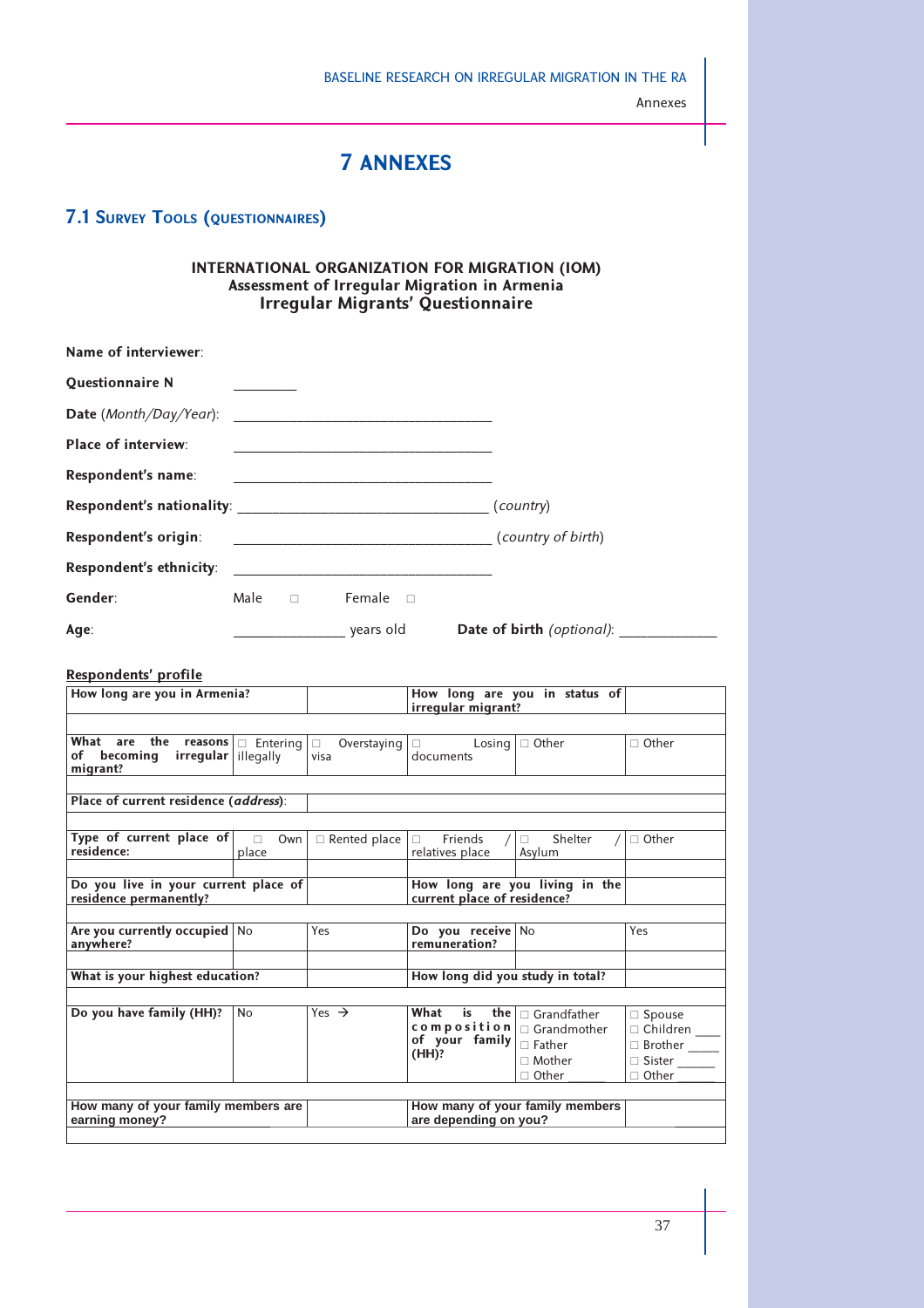Annexes

I

| <b>Is anybody from your HH No</b><br>with you? | Yes $\rightarrow$ | Where is (are)<br>person(s)<br>that<br>now? |  |
|------------------------------------------------|-------------------|---------------------------------------------|--|
|                                                |                   |                                             |  |

# **Socio-economic status**

| What was your socio-    | $\Box$ Very good   | $\Box$ Good       | $\sqcap$ Normal                    | $\Box$ Bad         | $\Box$ Very bad   |
|-------------------------|--------------------|-------------------|------------------------------------|--------------------|-------------------|
| economic<br>situation   |                    |                   |                                    |                    |                   |
| before<br>migrating     |                    |                   |                                    |                    |                   |
| abroad?                 |                    |                   |                                    |                    |                   |
|                         |                    |                   |                                    |                    |                   |
| What was your average   |                    | Euro or US        | What was your HH average monthly   |                    | Euro or US        |
| monthly income before   |                    | Dollar            | income before you migrated abroad? |                    | Dollar            |
| migrating abroad?       |                    |                   |                                    |                    |                   |
|                         |                    |                   |                                    |                    |                   |
| What<br>was<br>vour     | $\Box$ Better than | $\Box$ Worse than | What was your HH                   | $\Box$ Better than | $\Box$ Worse than |
| socio-economic          | average            | average           | socio-economic                     | average            | average           |
| status among people     | $\Box$ Similar to  | $\Box$ Worse than | status among HHs                   | $\Box$ Similar to  | $\Box$ Worse than |
| surrounding you?        | average            | average           | surrounding you?                   | average            | average           |
|                         |                    |                   |                                    |                    |                   |
| What<br>was<br>vour     | $\Box$ Unemployed  | What is your      |                                    | Did you work       | Yes               |
| before<br>occupation    | $\Box$ Self        | profession?       |                                    | with your          |                   |
| migrating abroad?       | employed           |                   |                                    | profession?        | <b>No</b>         |
|                         | $\Box$ Temporarily |                   |                                    |                    |                   |
|                         | employed           |                   |                                    |                    |                   |
|                         | $\Box$ Permanently |                   |                                    |                    |                   |
|                         | employed           |                   |                                    |                    |                   |
|                         |                    |                   |                                    |                    |                   |
| What major assets did   | $\Box$ Apartment   | $\Box$ Car        | $\Box$ Agric. animals              | $\Box$             |                   |
| you possess before      | $\Box$ House       | $\Box$ Vehicle    | $\Box$ Trade outlet                | □                  |                   |
| migrating abroad?       | □ Land             | □ House wear      | <b>Business</b>                    | $\Box$             |                   |
|                         |                    |                   |                                    |                    |                   |
|                         |                    |                   |                                    |                    |                   |
| <b>Migration issues</b> |                    |                   |                                    |                    |                   |

| <b>Did</b><br>migrate   No<br>you<br>before?                         |                            | Yes                                                                                                    | How many times did you migrate<br>before?          |                                                                                            |                                                                              |
|----------------------------------------------------------------------|----------------------------|--------------------------------------------------------------------------------------------------------|----------------------------------------------------|--------------------------------------------------------------------------------------------|------------------------------------------------------------------------------|
|                                                                      |                            |                                                                                                        |                                                    |                                                                                            |                                                                              |
| which<br>In<br>countries<br>have you been before?                    |                            |                                                                                                        | Why did you choose<br>those countries?             |                                                                                            |                                                                              |
|                                                                      |                            |                                                                                                        |                                                    |                                                                                            |                                                                              |
| Did you keep contact No<br>with your HH while<br>migrating?          |                            | Yes $\rightarrow$                                                                                      | How did you contact   Regular<br>your HH?          | calls<br>$\Box$ Rare calls<br>$\Box$ Regular<br>mails<br>$\Box$ Rare mails<br>$\Box$ Other | $\Box$ Remittances<br>sent<br>$\Box$ Remittances<br>received<br>$\Box$ Other |
|                                                                      |                            |                                                                                                        |                                                    |                                                                                            |                                                                              |
| How do you feel towards your HH?                                     |                            | somewhat                                                                                               | $\Box$ Miss them $\Box$ Miss them very much $\Box$ | $\Box$ Do not miss them really                                                             |                                                                              |
|                                                                      |                            |                                                                                                        |                                                    |                                                                                            |                                                                              |
| What was your main reason for leaving your native country this time? |                            |                                                                                                        |                                                    |                                                                                            |                                                                              |
|                                                                      |                            |                                                                                                        |                                                    |                                                                                            |                                                                              |
| What are your plans for<br>future?                                   | $\Box$ Legalize in Armenia | $\Box$ Leave Armenia for other country $\rightarrow$<br>$\Box$ Leave Armenia for native country $\psi$ | (country)                                          | Where do you plan to go?                                                                   |                                                                              |
|                                                                      |                            |                                                                                                        |                                                    |                                                                                            |                                                                              |
| Will you try to migrate again?                                       |                            |                                                                                                        | <b>No</b>                                          | Yes                                                                                        |                                                                              |
|                                                                      |                            |                                                                                                        |                                                    |                                                                                            |                                                                              |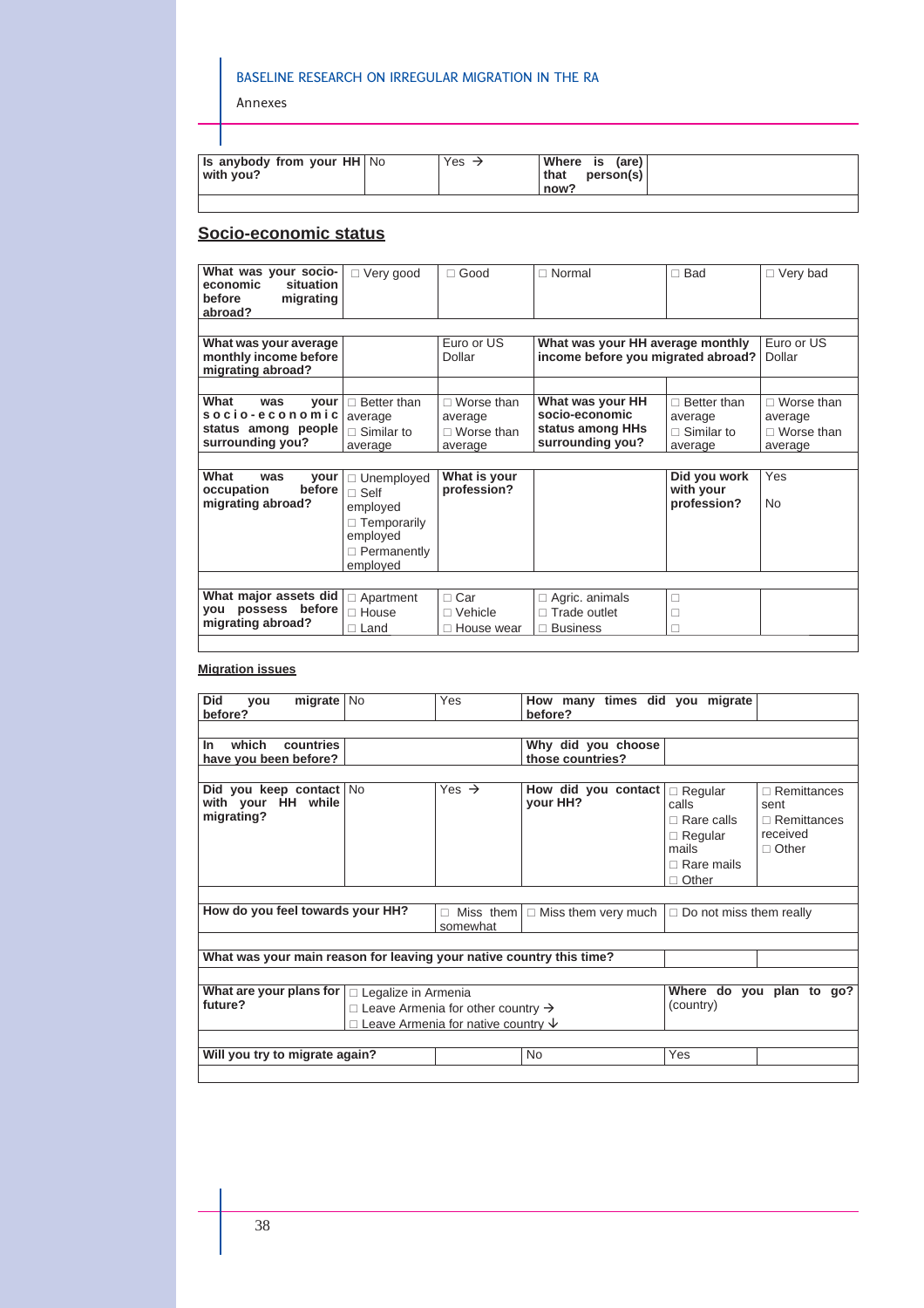# **Armenia or final destination related issues**

| Did you migrate to Armenia directly $N_0 \psi$<br>from your native country? |                                                                                | Yes $\rightarrow$                                             | for migrating?                                                                | Why did you choose Armenia                                          |
|-----------------------------------------------------------------------------|--------------------------------------------------------------------------------|---------------------------------------------------------------|-------------------------------------------------------------------------------|---------------------------------------------------------------------|
| Where did you come from?                                                    |                                                                                | Why did not you go your place of final destination directly?  |                                                                               |                                                                     |
| How well are<br>informed about your<br>final destination?                   | $\mathsf{you} \mid \square$ Very well<br>$\Box$ Not so much<br>$\Box$ Very bad | What<br>are/were  <br>of l<br>your<br>sources<br>information? | $\Box$ Official<br>sources<br>$\Box$ Friends and<br>relatives<br>$\Box$ Other | $\Box$ General<br>media<br>$\Box$ Other<br>migrants<br>$\Box$ Other |

# **Awareness on rights and needs**

| То<br>what extent are $\vert \Box$ Very well<br>you aware about your<br>rights?        | $\Box$ Not so much<br>$\Box$ Very bad |  | What<br>sources<br>your<br>information? | are/were<br>оf | $\Box$ Official<br>sources<br>$\Box$ Friends and<br>relatives<br>$\Box$ Other | $\sqcap$ General<br>media<br>$\Box$ Other<br>migrants<br>$\Box$ Other                      |
|----------------------------------------------------------------------------------------|---------------------------------------|--|-----------------------------------------|----------------|-------------------------------------------------------------------------------|--------------------------------------------------------------------------------------------|
| What kind of support do you need now?                                                  |                                       |  |                                         |                |                                                                               |                                                                                            |
|                                                                                        |                                       |  |                                         |                |                                                                               |                                                                                            |
| What kind of support<br>would you like to have<br>if returning your native<br>country? |                                       |  |                                         |                | Will you<br>migrate<br>again?                                                 | $\Box$ Yes,<br>definitely<br>$\Box$ Rather yes<br>$\Box$ Rather no<br>$\Box$ No definitely |
|                                                                                        |                                       |  |                                         |                |                                                                               |                                                                                            |
| What kind of support would you need if<br>continuing to other country?                 |                                       |  |                                         |                |                                                                               |                                                                                            |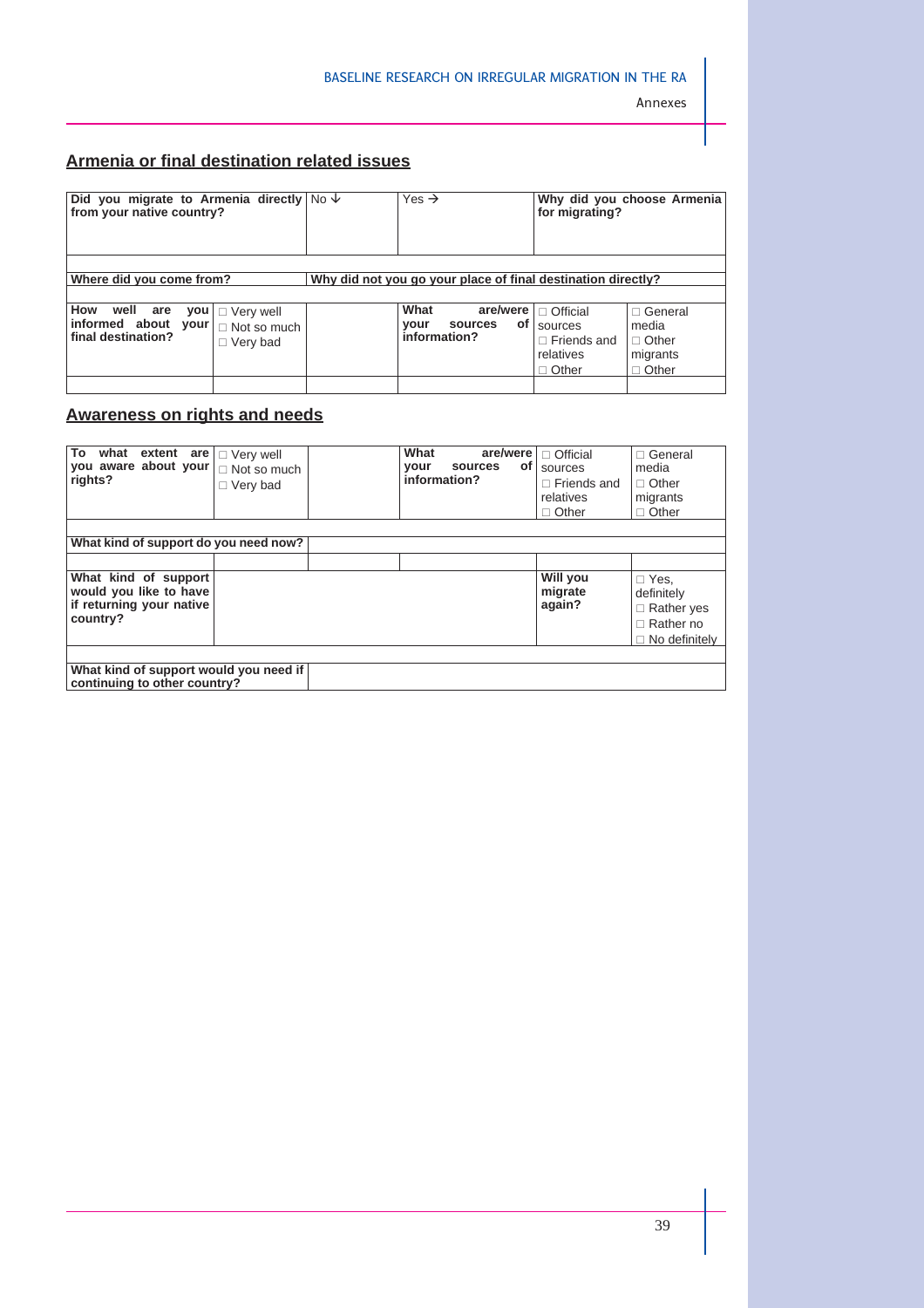| BASELINE RESEARCH ON IRREGULAR MIGRATION IN THE RA<br>Annexes |                                                |
|---------------------------------------------------------------|------------------------------------------------|
|                                                               | INTERNATIONAL ORGANIZATION FOR MIGRATION (IOM) |
|                                                               | Assessment of Irregular Migration in Armenia   |
|                                                               | Questionnaire (guide) for expert interviews    |
|                                                               |                                                |
| Respondent's name                                             |                                                |
| Respondent's position                                         |                                                |
| Date                                                          |                                                |
|                                                               |                                                |

# **1. Legislative framework of irregular migration regulation in Armenia**

- 1. What legislative acts does your entity apply while implementing its activities towards regulation of irregular migration in Armenia?
- 2. What are the functions assigned to your entity in the field of irregular migration regulation in Armenia?
- 3. In general, to what extent is the current legislative framework contributes to effective implementation of the functions of your entity in the field of irregular migration? What are the main legal impediments hindering the efficient operation of your entity.
- 4. What amendments in the legislative framework of Armenia should be applied for ensuring the effective operation of the Agreement between the EU and the RA on the readmission of persons residing without authorization?
- 5. What was the impact of the conclusion of the above mentioned Agreement on the operations of your entity?
- 6. In November 2011 the GoA adopted the Decision N1593-N approving the State Policy on Regulation of Migration and its Activity Plan. What activities have been completed by your agency, so far?

# **2. Institutional framework of irregular migration regulation in Armenia**

- 7. What is the structure of your entity and what exact divisions are involved in irregular migration regulation issues? What are their main responsibilities? How those divisions cooperate?
- 8. With what other State and other entities do you cooperate in the field of irregular migration regulation? How effective is that cooperation? What are the problems and their reasons?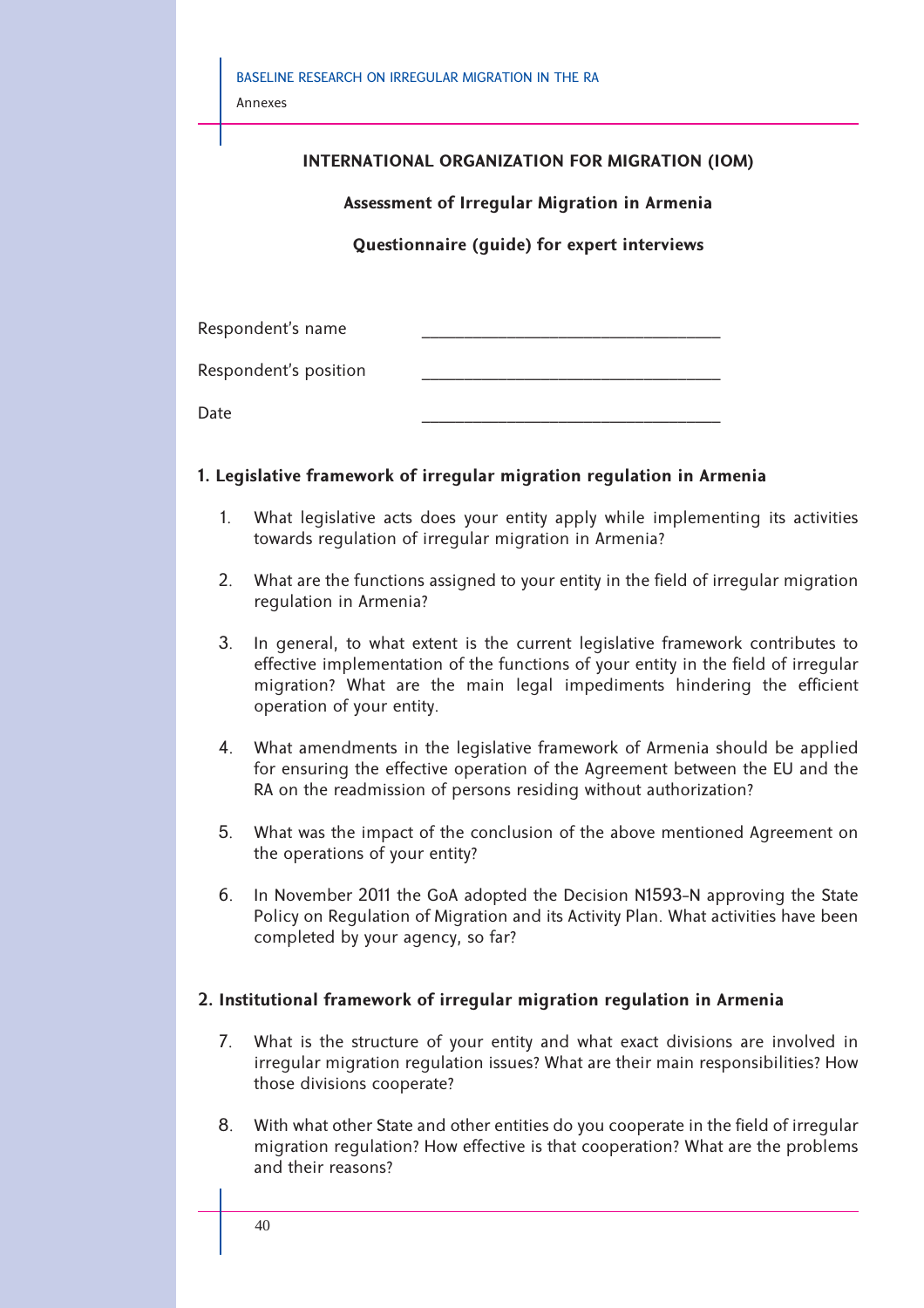**3. Quantitative indicators of irregular migration in Armenia** *(optional, if the respondents possess such information)*

- 9. How many illegal border crossing cases have been prevented (banned) by you entity in the period of 2012-2013? (Optional: by countries of origin, age and gender, citizenship, etc.).
- 10. To your opinion, what was the number of irregular migrants in Armenia in the period of 2012-2013? How many of them have been identified as irregular migrants on the moment of crossing the border and how many of them have become irregular after entering the country? (Optional: by countries of origin, age and gender, citizenship, etc.).
- 11. How many irregular migrants residing in Armenia without authorization have been returned by your entity to their countries of origin (or elsewhere) in the period of 2012-2013? (Optional: by countries of origin, age and gender, citizenship, etc.).
- 12. How many aliens applied for getting asylum in the period of 2012-2013? (Optional: by countries of origin, age and gender, citizenship, etc.).
- 13. How many applications have been approved vs. rejected in the period of 2012- 2013? (Optional: by countries of origin, age and gender, citizenship, etc.).
- 14. How many aliens applied for getting temporary, permanent or special residence status in the period of 2012-2013? (Optional: by countries of origin, age and gender, citizenship, etc.).
- 15. How many applications have been approved vs. rejected in the period of 2012- 2013?
- 16. How many readmission requests were received in the period of 2012-2013 and from what countries? What was the further processing of those requests.
- 17. How many cases of human trafficking have been registered and investigated by your entity in the period of 2012-2013? (Optional: by countries of origin, age and gender, citizenship, etc.).
- 18. How many cases of human smuggling have been registered and investigated by your entity in the period of 2012-2013? (Optional: by countries of origin, age and gender, citizenship, etc.).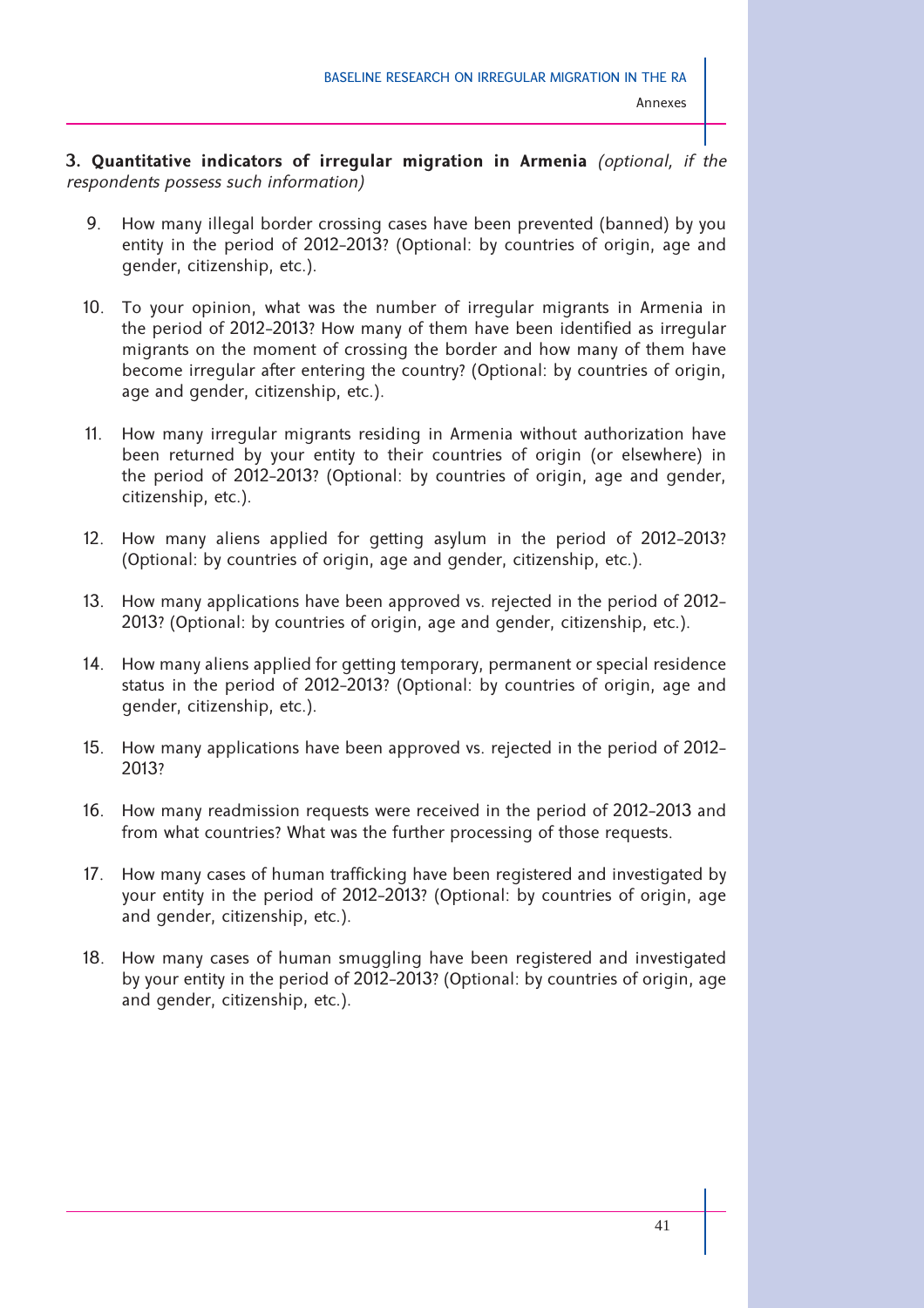**7.2 LIST OF INFORMED STAKEHOLDERS**

Annexes

The following experts have been visited and interviewed in the course of the research.

| N | Name                    | Entity        | Position                                                                                                 |
|---|-------------------------|---------------|----------------------------------------------------------------------------------------------------------|
|   | Kristina Galstyan       | <b>IOM</b>    | Head of Project development and implementation unit                                                      |
|   | Tigran Petrosyan        | The RA Police | Head of General Department on combating organized<br>crime                                               |
|   | Armen Petrosyan         | The RA Police | Head of Division on combating illegal migration, General<br>Department on combating organized crime      |
|   | Arthur Mkhitaryan       | The RA Police | Deputy Head, Division on combating illegal migration,<br>General Department on combating organized crime |
|   | Norayr Abgaryan         | The RA Police | Deputy Head of International police cooperation division                                                 |
|   | Norayr<br>Mouradkhanyan | The RA Police | Head of Passport and Visa Department                                                                     |
|   | Nerses Grigoryan        | The RA NSS    | Chief officer of the State Border guarding detachment,<br><b>Border Guards Troops</b>                    |
|   | Manvel Mailyan          | The RA NSS    | Head of Staff of the State Border quarding detachment,<br><b>Border Guards Troops</b>                    |
|   | Gagik Yeganyan          | The SMSMTA    | Head of the State Migration Service of the RA MTA                                                        |
|   | Petros Aghababyan       | The SMSMTA    | Head of Asylum issues division                                                                           |
|   | Vahe Jilavyan           | The RA MD     | Deputy Minister of Diaspora                                                                              |
|   | Mher Badalyan           | The RA MFA    | Head of Migration division of the CD of the RA MFA                                                       |
|   | Armen Galstyan          | <b>ICHD</b>   | Director                                                                                                 |
|   | Lena Halajyan           | <b>SARCC</b>  | Head of Syrian-Armenian Relief Coordination Center NGO                                                   |
|   | Vahan Bournazyan        | <b>CES</b>    | Associate professor                                                                                      |
|   | Ruzan Arshakyan         | <b>SESA</b>   | Head of Program Implementation Unit                                                                      |

|  |  |  |  | Table 7 - List of main experts interviewed |
|--|--|--|--|--------------------------------------------|
|--|--|--|--|--------------------------------------------|

# **7.3 LIST OF DOCUMENTS REVIEWED**

The following documents have been reviewed in the course of the research.

|  |  |  |  |  | Table 8 - List of documents reviewed |  |
|--|--|--|--|--|--------------------------------------|--|
|--|--|--|--|--|--------------------------------------|--|

| N | Document title                                                                                                                    |
|---|-----------------------------------------------------------------------------------------------------------------------------------|
|   | International Conventions, Agreements, Protocols related to irregular migration                                                   |
|   | Agreement between EU and the RA on the readmission of persons residing without authorization,<br>2013                             |
|   | Readmission agreements between the RA and different countries, 2001-2010                                                          |
|   | The RA Code on Administrative Offences, 1986                                                                                      |
|   | The RA Law on Citizenship, 1995                                                                                                   |
|   | The RA Law on Border Troops, 2001                                                                                                 |
|   | The RA Law on Population Register, 2002                                                                                           |
|   | The RA Criminal Code, 2003                                                                                                        |
|   | The RA Law on Aliens, 2006                                                                                                        |
|   | The RA Law on Refugees and Asylum, 2008                                                                                           |
|   | The RA Government decisions related to irregular migration in the RA                                                              |
|   | Practical Measures to Reduce Irregular Migration, European Migration Network, October 2012                                        |
|   | Irregular Migration in Europe: EU policies and the Fundamental Rights Gap, CEPS,                                                  |
|   | The RA Ingoing and Outgoing Migration Survey, UNFPA, 2007                                                                         |
|   | Irregular Migration and Smuggling of Migrants from Armenia, IOM, 2002                                                             |
|   | Irregular Immigration: Economics and Politics, Franck Duvel, 2011                                                                 |
|   | Irregular Migration, Migrant Smuggling and Human Rights: Towards Coherence, International<br>Council on Human Rights Policy, 2010 |
|   | Irregular Migration in Europe, TransAtlantic Council on Migration, MPI, 2011                                                      |
|   | A multiplier estimate of the illegally resident third-country national population in Austria, HWWI,<br>2009                       |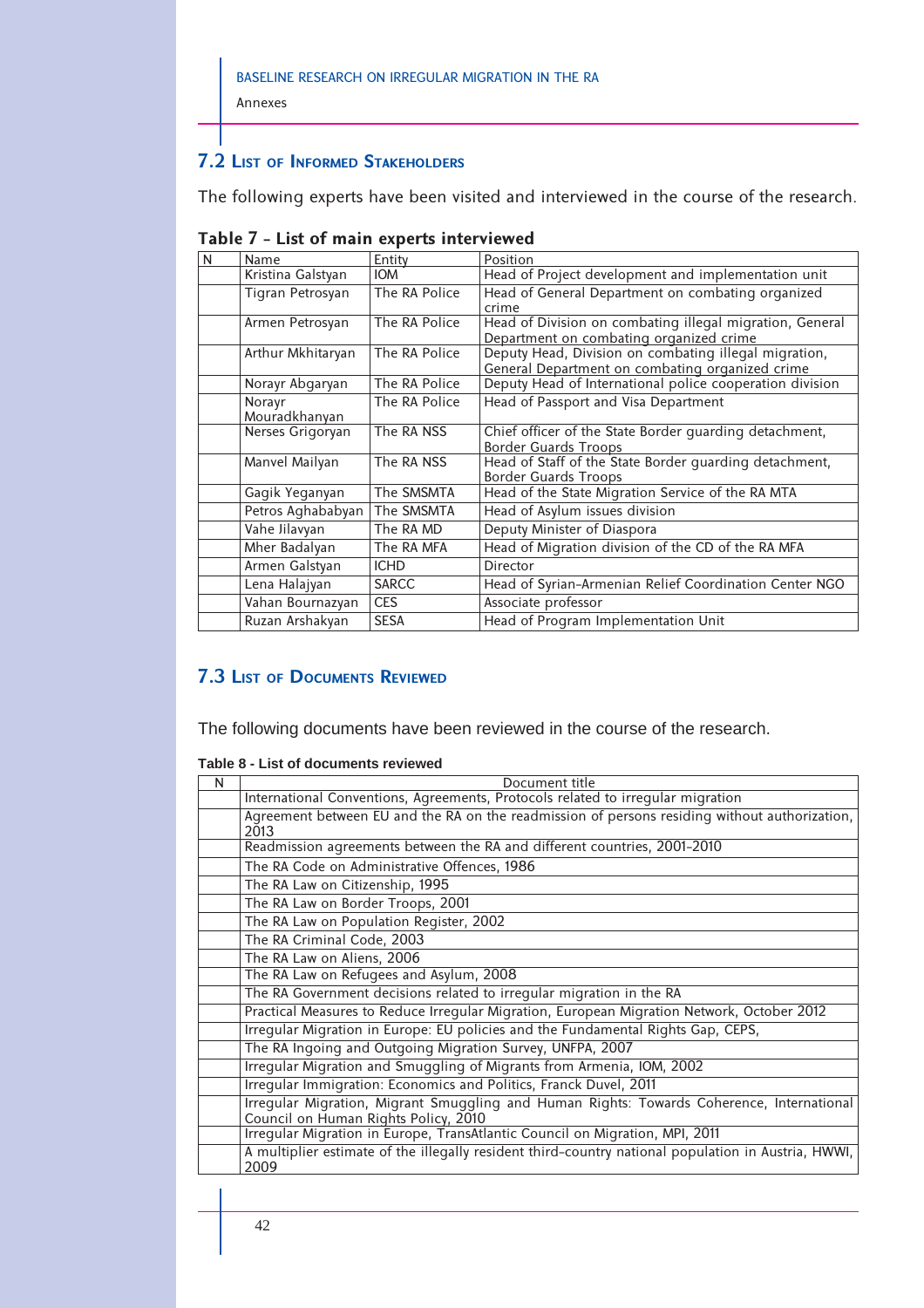Annexes

| Concept on Studying and Preventing Irregular Migration Originating from the RA, 2011                 |  |
|------------------------------------------------------------------------------------------------------|--|
| The impacts of irregular migration, IPPR, 2011                                                       |  |
| Baseline Study on Illegal Migration, Human Smuggling and Trafficking in Pakistan, European           |  |
| Union's AENEAS programme, 2004-2006                                                                  |  |
| Migration and Development, ILO, 2009                                                                 |  |
| Migration between Russia and EU: Policy Implications from a small-scale study of irregular migrants, |  |
| IOM, 2010                                                                                            |  |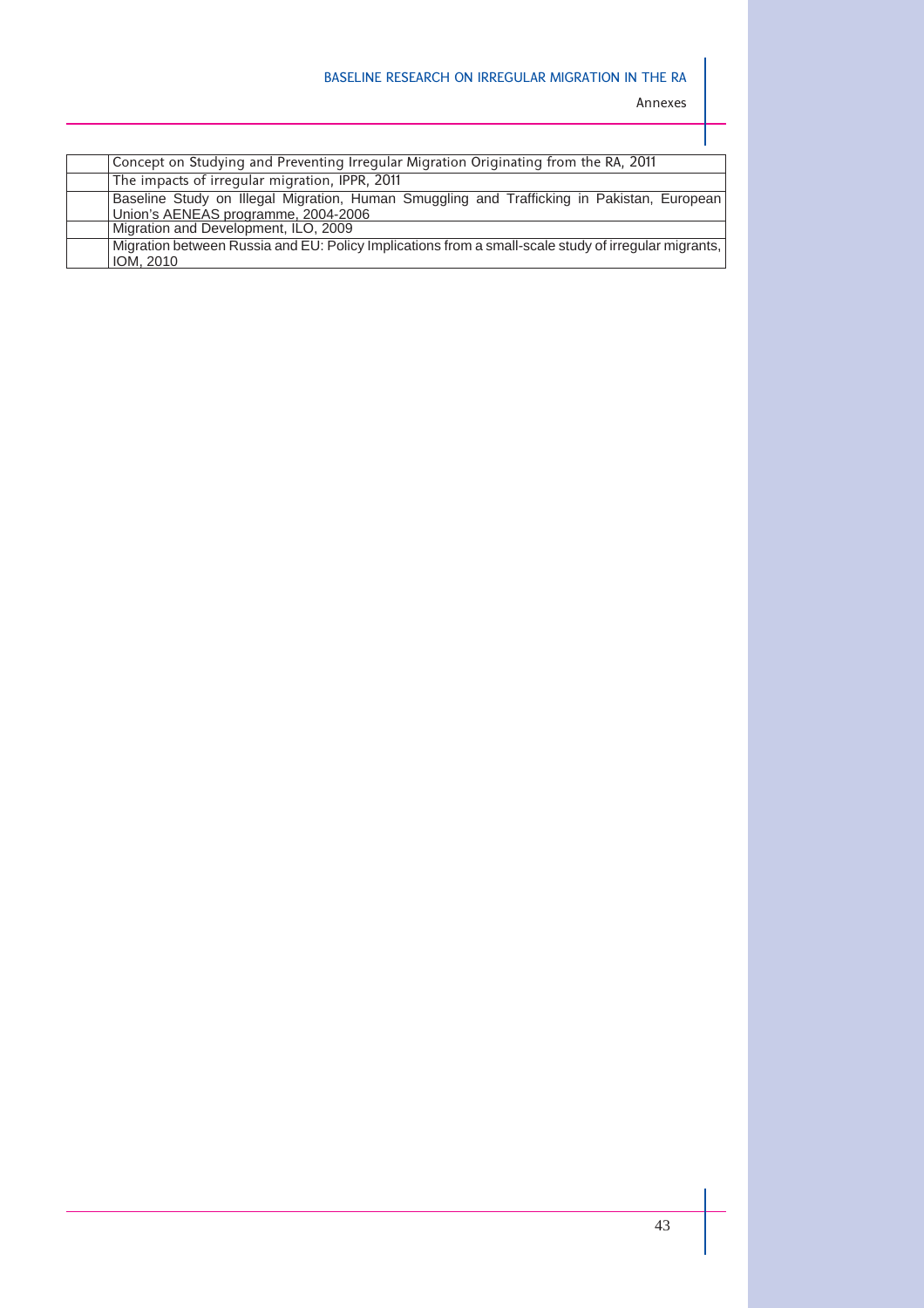International Organization for Migration

# **BASELINE RESEARCH ON IRREGULAR MIGRATION IN THE REPUBLIC OF ARMENIA**

*Prepared for publication by the Project Development and Implementation Unit of IOM Mission in Armenia*

|                 | Author: Vahe Mambreyan                                                                                                    |
|-----------------|---------------------------------------------------------------------------------------------------------------------------|
| Translation by: | "Translation Centre of the Ministry of Justice of<br>the Republic of Armenia"<br><b>State Non Commercial Organization</b> |
|                 | Technical Editor: Nvard Hayrapetyan                                                                                       |
|                 | Cover Page: Aram Urutyan                                                                                                  |

Layout and printed at Tigran Mets Publishing House